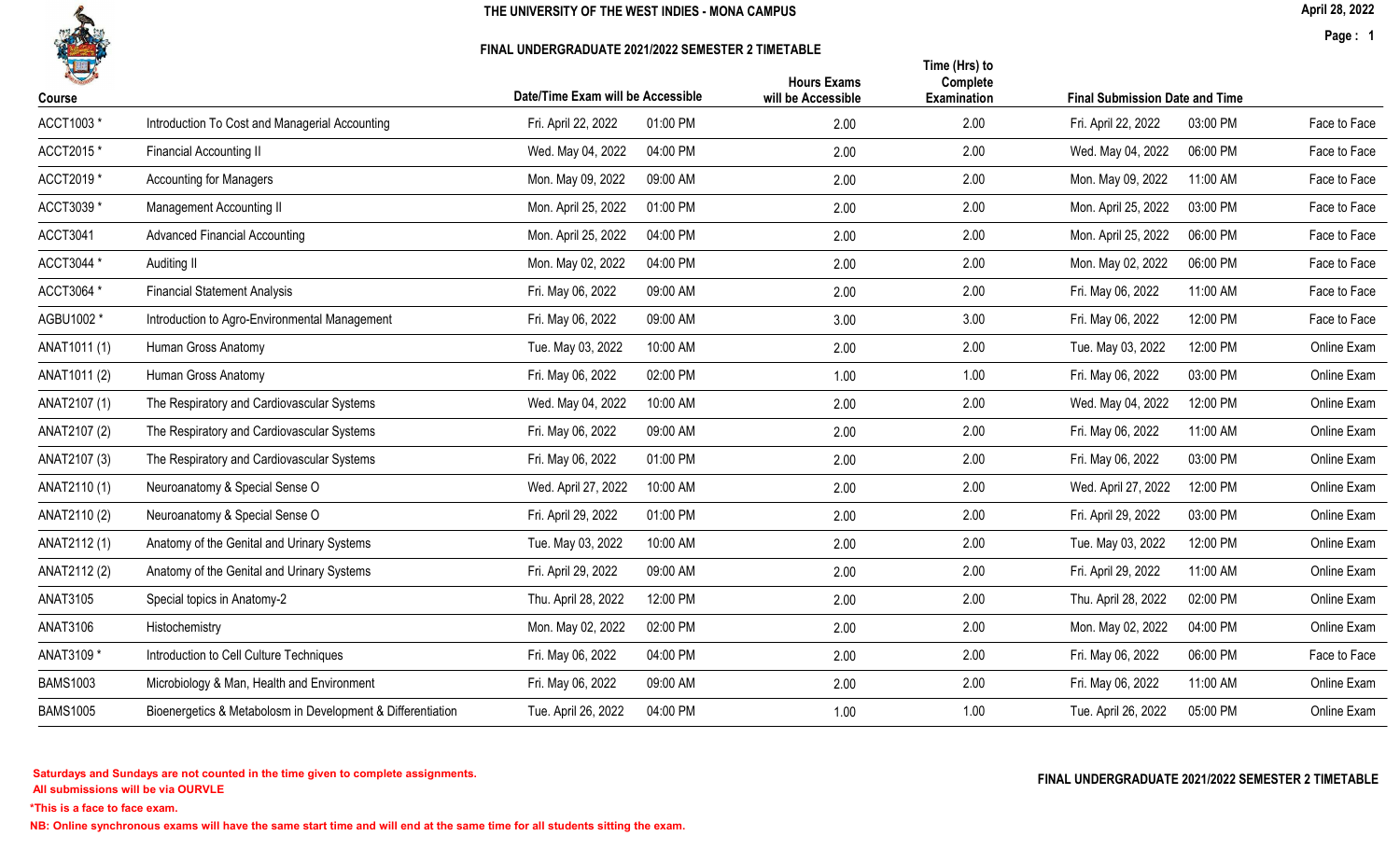

#### FINAL UNDERGRADUATE 2021/2022 SEMESTER 2 TIMETABLE

April 28, 2022

Page : 2

| 化<br>Course     |                                       | Date/Time Exam will be Accessible |          | <b>Hours Exams</b><br>will be Accessible | Time (Hrs) to<br>Complete<br><b>Examination</b> | <b>Final Submission Date and Time</b> |          |             |
|-----------------|---------------------------------------|-----------------------------------|----------|------------------------------------------|-------------------------------------------------|---------------------------------------|----------|-------------|
| <b>BAMS1006</b> | Haemopoietic System                   | Mon. May 09, 2022                 | 09:00 AM | 2.00                                     | 2.00                                            | Mon. May 09, 2022                     | 11:00 AM | Online Exam |
| <b>BAMS1007</b> | The Respiratory System                | Fri. April 29, 2022               | 09:00 AM | 2.00                                     | 2.00                                            | Fri. April 29, 2022                   | 11:00 AM | Online Exam |
| <b>BAMS1008</b> | Neuroscience 1                        | Wed. May 11, 2022                 | 09:00 AM | 2.00                                     | 2.00                                            | Wed. May 11, 2022                     | 11:00 AM | Online Exam |
| <b>BIOC1020</b> | <b>Cellular Biochemistry</b>          | Thu. May 05, 2022                 | 09:00 AM | 3.00                                     | 2.00                                            | Thu. May 05, 2022                     | 12:00 PM | Online Exam |
| <b>BIOC1021</b> | <b>Practical Biochemistry 1</b>       | Fri. May 13, 2022                 | 04:00 PM | 3.00                                     | 2.00                                            | Fri. May 13, 2022                     | 07:00 PM | Online Exam |
| <b>BIOC3011</b> | <b>Advanced Biochemistry</b>          | Tue. May 10, 2022                 | 10:00 AM | 72.00                                    | 3.00                                            | Fri. May 13, 2022                     | 10:00 AM | Online Exam |
| <b>BIOC3014</b> | <b>Plant Biochemistry</b>             | Wed. April 27, 2022               | 09:00 AM | 2.50                                     | 2.50                                            | Wed. April 27, 2022                   | 11:30 AM | Online Exam |
| BIOL0011 (1)    | Preliminary Biology I                 | Fri. April 29, 2022               | 04:00 PM | 2.50                                     | 2.00                                            | Fri. April 29, 2022                   | 06:30 PM | Online Exam |
| BIOL0011 (2)    | Preliminary Biology I                 | Tue. May 03, 2022                 | 04:00 PM | 2.50                                     | 2.00                                            | Tue. May 03, 2022                     | 06:30 PM | Online Exam |
| BIOL0012 (1)    | Preliminary Biology II                | Mon. May 02, 2022                 | 09:00 AM | 2.50                                     | 2.00                                            | Mon. May 02, 2022                     | 11:30 AM | Online Exam |
| BIOL0012 (2)    | Preliminary Biology II                | Wed. May 04, 2022                 | 09:00 AM | 2.50                                     | 2.00                                            | Wed. May 04, 2022                     | 11:30 AM | Online Exam |
| <b>BIOL1017</b> | Cell Biology                          | Wed. May 04, 2022                 | 01:00 PM | 2.50                                     | 2.00                                            | Wed. May 04, 2022                     | 03:30 PM | Online Exam |
| <b>BIOL1018</b> | Molecular Biology & Genetics          | Wed. April 27, 2022               | 01:00 PM | 2.50                                     | 2.00                                            | Wed. April 27, 2022                   | 03:30 PM | Online Exam |
| <b>BIOL1262</b> | Living Organisms 1                    | Fri. April 29, 2022               | 04:00 PM | 2.50                                     | 2.00                                            | Fri. April 29, 2022                   | 06:30 PM | Online Exam |
| <b>BIOL1263</b> | Living Organisms 11                   | Tue. May 03, 2022                 | 04:00 PM | 2.50                                     | 2.00                                            | Tue. May 03, 2022                     | 06:30 PM | Online Exam |
| <b>BIOL2164</b> | Principles of Molecular Biology       | Wed. April 27, 2022               | 09:00 AM | 2.50                                     | 2.00                                            | Wed. April 27, 2022                   | 11:30 AM | Online Exam |
| <b>BIOL2312</b> | Molecular Biology I                   | Mon. April 25, 2022               | 01:00 PM | 3.00                                     | 3.00                                            | Mon. April 25, 2022                   | 04:00 PM | Online Exam |
| <b>BIOL2403</b> | Principles of Ecology                 | Wed. May 04, 2022                 | 09:00 AM | 2.50                                     | 2.00                                            | Wed. May 04, 2022                     | 11:30 AM | Online Exam |
| <b>BIOL3313</b> | Human Molecular Biology               | Tue. May 03, 2022                 | 04:00 PM | 3.00                                     | 2.50                                            | Tue. May 03, 2022                     | 07:00 PM | Online Exam |
| <b>BIOL3400</b> | <b>Issues in Conservation Biology</b> | Tue. April 26, 2022               | 04:00 PM | 2.50                                     | 2.00                                            | Tue. April 26, 2022                   | 06:30 PM | Online Exam |
| <b>BIOL3404</b> | Virology                              | Thu. April 28, 2022               | 09:00 AM | 2.50                                     | 2.00                                            | Thu. April 28, 2022                   | 11:30 AM | Online Exam |
| <b>BIOL3405</b> | Pest Ecology and Management           | Wed. May 11, 2022                 | 09:00 AM | 2.50                                     | 2.00                                            | Wed. May 11, 2022                     | 11:30 AM | Online Exam |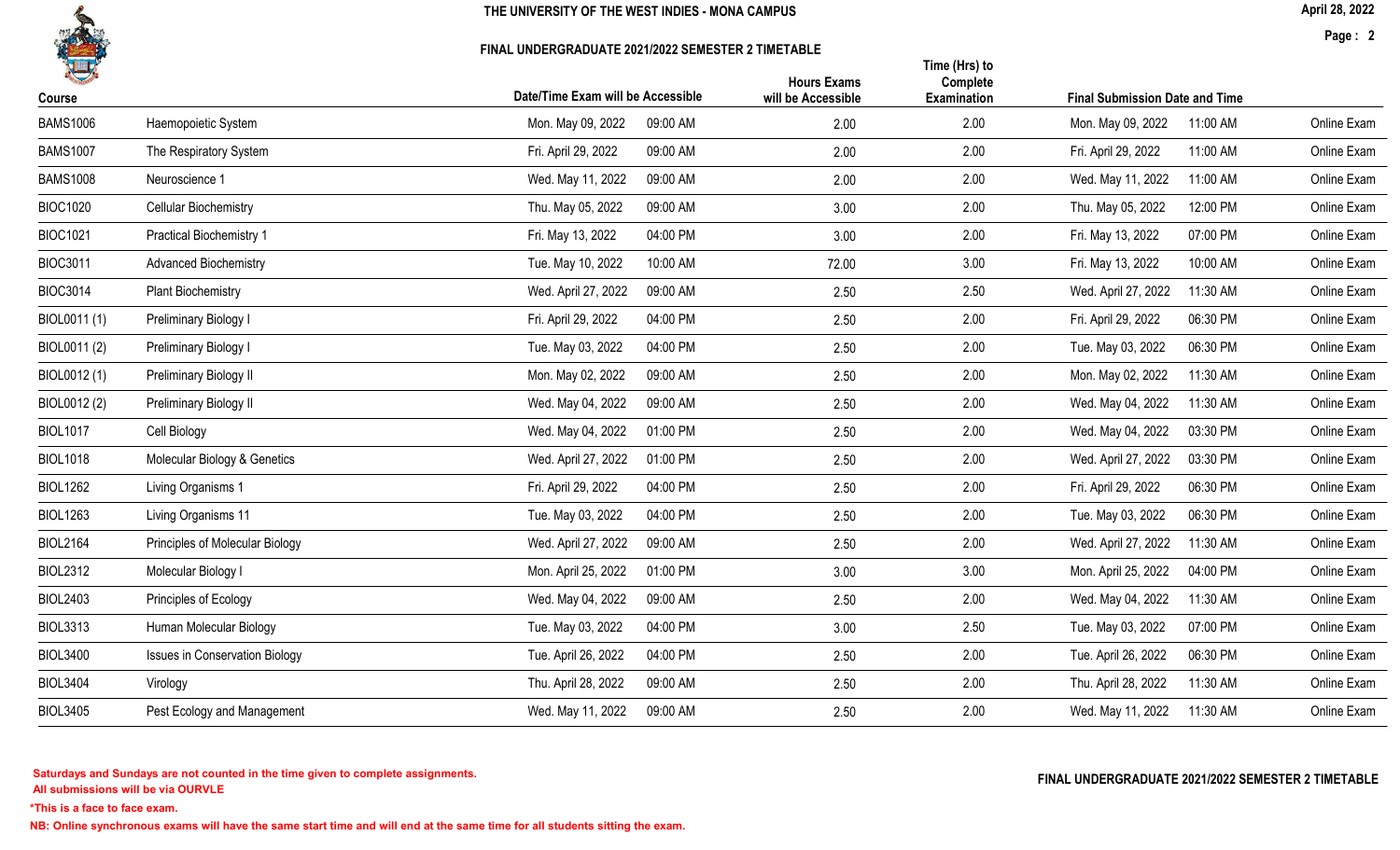

#### FINAL UNDERGRADUATE 2021/2022 SEMESTER 2 TIMETABLE

April 28, 2022

Page : 3

| 化<br>Course     |                                                    | Date/Time Exam will be Accessible | <b>Hours Exams</b><br>will be Accessible | Time (Hrs) to<br>Complete<br><b>Examination</b> | <b>Final Submission Date and Time</b> |              |
|-----------------|----------------------------------------------------|-----------------------------------|------------------------------------------|-------------------------------------------------|---------------------------------------|--------------|
| <b>BIOL3406</b> | Freshwater Biology                                 | Mon. May 02, 2022<br>09:00 AM     | 2.50                                     | 2.00                                            | Mon. May 02, 2022<br>11:30 AM         | Online Exam  |
| <b>BIOL3409</b> | Caribbean Coral Reefs                              | Mon. May 09, 2022<br>09:00 AM     | 2.50                                     | 2.00                                            | Mon. May 09, 2022<br>11:30 AM         | Online Exam  |
| BIOT3114 *      | Biotechnology II                                   | 09:00 AM<br>Tue. April 26, 2022   | 2.00                                     | 2.00                                            | Tue. April 26, 2022<br>11:00 AM       | Face to Face |
| <b>BIOT3116</b> | The Biotechnology of Industrial Ethanol Production | 09:00 AM<br>Fri. May 06, 2022     | 2.50                                     | 2.50                                            | 11:30 AM<br>Fri. May 06, 2022         | Online Exam  |
| BMNG1210 *      | Introduction to Biomedical Engineering             | 01:00 PM<br>Thu. May 05, 2022     | 2.00                                     | 2.00                                            | 03:00 PM<br>Thu. May 05, 2022         | Face to Face |
| <b>BMNG2210</b> | <b>Biomedical Instrumentation I</b>                | Tue. April 26, 2022<br>04:00 PM   | 3.00                                     | 3.00                                            | 07:00 PM<br>Tue. April 26, 2022       | Online Exam  |
| <b>BMNG2230</b> | Biomechanics                                       | 09:00 AM<br>Fri. May 06, 2022     | 3.00                                     | 3.00                                            | 12:00 PM<br>Fri. May 06, 2022         | Online Exam  |
| <b>BMNG3207</b> | Cell and Tissue Mechanics                          | Fri. April 29, 2022<br>04:00 PM   | 2.00                                     | 2.00                                            | 06:00 PM<br>Fri. April 29, 2022       | Online Exam  |
| <b>BOTN2402</b> | Physiology of Plants                               | 09:00 AM<br>Mon. May 09, 2022     | 2.50                                     | 2.00                                            | 11:30 AM<br>Mon. May 09, 2022         | Online Exam  |
| <b>BOTN3404</b> | Economic Botany                                    | Fri. April 29, 2022<br>04:00 PM   | 2.50                                     | 2.00                                            | Fri. April 29, 2022<br>06:30 PM       | Online Exam  |
| CENG1204 *      | <b>Civil Engineering Geomatics</b>                 | Wed. May 04, 2022<br>01:00 PM     | 2.00                                     | 2.00                                            | 03:00 PM<br>Wed. May 04, 2022         | Face to Face |
| CENG3103 *      | <b>Highway Design</b>                              | Tue. May 10, 2022<br>09:00 AM     | 3.00                                     | 3.00                                            | 12:00 PM<br>Tue. May 10, 2022         | Face to Face |
| CHEM0902 (1)    | Preliminary Chemistry B                            | Mon. April 25, 2022<br>09:00 AM   | 1.00                                     | 1.00                                            | Mon. April 25, 2022<br>10:00 AM       | Online Exam  |
| CHEM0902 (2)    | <b>Preliminary Chemistry B</b>                     | Mon. May 09, 2022<br>09:00 AM     | 1.00                                     | 1.00                                            | Mon. May 09, 2022<br>10:00 AM         | Online Exam  |
| CHEM0902 (3)    | Preliminary Chemistry B                            | Wed. May 11, 2022<br>01:00 PM     | 1.00                                     | 1.00                                            | Wed. May 11, 2022<br>02:00 PM         | Online Exam  |
| CHEM1910 (1)    | Introductory Chemistry III                         | Mon. May 09, 2022<br>09:00 AM     | 1.50                                     | 1.50                                            | Mon. May 09, 2022<br>10:30 AM         | Online Exam  |
| CHEM1910 (2)    | <b>Introductory Chemistry III</b>                  | Thu. April 28, 2022<br>09:00 AM   | 1.50                                     | 1.50                                            | Thu. April 28, 2022<br>10:30 AM       | Online Exam  |
| CHEM1920 (1)    | Introductory Chemistry IV                          | 02:00 PM<br>Fri. April 29, 2022   | 1.50                                     | 1.50                                            | 03:30 PM<br>Fri. April 29, 2022       | Online Exam  |
| CHEM1920 (2)    | <b>Introductory Chemistry IV</b>                   | Fri. May 06, 2022<br>09:00 AM     | 1.50                                     | 1.50                                            | Fri. May 06, 2022<br>10:30 AM         | Online Exam  |
| CHEM2110 *      | Advanced Inorganic Chemistry A                     | Mon. May 02, 2022<br>04:00 PM     | 2.00                                     | 2.00                                            | 06:00 PM<br>Mon. May 02, 2022         | Face to Face |
| CHEM2510 (1)    | <b>Food Processing Principles I</b>                | Wed. April 27, 2022<br>01:00 PM   | 1.00                                     | 0.50                                            | Wed. April 27, 2022<br>02:00 PM       | Online Exam  |
| CHEM2510 (2)    | Food Processing Principles                         | Mon. May 02, 2022<br>01:00 PM     | 2.50                                     | 2.50                                            | Mon. May 02, 2022<br>03:30 PM         | Online Exam  |
|                 |                                                    |                                   |                                          |                                                 |                                       |              |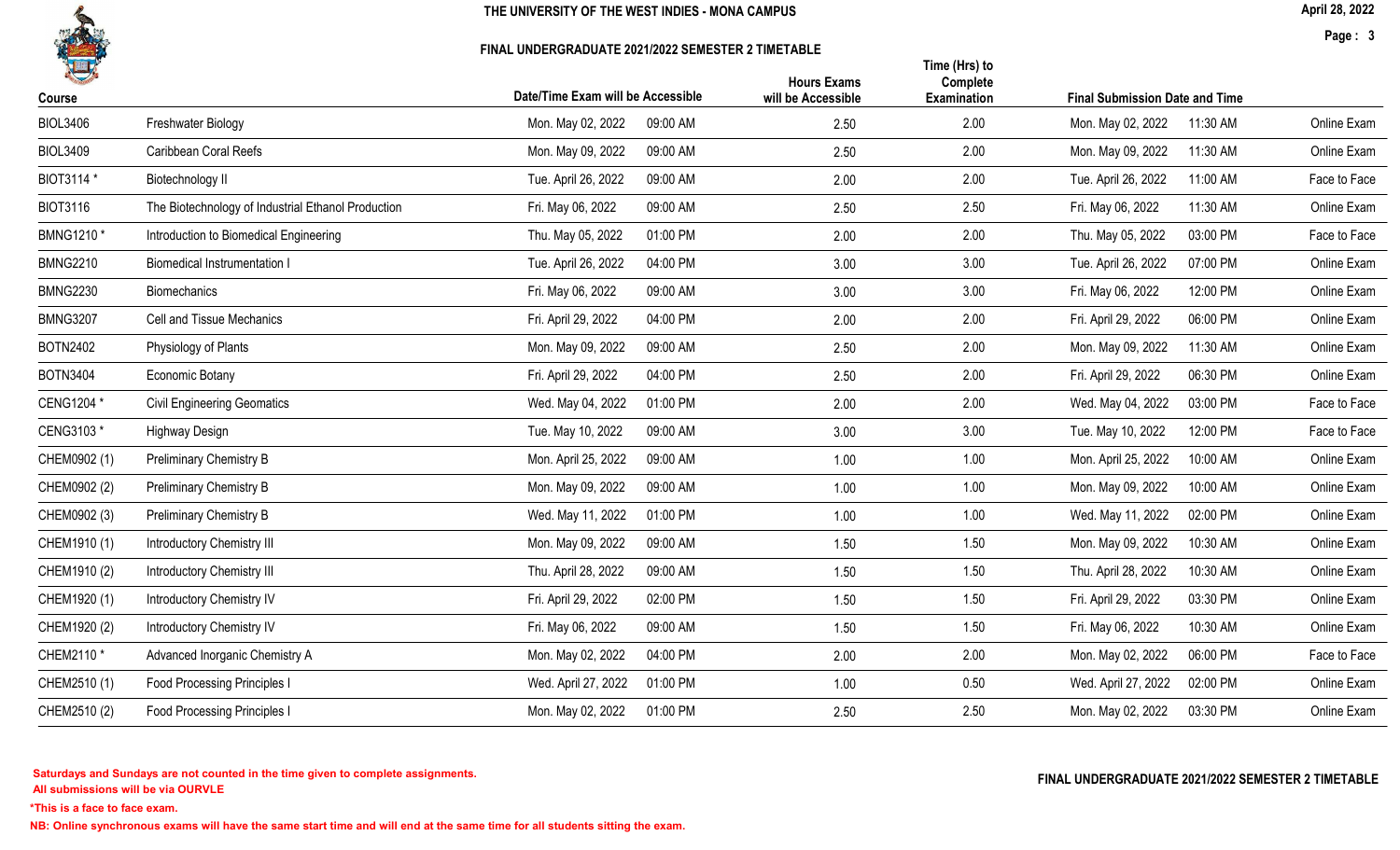

### FINAL UNDERGRADUATE 2021/2022 SEMESTER 2 TIMETABLE

April 28, 2022

Page : 4

| 1<br>Course     |                                                              | Date/Time Exam will be Accessible | <b>Hours Exams</b><br>will be Accessible | Time (Hrs) to<br>Complete<br>Examination | <b>Final Submission Date and Time</b> |          |              |
|-----------------|--------------------------------------------------------------|-----------------------------------|------------------------------------------|------------------------------------------|---------------------------------------|----------|--------------|
| CHEM3010 (1)    | Chemical Analysis B                                          | Wed. April 27, 2022<br>09:00 AM   | 1.00                                     | 0.50                                     | Wed. April 27, 2022                   | 10:00 AM | Online Exam  |
| CHEM3010 (2)    | Chemical Analysis B                                          | Fri. May 06, 2022<br>09:00 AM     | 2.50                                     | 2.50                                     | Fri. May 06, 2022                     | 11:30 AM | Online Exam  |
| CHEM3112 *      | The Inorganic Chemistry Of Biological Systems                | Thu. May 05, 2022<br>01:00 PM     | 2.00                                     | 2.00                                     | Thu. May 05, 2022                     | 03:00 PM | Face to Face |
| CHEM3210 *      | Organic Chemistry B                                          | Thu. May 05, 2022<br>01:00 PM     | 2.00                                     | 2.00                                     | Thu. May 05, 2022                     | 03:00 PM | Face to Face |
| CHEM3212 *      | <b>Natural Products Chemistry</b>                            | Fri. April 29, 2022<br>09:00 AM   | 2.50                                     | 2.00                                     | Fri. April 29, 2022                   | 11:30 AM | Face to Face |
| CHEM3310 *      | Physical Chemistry B                                         | Thu. May 05, 2022<br>04:00 PM     | 2.00                                     | 2.00                                     | Thu. May 05, 2022                     | 06:00 PM | Face to Face |
| CHEM3402 (1)    | The Chemical Industries                                      | Mon. May 02, 2022<br>09:00 AM     | 2.00                                     | 2.00                                     | Mon. May 02, 2022                     | 11:00 AM | Online Exam  |
| CHEM3402 (2)    | The Chemical Industries                                      | Mon. May 09, 2022<br>09:00 AM     | 2.00                                     | 2.00                                     | Mon. May 09, 2022                     | 11:00 AM | Online Exam  |
| CHEM3403 (1)*   | <b>Chemical Process Principles</b>                           | Fri. May 06, 2022<br>04:00 PM     | 2.00                                     | 2.00                                     | Fri. May 06, 2022                     | 06:00 PM | Face to Face |
| CHEM3403 (2)*   | <b>Chemical Process Principles</b>                           | Wed. May 11, 2022<br>01:00 PM     | 2.00                                     | 2.00                                     | Wed. May 11, 2022                     | 03:00 PM | Face to Face |
| CHEM3512 *      | Food Chemistry II                                            | Tue. May 03, 2022<br>04:00 PM     | 2.00                                     | 2.00                                     | Tue. May 03, 2022                     | 06:00 PM | Face to Face |
| CHEM3513 *      | Food Safety and Quality Assurance                            | Fri. May 06, 2022<br>04:00 PM     | 2.00                                     | 2.00                                     | Fri. May 06, 2022                     | 06:00 PM | Face to Face |
| <b>CLTR1005</b> | Material Culture and Identity in the Caribbean               | Thu. April 28, 2022<br>06:00 PM   | 24.00                                    | 4.00                                     | Fri. April 29, 2022                   | 06:00 PM | Online Exam  |
| <b>CLTR2506</b> | Caribbean Films and their Fictions                           | Tue. April 26, 2022<br>12:00 PM   | 72.00                                    | 72.00                                    | Fri. April 29, 2022                   | 12:00 PM | Online Exam  |
| <b>CLTR2519</b> | De-Constructing the Culture of Sport                         | Fri. April 29, 2022<br>01:00 PM   | 5.00                                     | 3.00                                     | Fri. April 29, 2022                   | 06:00 PM | Online Exam  |
| <b>CLTR2524</b> | African Religious Retentions in the Caribbean                | Mon. May 09, 2022<br>09:00 AM     | 6.00                                     | 3.00                                     | Mon. May 09, 2022                     | 03:00 PM | Online Exam  |
| <b>CLTR3501</b> | Discourses in Cultural Studies                               | Wed. May 04, 2022<br>12:00 PM     | 48.00                                    | 48.00                                    | Fri. May 06, 2022                     | 12:00 PM | Online Exam  |
| <b>CLTR3507</b> | Culture, Gender and Sexuality in Jamaican Popular Music      | Mon. May 02, 2022<br>12:00 PM     | 48.00                                    | 48.00                                    | Wed. May 04, 2022                     | 12:00 PM | Online Exam  |
| CLTR3607 *      | Producing Culture II: Managing Events in the Cultural and Cr | Fri. May 06, 2022<br>04:00 PM     | 2.00                                     | 2.00                                     | Fri. May 06, 2022                     | 06:00 PM | Face to Face |
| <b>CLTR3905</b> | Caribbean Fashion: Theory, Development and Industry          | Tue. May 03, 2022<br>12:00 PM     | 24.00                                    | 3.00                                     | Wed. May 04, 2022                     | 12:00 PM | Online Exam  |
| COMM1121        | Understanding the Media                                      | 12:00 PM<br>Mon. May 02, 2022     | 48.00                                    | 1.00                                     | Wed. May 04, 2022                     | 12:00 PM | Online Exam  |
| <b>COMM1268</b> | <b>Visual Communication</b>                                  | Fri. May 06, 2022<br>12:00 PM     | 72.00                                    | 2.00                                     | Wed. May 11, 2022                     | 12:00 PM | Online Exam  |
|                 |                                                              |                                   |                                          |                                          |                                       |          |              |

\*This is a face to face exam.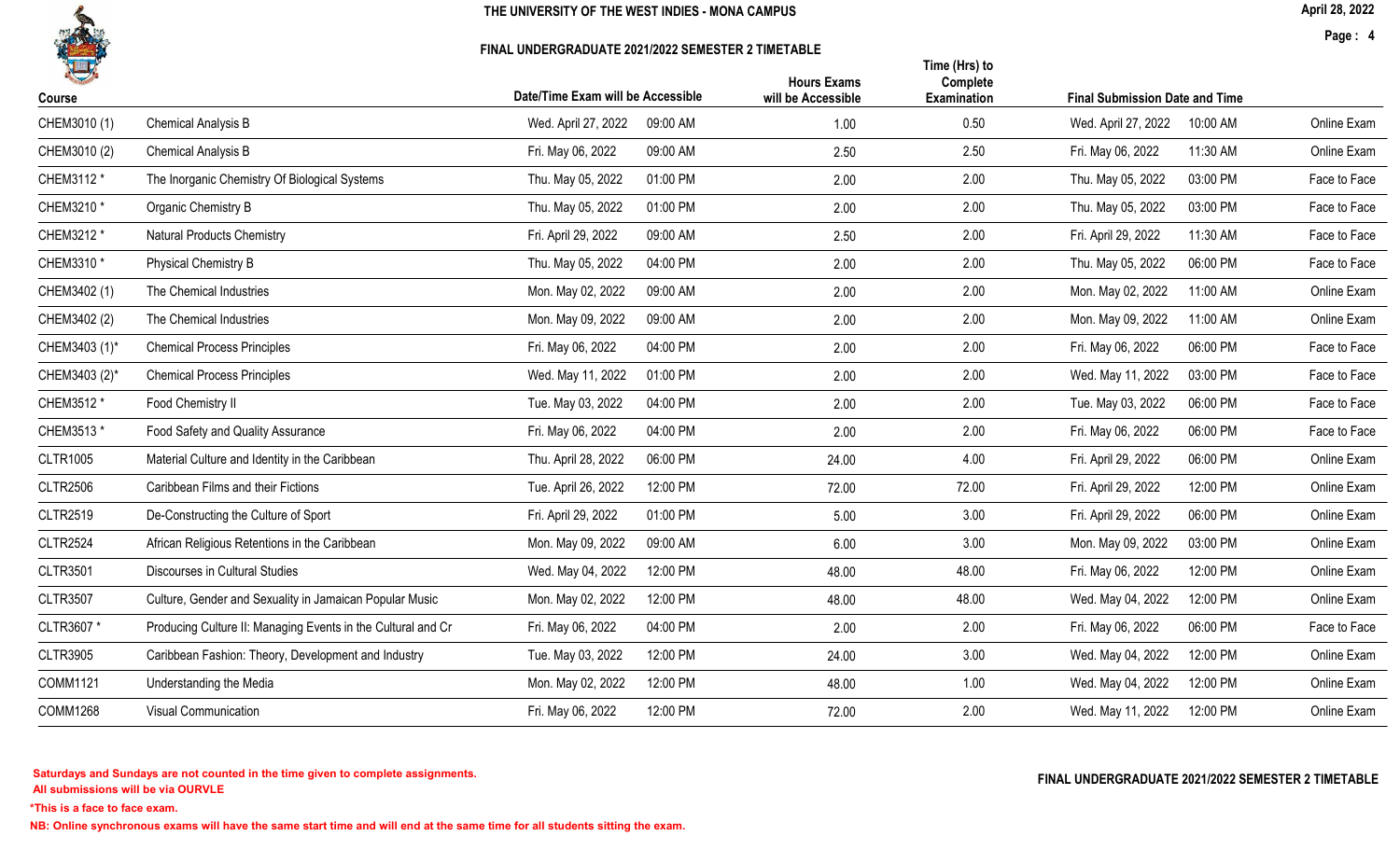

### FINAL UNDERGRADUATE 2021/2022 SEMESTER 2 TIMETABLE

Page : 5

|                                             |                                 | <b>Hours Exams</b>                | Complete           |                                 |                                       |
|---------------------------------------------|---------------------------------|-----------------------------------|--------------------|---------------------------------|---------------------------------------|
|                                             |                                 |                                   |                    |                                 |                                       |
| Media Ethics and Legal Issues               | 12:00 PM<br>Wed. April 27, 2022 | 48.00                             | 1.00               | Fri. April 29, 2022<br>12:00 PM | Online Exam                           |
| Introduction to Computing I                 | 04:00 PM<br>Fri. May 06, 2022   | 2.50                              | 2.50               | Fri. May 06, 2022<br>06:30 PM   | Online Exam                           |
| Introduction to Computing II                | 12:00 PM<br>Tue. May 03, 2022   | 24.00                             | 2.00               | Wed. May 04, 2022<br>12:00 PM   | Online Exam                           |
| Introduction to Object-Oriented Programming | 09:00 AM<br>Wed. April 27, 2022 | 2.50                              | 2.00               | Wed. April 27, 2022<br>11:30 AM | Online Exam                           |
| <b>Mathematics for Computing</b>            | 09:00 AM<br>Thu. May 12, 2022   | 3.00                              | 3.00               | Thu. May 12, 2022<br>12:00 PM   | Online Exam                           |
| Computing and Society                       | 09:00 AM<br>Thu. May 05, 2022   | 4.00                              | 3.00               | Thu. May 05, 2022<br>01:00 PM   | Online Exam                           |
| Object-Oriented Programming                 | 04:00 PM<br>Mon. April 25, 2022 | 2.00                              | 2.00               | Mon. April 25, 2022<br>06:00 PM | Face to Face                          |
| Object Oriented Design & Implementation     | 04:00 PM<br>Mon. April 25, 2022 | 2.00                              | 2.00               | Mon. April 25, 2022<br>06:00 PM | Face to Face                          |
| Analysis of Algorithms                      | Wed. April 27, 2022<br>09:00 AM | 2.00                              | 2.00               | Wed. April 27, 2022<br>11:00 AM | Face to Face                          |
| <b>Computer Systems Organization</b>        | Mon. April 25, 2022<br>09:00 AM | 4.00                              | 4.00               | Mon. April 25, 2022<br>01:00 PM | Online Exam                           |
| Introduction to Database Management Systems | Thu. May 12, 2022<br>09:00 AM   | 2.00                              | 2.00               | Thu. May 12, 2022<br>11:00 AM   | Online Exam                           |
| Data Science Principles                     | Mon. May 09, 2022<br>04:00 PM   | 2.00                              | 2.00               | Mon. May 09, 2022<br>06:00 PM   | Face to Face                          |
| Theory of Computation                       | Tue. April 26, 2022<br>04:00 PM | 2.00                              | 2.00               | Tue. April 26, 2022<br>06:00 PM | Online Exam                           |
| Mechanics of Solids                         | Tue. May 10, 2022<br>09:00 AM   | 3.00                              | 3.00               | Tue. May 10, 2022<br>12:00 PM   | Face to Face                          |
| Mechanics of Fluids I                       | Thu. May 05, 2022<br>04:00 PM   | 3.00                              | 3.00               | Thu. May 05, 2022<br>07:00 PM   | Face to Face                          |
| Soil Mechanics II                           | Thu. May 05, 2022<br>09:00 AM   | 3.00                              | 3.00               | Thu. May 05, 2022<br>12:00 PM   | Face to Face                          |
| <b>Engineering Hydrology</b>                | Mon. April 25, 2022<br>12:00 PM | 24.00                             | 2.00               | Tue. April 26, 2022<br>12:00 PM | Online Exam                           |
| <b>Structural Engineering</b>               | Tue. April 19, 2022<br>09:00 AM | 3.00                              | 3.00               | Tue. April 19, 2022<br>12:00 PM | Face to Face                          |
| <b>Environmental Engineering II</b>         | Wed. May 11, 2022<br>09:00 AM   | 3.00                              | 3.00               | Wed. May 11, 2022<br>12:00 PM   | Face to Face                          |
| <b>Transportation Engineering</b>           | 09:00 AM<br>Fri. May 13, 2022   | 3.00                              | 3.00               | Fri. May 13, 2022<br>12:00 PM   | Face to Face                          |
| Pavement Design and Management              | Wed. April 20, 2022<br>09:00 AM | 3.00                              | 3.00               | Wed. April 20, 2022<br>12:00 PM | Face to Face                          |
| Coastal Engineering                         | Fri. May 13, 2022<br>09:00 AM   | 3.00                              | 3.00               | Fri. May 13, 2022<br>12:00 PM   | Face to Face                          |
|                                             |                                 | Date/Time Exam will be Accessible | will be Accessible | Time (Hrs) to<br>Examination    | <b>Final Submission Date and Time</b> |

\*This is a face to face exam.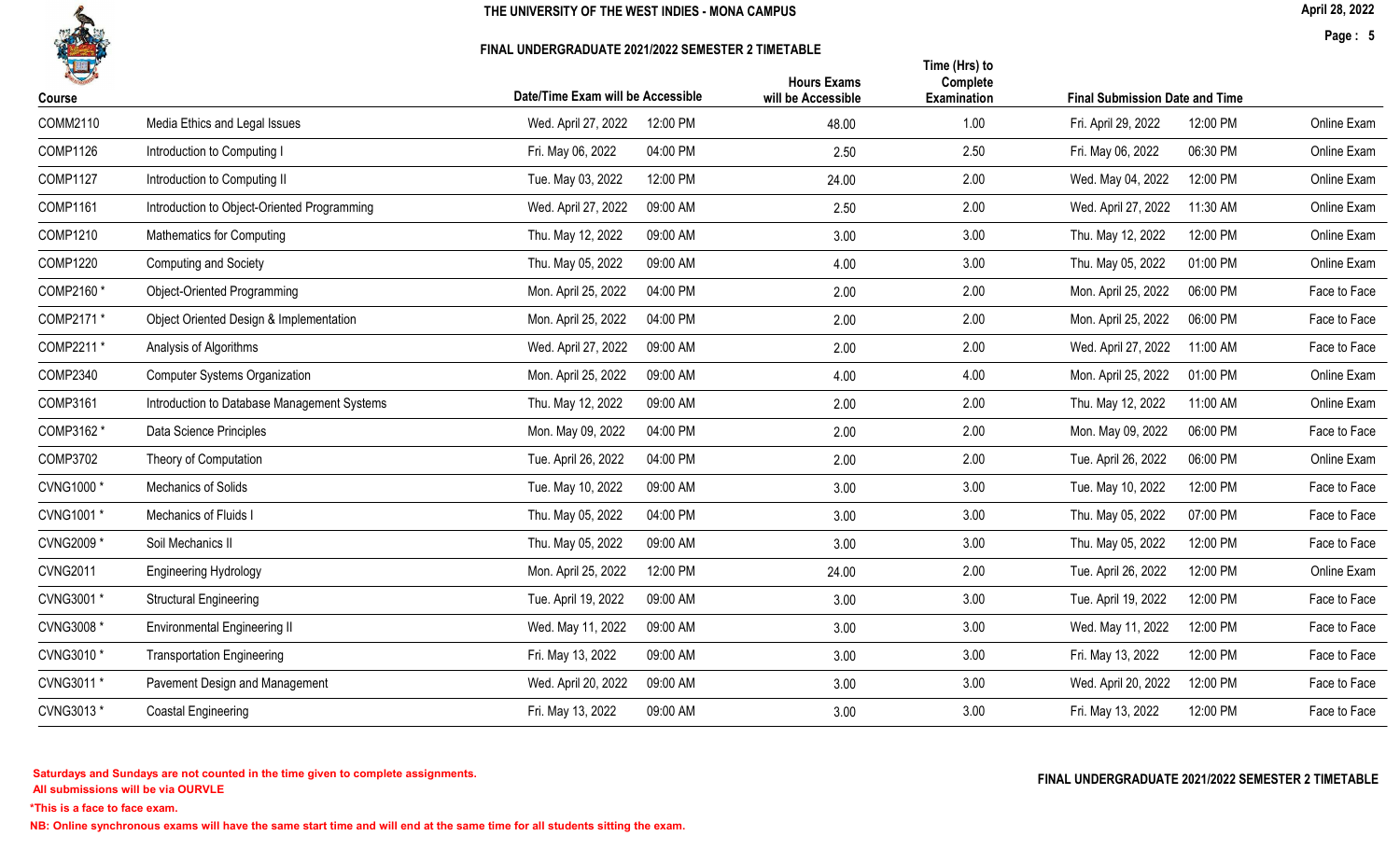

### FINAL UNDERGRADUATE 2021/2022 SEMESTER 2 TIMETABLE

April 28, 2022

Page : 6

| 14              |                                           |                                   | <b>Hours Exams</b> | Time (Hrs) to<br>Complete |                                       |              |  |
|-----------------|-------------------------------------------|-----------------------------------|--------------------|---------------------------|---------------------------------------|--------------|--|
| Course          |                                           | Date/Time Exam will be Accessible | will be Accessible | Examination               | <b>Final Submission Date and Time</b> |              |  |
| <b>DENT1201</b> | Cell Biology                              | Wed. May 11, 2022<br>09:00 AM     | 2.00               | 2.00                      | Wed. May 11, 2022<br>11:00 AM         | Online Exam  |  |
| <b>DENT1202</b> | Introduction to Medical Practice          | Tue. April 26, 2022<br>09:00 AM   | 1.00               | 1.00                      | Tue. April 26, 2022<br>10:00 AM       | Online Exam  |  |
| <b>DENT1203</b> | <b>Health Care Concepts</b>               | Mon. May 02, 2022<br>09:00 AM     | 1.50               | 1.50                      | Mon. May 02, 2022<br>10:30 AM         | Online Exam  |  |
| <b>DENT1204</b> | Basic Haematology & Ret Sys               | Thu. April 28, 2022<br>09:00 AM   | 2.00               | 2.00                      | Thu. April 28, 2022<br>11:00 AM       | Online Exam  |  |
| DENT1205 (1)    | The Respiratory System                    | Wed. May 04, 2022<br>09:00 AM     | 2.00               | 2.00                      | Wed. May 04, 2022<br>11:00 AM         | Online Exam  |  |
| DENT1205 (2)    | The Respiratory System                    | 09:00 AM<br>Fri. May 06, 2022     | 2.00               | 2.00                      | Fri. May 06, 2022<br>11:00 AM         | Online Exam  |  |
| <b>DENT1206</b> | Neuroscience 1                            | Mon. May 09, 2022<br>09:00 AM     | 1.50               | 1.50                      | Mon. May 09, 2022<br>10:30 AM         | Online Exam  |  |
| DENT2106 (2)    | The Cardiovascular System                 | Fri. May 06, 2022<br>01:00 PM     | 2.00               | 2.00                      | Fri. May 06, 2022<br>03:00 PM         | Online Exam  |  |
| <b>DENT2202</b> | Introduction to Medical Practice (Unit 2) | 01:00 PM<br>Mon. May 02, 2022     | 2.00               | 2.00                      | Mon. May 02, 2022<br>03:00 PM         | Online Exam  |  |
| DENT2203 (1)    | Neuroscience II                           | Mon. April 25, 2022<br>09:00 AM   | 2.50               | 2.50                      | Mon. April 25, 2022<br>11:30 AM       | Online Exam  |  |
| DENT2203 (2)    | Neuroscience II                           | Fri. April 29, 2022<br>01:00 PM   | 2.00               | 2.00                      | Fri. April 29, 2022<br>03:00 PM       | Online Exam  |  |
| DENT3009 *      | Occlusion                                 | Wed. May 11, 2022<br>09:00 AM     | 3.00               | 3.00                      | 12:00 PM<br>Wed. May 11, 2022         | Face to Face |  |
| DENT3011 *      | Diagnostic Imaging                        | Fri. May 13, 2022<br>09:00 AM     | 3.00               | 3.00                      | Fri. May 13, 2022<br>12:00 PM         | Face to Face |  |
| DENT3012 *      | <b>Dental Ethics</b>                      | Mon. April 25, 2022<br>04:00 PM   | 3.00               | 3.00                      | Mon. April 25, 2022<br>07:00 PM       | Face to Face |  |
| DENT3014 *      | Removable Prosthodontics                  | Tue. April 26, 2022<br>04:00 PM   | 3.00               | 3.00                      | Tue. April 26, 2022<br>07:00 PM       | Face to Face |  |
| DENT3102 (1)    | The Genito-Urinary System                 | Wed. April 27, 2022<br>09:00 AM   | 2.50               | 2.50                      | Wed. April 27, 2022<br>11:30 AM       | Online Exam  |  |
| DENT3102 (2)    | The Genito-Urinary System                 | Fri. April 29, 2022<br>09:00 AM   | 2.00               | 2.00                      | Fri. April 29, 2022<br>11:00 AM       | Online Exam  |  |
| DENT3210 *      | <b>Amalgam Restorations</b>               | Wed. April 27, 2022<br>04:00 PM   | 3.00               | 3.00                      | Wed. April 27, 2022<br>07:00 PM       | Face to Face |  |
| DENT4102 *      | Dental Jurisprudence                      | Thu. April 28, 2022<br>04:00 PM   | 3.00               | 3.00                      | Thu. April 28, 2022<br>07:00 PM       | Face to Face |  |
| DENT4311 *      | <b>Forensic Dentistry</b>                 | Mon. May 09, 2022<br>09:00 AM     | 3.00               | 3.00                      | Mon. May 09, 2022<br>12:00 PM         | Face to Face |  |
| DENT4410 *      | <b>Implant Prosthodontics</b>             | 09:00 AM<br>Wed. May 11, 2022     | 3.00               | 3.00                      | Wed. May 11, 2022<br>12:00 PM         | Face to Face |  |
| DENT4411 *      | <b>Fixed Prosthodontics</b>               | Fri. May 13, 2022<br>09:00 AM     | 3.00               | 3.00                      | Fri. May 13, 2022<br>12:00 PM         | Face to Face |  |
|                 |                                           |                                   |                    |                           |                                       |              |  |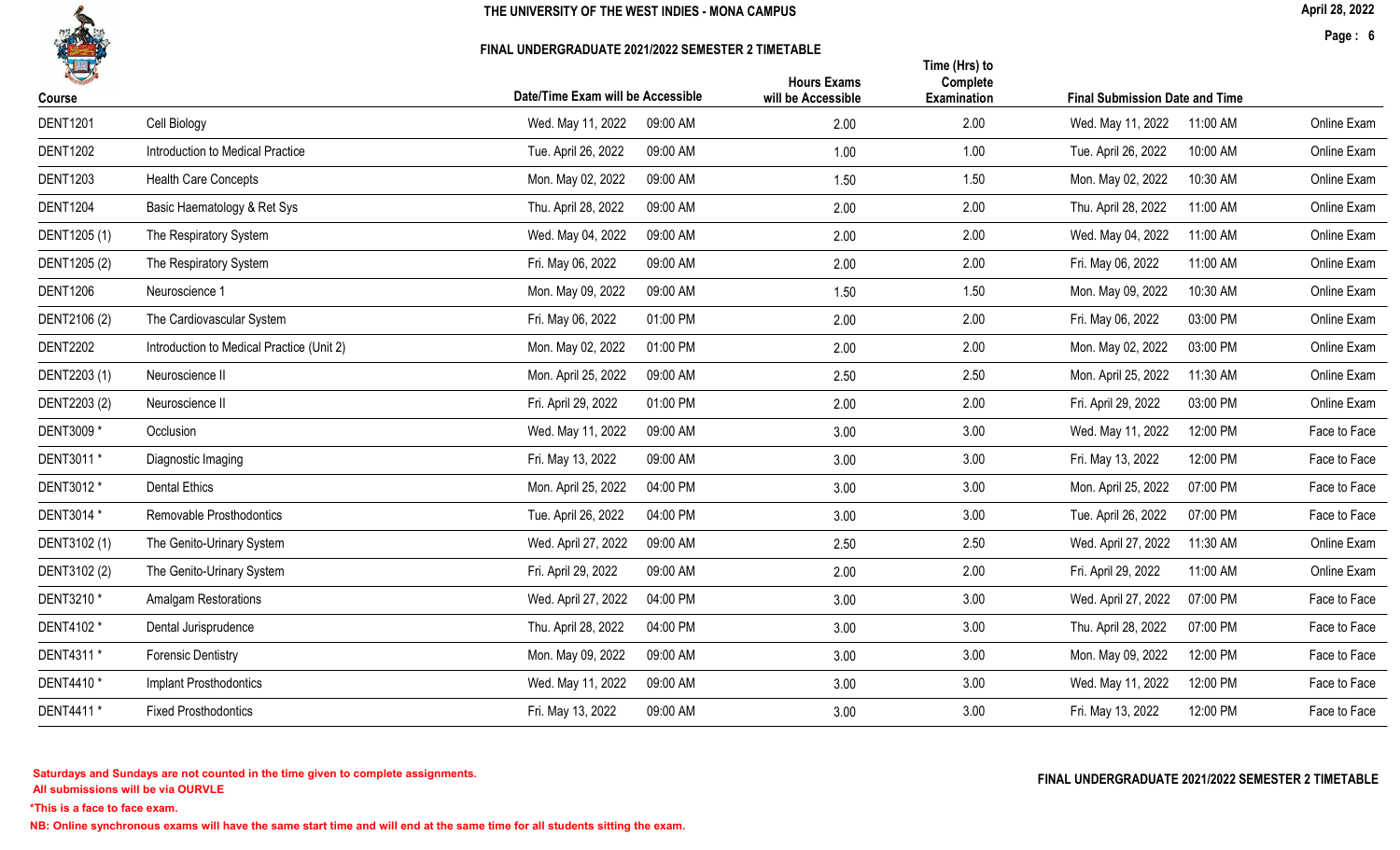

### FINAL UNDERGRADUATE 2021/2022 SEMESTER 2 TIMETABLE

April 28, 2022

Page : 7

| 1<br>Course     |                                                       | Date/Time Exam will be Accessible | <b>Hours Exams</b><br>will be Accessible | Time (Hrs) to<br>Complete<br>Examination | <b>Final Submission Date and Time</b> |                          |
|-----------------|-------------------------------------------------------|-----------------------------------|------------------------------------------|------------------------------------------|---------------------------------------|--------------------------|
| DENT4419 *      | Paedodontics                                          | Mon. April 25, 2022<br>04:00 PM   | 3.00                                     | 3.00                                     | Mon. April 25, 2022                   | 07:00 PM<br>Face to Face |
| DENT4422 *      | <b>Dental Practice Management</b>                     | Tue. April 26, 2022<br>04:00 PM   | 3.00                                     | 3.00                                     | Tue. April 26, 2022                   | 07:00 PM<br>Face to Face |
|                 |                                                       |                                   |                                          |                                          |                                       |                          |
| DENT4502 *      | <b>Surgical Techniques</b>                            | Wed. April 27, 2022<br>04:00 PM   | 3.00                                     | 3.00                                     | Wed. April 27, 2022                   | 07:00 PM<br>Face to Face |
| DIMA1001 *      | Anatomy & Physiology                                  | Tue. April 19, 2022<br>09:00 AM   | 3.00                                     | 3.00                                     | Tue. April 19, 2022                   | 12:00 PM<br>Face to Face |
| DIMA1002 *      | <b>General Physics</b>                                | Thu. May 05, 2022<br>09:00 AM     | 3.00                                     | 3.00                                     | Thu. May 05, 2022                     | 12:00 PM<br>Face to Face |
| DIMA1006 *      | <b>Patient Management</b>                             | Mon. May 09, 2022<br>09:00 AM     | 3.00                                     | 3.00                                     | Mon. May 09, 2022                     | 12:00 PM<br>Face to Face |
| DIMA1008 *      | Principles of Radiographic Exposure                   | Fri. April 29, 2022<br>09:00 AM   | 3.00                                     | 3.00                                     | Fri. April 29, 2022                   | 12:00 PM<br>Face to Face |
| DIMA1009 *      | Psychology                                            | Wed. May 11, 2022<br>09:00 AM     | 3.00                                     | 3.00                                     | Wed. May 11, 2022                     | 12:00 PM<br>Face to Face |
| DIMA1010 *      | <b>Radiation Physics</b>                              | Mon. April 25, 2022<br>09:00 AM   | 3.00                                     | 3.00                                     | Mon. April 25, 2022                   | 12:00 PM<br>Face to Face |
| <b>DIMA1011</b> | Radiation Protection, Radiation Biology and Dosimetry | Tue. May 03, 2022<br>09:00 AM     | 3.00                                     | 3.00                                     | Tue. May 03, 2022                     | Online Exam<br>12:00 PM  |
| <b>DIMA1012</b> | Radiographic Positioning & Procedures                 | Thu. April 21, 2022<br>09:00 AM   | 3.00                                     | 3.00                                     | Thu. April 21, 2022                   | 12:00 PM<br>Online Exam  |
| <b>DIMA1013</b> | Seminars                                              | Wed. April 27, 2022<br>09:00 AM   | 3.00                                     | 3.00                                     | Wed. April 27, 2022                   | 12:00 PM<br>Online Exam  |
| DIMA2001 (1)    | Anatomy & Physiology                                  | Mon. May 02, 2022<br>09:00 AM     | 3.00                                     | 3.00                                     | Mon. May 02, 2022                     | 12:00 PM<br>Online Exam  |
| DIMA2001 (2)    | Anatomy & Physiology                                  | Wed. May 04, 2022<br>09:00 AM     | 3.00                                     | 3.00                                     | Wed. May 04, 2022                     | 12:00 PM<br>Online Exam  |
| DIMA2002        | <b>Clinical Education &amp; Image Analysis</b>        | Fri. May 06, 2022<br>09:00 AM     | 3.00                                     | 3.00                                     | Fri. May 06, 2022                     | 12:00 PM<br>Online Exam  |
| DIMA2005 *      | <b>General Physics</b>                                | 09:00 AM<br>Wed. April 20, 2022   | 3.00                                     | 3.00                                     | Wed. April 20, 2022                   | 12:00 PM<br>Face to Face |
| <b>DIMA2006</b> | Patient Management                                    | Tue. April 26, 2022<br>09:00 AM   | 3.00                                     | 3.00                                     | Tue. April 26, 2022                   | 12:00 PM<br>Online Exam  |
| DIMA2008 *      | Radiographic Equipment & Maintenance                  | Thu. April 28, 2022<br>09:00 AM   | 3.00                                     | 3.00                                     | Thu. April 28, 2022                   | 12:00 PM<br>Face to Face |
| <b>DIMA2009</b> | Radiographic Imaging & Quality                        | Fri. May 13, 2022<br>01:00 PM     | 3.00                                     | 3.00                                     | Fri. May 13, 2022                     | Online Exam<br>04:00 PM  |
| <b>DIMA2010</b> | Radiographic Positioning and Procedures               | Fri. April 22, 2022<br>09:00 AM   | 3.00                                     | 3.00                                     | Fri. April 22, 2022                   | 12:00 PM<br>Online Exam  |
| <b>DIMA2012</b> | Seminars (Year 2)                                     | Tue. May 10, 2022<br>09:00 AM     | 3.00                                     | 3.00                                     | Tue. May 10, 2022                     | 12:00 PM<br>Online Exam  |
| DIMA3003 *      | Health Care Management                                | Wed. April 27, 2022<br>09:00 AM   | 3.00                                     | 3.00                                     | Wed. April 27, 2022                   | 12:00 PM<br>Face to Face |
|                 |                                                       |                                   |                                          |                                          |                                       |                          |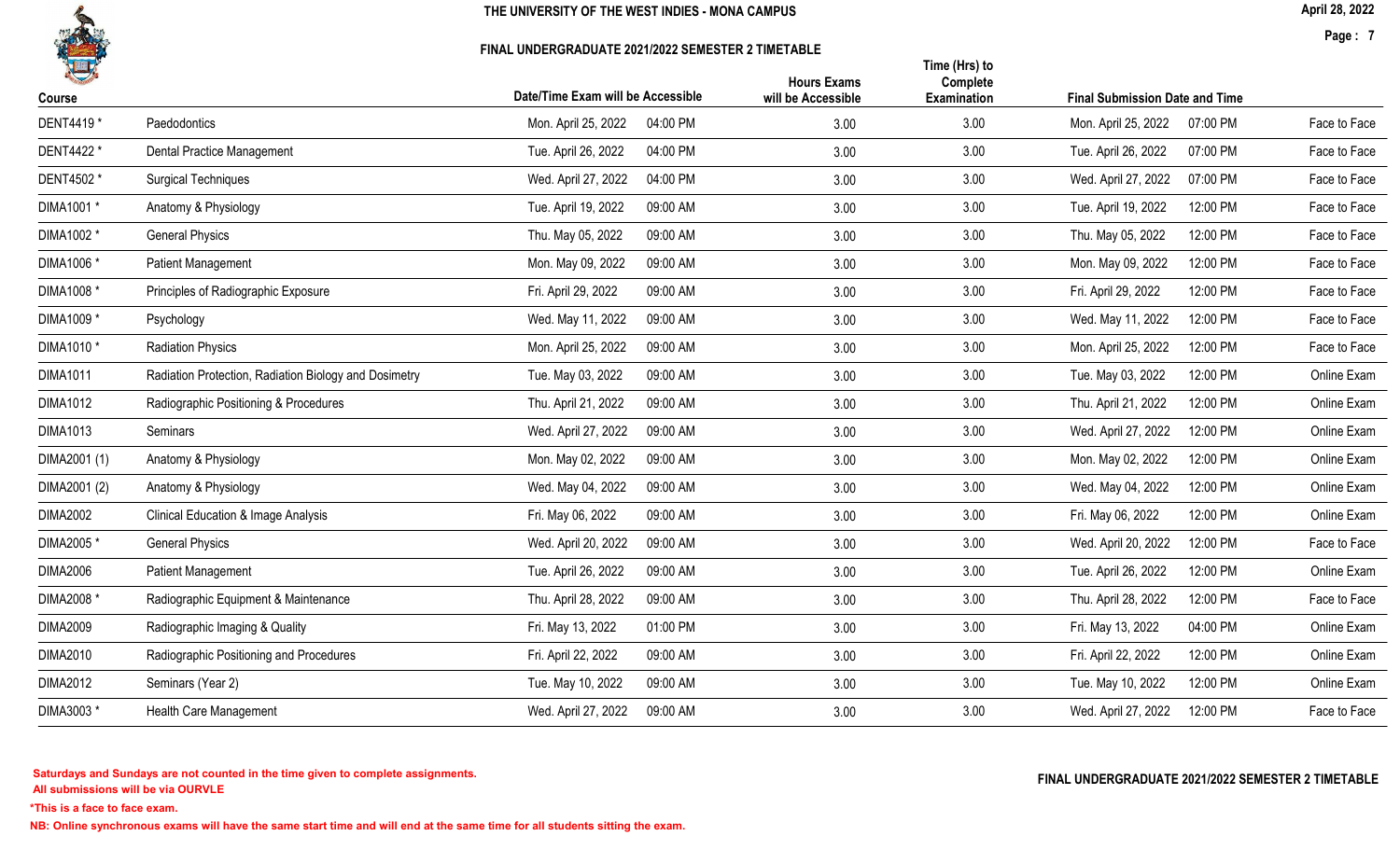

### FINAL UNDERGRADUATE 2021/2022 SEMESTER 2 TIMETABLE

April 28, 2022

Page : 8

|                                                   |                                 | <b>Hours Exams</b>                                                   | Time (Hrs) to<br>Complete  |                                 |                                                                          |
|---------------------------------------------------|---------------------------------|----------------------------------------------------------------------|----------------------------|---------------------------------|--------------------------------------------------------------------------|
|                                                   |                                 |                                                                      |                            |                                 |                                                                          |
|                                                   |                                 |                                                                      |                            |                                 | Online Exam                                                              |
| Radiographic Equipment & Maintenance              | Thu. April 21, 2022<br>09:00 AM | 3.00                                                                 |                            | Thu. April 21, 2022<br>12:00 PM | Face to Face                                                             |
| Radiologic Imaging & Quality Management           | Mon. April 25, 2022<br>09:00 AM | 3.00                                                                 | 3.00                       | Mon. April 25, 2022<br>12:00 PM | Face to Face                                                             |
| Radiographic Positioning & Procedures             | 09:00 AM<br>Fri. April 29, 2022 | 3.00                                                                 | 3.00                       | Fri. April 29, 2022<br>12:00 PM | Face to Face                                                             |
| Radiological Pathology & Diagnosis                | 09:00 AM<br>Tue. April 19, 2022 | 3.00                                                                 | 3.00                       | Tue. April 19, 2022<br>12:00 PM | Face to Face                                                             |
| Electrical Transmission and Distribtuions Systems | 04:00 PM<br>Tue. May 10, 2022   | 2.00                                                                 | 2.00                       | Tue. May 10, 2022<br>06:00 PM   | Face to Face                                                             |
| Mathematics for Social Sciences I                 | 04:00 PM<br>Tue. April 26, 2022 | 2.00                                                                 | 2.00                       | Tue. April 26, 2022<br>06:00 PM | Online Exam                                                              |
| Mathematics for Social Sciences II                | Wed. May 11, 2022<br>09:00 AM   | 2.00                                                                 | 2.00                       | Wed. May 11, 2022<br>11:00 AM   | Online Exam                                                              |
| <b>Introduction to Statistics</b>                 | 12:30 PM<br>Thu. May 12, 2022   | 2.00                                                                 | 2.00                       | Thu. May 12, 2022<br>02:30 PM   | Online Exam                                                              |
| Intermediate Microeconomics I                     | Tue. May 03, 2022<br>04:00 PM   | 2.00                                                                 | 2.00                       | Tue. May 03, 2022<br>06:00 PM   | Online Exam                                                              |
| Intermediate Microeconomics II                    | 09:00 AM<br>Wed. May 11, 2022   | 12.00                                                                | 2.00                       | Wed. May 11, 2022<br>09:00 PM   | Online Exam                                                              |
| Intermediate Macroeconomics II                    | Wed. April 27, 2022<br>01:00 PM | 2.00                                                                 | 2.00                       | Wed. April 27, 2022<br>03:00 PM | Face to Face                                                             |
| <b>Statistical Methods II</b>                     | Wed. May 11, 2022<br>12:00 PM   | 48.00                                                                | 48.00                      | Fri. May 13, 2022<br>12:00 PM   | Online Exam                                                              |
| <b>Calculus for Social Sciences</b>               | Wed. May 11, 2022<br>09:00 AM   | 2.00                                                                 | 2.00                       | Wed. May 11, 2022<br>11:00 AM   | Online Exam                                                              |
| International Economic Relations II               | Tue. May 10, 2022<br>09:00 AM   | 12.00                                                                | 2.00                       | Tue. May 10, 2022<br>09:00 PM   | Online Exam                                                              |
| Game Theory                                       | Thu. May 12, 2022<br>01:00 PM   | 2.50                                                                 | 2.50                       | Thu. May 12, 2022<br>03:30 PM   | Online Exam                                                              |
| Monetary Theory and Policy                        | Tue. April 26, 2022<br>09:00 AM | 2.00                                                                 | 2.00                       | Tue. April 26, 2022<br>11:00 AM | Face to Face                                                             |
| <b>International Trade</b>                        | Mon. May 09, 2022<br>09:00 AM   | 2.00                                                                 | 2.00                       | Mon. May 09, 2022<br>11:00 AM   | Face to Face                                                             |
| International Finance                             | Wed. May 04, 2022<br>09:00 AM   | 2.00                                                                 | 2.00                       | Wed. May 04, 2022<br>11:00 AM   | Online Exam                                                              |
| History of Economic Thought                       | Fri. April 29, 2022<br>09:00 AM | 2.00                                                                 | 2.00                       | Fri. April 29, 2022<br>11:00 AM | Face to Face                                                             |
| Finance and Development                           | Mon. May 02, 2022<br>09:00 AM   | 2.00                                                                 | 2.00                       | Mon. May 02, 2022<br>11:00 AM   | Online Exam                                                              |
| <b>Public Finance</b>                             | Mon. April 25, 2022<br>04:00 PM | 2.00                                                                 | 2.00                       | Mon. April 25, 2022<br>06:00 PM | Face to Face                                                             |
|                                                   | Pathology                       | Date/Time Exam will be Accessible<br>Tue. April 19, 2022<br>01:00 PM | will be Accessible<br>3.00 | Examination<br>3.00<br>3.00     | <b>Final Submission Date and Time</b><br>04:00 PM<br>Tue. April 19, 2022 |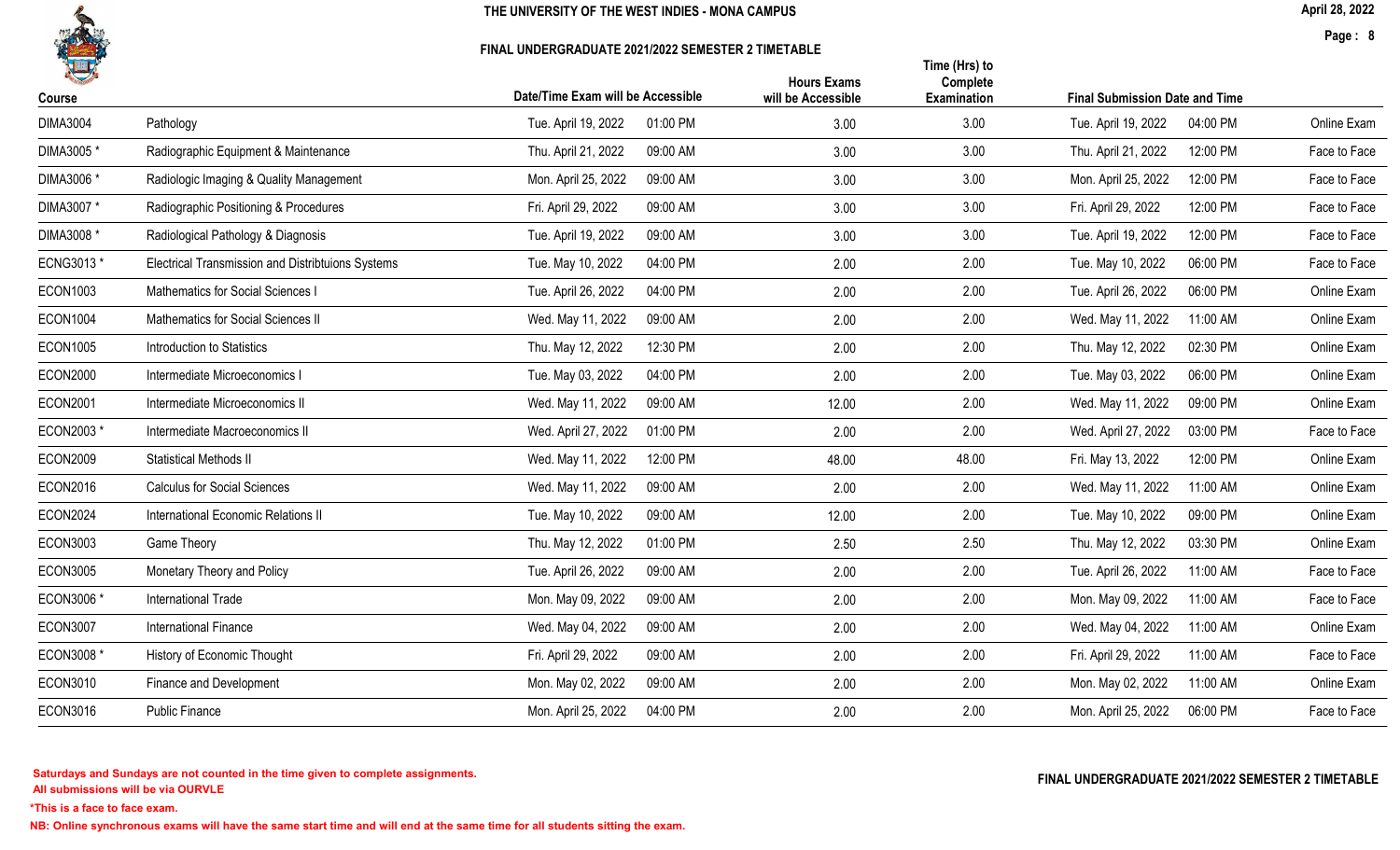

### FINAL UNDERGRADUATE 2021/2022 SEMESTER 2 TIMETABLE

April 28, 2022

Page : 9

| Course          |                                                              | Date/Time Exam will be Accessible | <b>Hours Exams</b><br>will be Accessible | Time (Hrs) to<br>Complete<br><b>Examination</b> | <b>Final Submission Date and Time</b> |              |
|-----------------|--------------------------------------------------------------|-----------------------------------|------------------------------------------|-------------------------------------------------|---------------------------------------|--------------|
| ECON3032 *      | Statistical Estimation and Inference for Business and Social | Thu. May 05, 2022<br>04:00 PM     | 2.00                                     | 2.00                                            | Thu. May 05, 2022<br>06:00 PM         | Face to Face |
| ECON3040 *      | Nonparametric Statistics                                     | Fri. May 06, 2022<br>04:00 PM     | 2.00                                     | 2.00                                            | Fri. May 06, 2022<br>06:00 PM         | Face to Face |
| <b>ECON3049</b> | Econometrics                                                 | Mon. April 25, 2022<br>04:00 PM   | 2.00                                     | 2.00                                            | Mon. April 25, 2022<br>06:00 PM       | Face to Face |
| <b>ECON3073</b> | Credit Analysis and Lending                                  | Wed. April 27, 2022<br>09:00 AM   | 2.50                                     | 2.50                                            | Wed. April 27, 2022<br>11:30 AM       | Online Exam  |
| ECON3074 *      | Urban & Regional Economics                                   | Wed. May 04, 2022<br>01:00 PM     | 2.00                                     | 2.00                                            | Wed. May 04, 2022<br>03:00 PM         | Face to Face |
| ECSE1207 *      | <b>Computer Architecture and Organisation</b>                | Fri. May 06, 2022<br>04:00 PM     | 2.00                                     | 2.00                                            | Fri. May 06, 2022<br>06:00 PM         | Face to Face |
| ECSE2104 *      | Microprocessors and Embedded Systems                         | Mon. May 09, 2022<br>04:00 PM     | 2.00                                     | 2.00                                            | Mon. May 09, 2022<br>06:00 PM         | Face to Face |
| ECSE2202 *      | Analogue Circuits and Instrumentation                        | Tue. May 03, 2022<br>09:00 AM     | 2.00                                     | 2.00                                            | Tue. May 03, 2022<br>11:00 AM         | Face to Face |
| ECSE2208 *      | Analog and Digital Communication Systems                     | Tue. May 10, 2022<br>09:00 AM     | 3.00                                     | 3.00                                            | Tue. May 10, 2022<br>12:00 PM         | Face to Face |
| ECSE2209 *      | <b>Control Systems Engineering</b>                           | Thu. May 12, 2022<br>09:00 AM     | 3.00                                     | 3.00                                            | Thu. May 12, 2022<br>12:00 PM         | Face to Face |
| ECSE3038 *      | <b>Engineering Internet of Things Systems</b>                | Thu. May 05, 2022<br>01:00 PM     | 2.00                                     | 2.00                                            | Thu. May 05, 2022<br>03:00 PM         | Face to Face |
| <b>EDIT3818</b> | Methodologies for Teaching Info Technology & Computer Scienc | 09:00 AM<br>Wed. May 04, 2022     | 2.00                                     | 2.00                                            | Wed. May 04, 2022<br>11:00 AM         | Online Exam  |
| <b>EDIT3823</b> | Teaching in a Networked Environment                          | Mon. May 09, 2022<br>09:00 AM     | 2.00                                     | 2.00                                            | Mon. May 09, 2022<br>11:00 AM         | Online Exam  |
| EDMC2201 *      | <b>Introductory Calculus</b>                                 | Fri. May 06, 2022<br>04:00 PM     | 2.00                                     | 2.00                                            | Fri. May 06, 2022<br>06:00 PM         | Face to Face |
| EDMC2203 *      | Analytical Geometry and Trigonometry                         | Fri. April 29, 2022<br>01:00 PM   | 2.00                                     | 2.00                                            | Fri. April 29, 2022<br>03:00 PM       | Face to Face |
| EDMC3020 *      | Calculus II                                                  | 01:00 PM<br>Fri. May 06, 2022     | 2.00                                     | 2.00                                            | Fri. May 06, 2022<br>03:00 PM         | Face to Face |
| EDMC3201 *      | Linear Algebra                                               | Tue. May 10, 2022<br>04:00 PM     | 2.00                                     | 2.00                                            | Tue. May 10, 2022<br>06:00 PM         | Face to Face |
| EDMC3204 *      | Abstract Algebra                                             | Mon. May 09, 2022<br>04:00 PM     | 2.00                                     | 2.00                                            | Mon. May 09, 2022<br>06:00 PM         | Face to Face |
| EDME2204 *      | <b>Discrete Mathematics</b>                                  | 04:00 PM<br>Wed. May 11, 2022     | 2.00                                     | 2.00                                            | Wed. May 11, 2022<br>06:00 PM         | Face to Face |
| EDTK2025 *      | Introduction To Computer Technology in Education             | Fri. April 29, 2022<br>04:00 PM   | 2.00                                     | 2.00                                            | Fri. April 29, 2022<br>06:00 PM       | Face to Face |
| <b>EDTK3004</b> | <b>Educational Technology</b>                                | Wed. May 11, 2022<br>01:00 PM     | 2.00                                     | 2.00                                            | 03:00 PM<br>Wed. May 11, 2022         | Online Exam  |
| <b>ELET3440</b> | Introduction to Robotics                                     | Fri. May 06, 2022<br>04:00 PM     | 2.00                                     | 2.00                                            | Fri. May 06, 2022<br>06:00 PM         | Online Exam  |
|                 |                                                              |                                   |                                          |                                                 |                                       |              |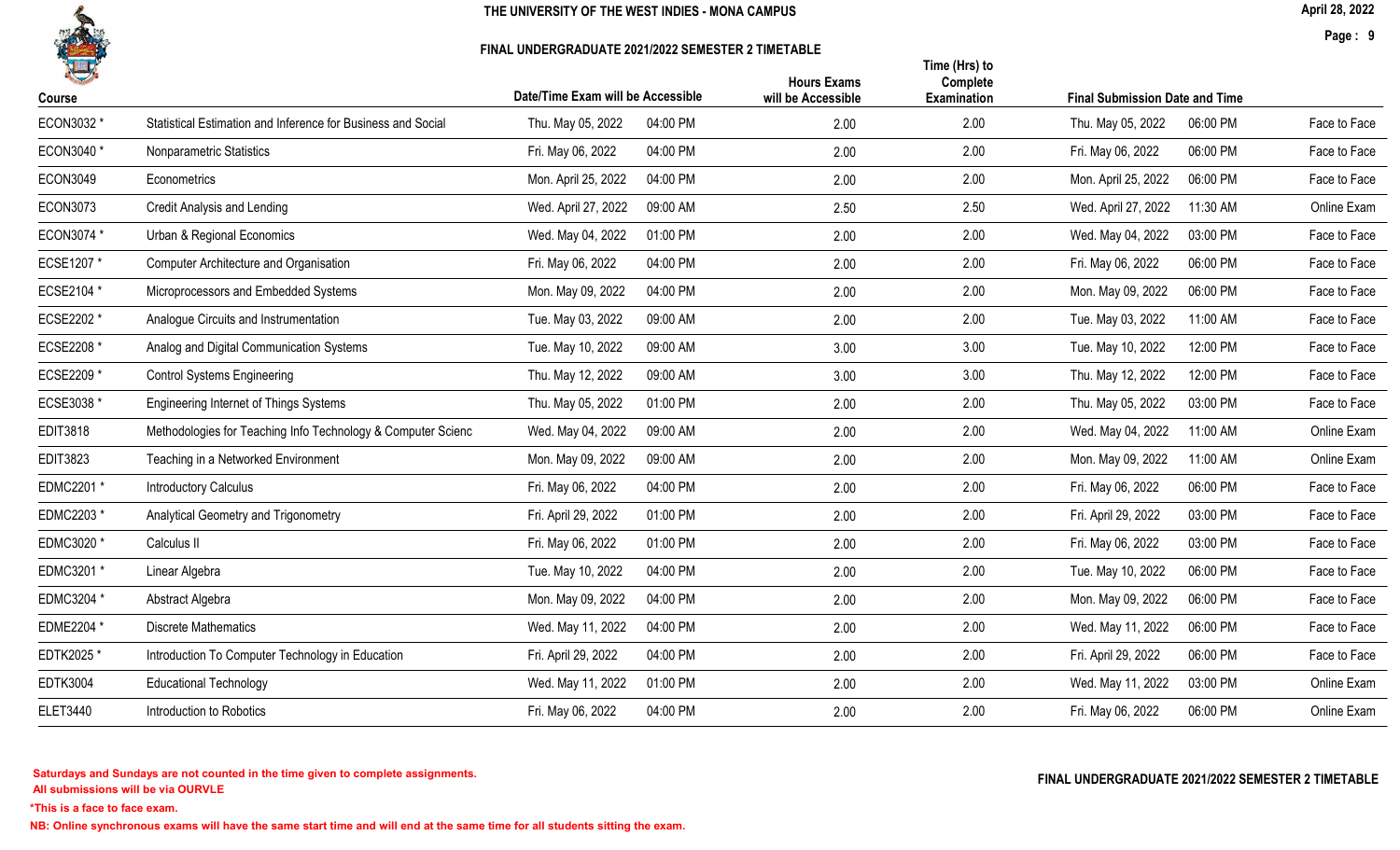

#### FINAL UNDERGRADUATE 2021/2022 SEMESTER 2 TIMETABLE

April 28, 2022

Page : 10

| H               |                                                        | Date/Time Exam will be Accessible | <b>Hours Exams</b> | Time (Hrs) to<br>Complete |                                       |          |              |
|-----------------|--------------------------------------------------------|-----------------------------------|--------------------|---------------------------|---------------------------------------|----------|--------------|
| Course          |                                                        |                                   | will be Accessible | <b>Examination</b>        | <b>Final Submission Date and Time</b> |          |              |
| <b>ELNG1101</b> | Physics for Engineers                                  | Mon. April 25, 2022<br>09:00 AM   | 2.00               | 2.00                      | Mon. April 25, 2022                   | 11:00 AM | Online Exam  |
| ELNG3030*       | <b>Power Electronics and Protection Circuits</b>       | 09:00 AM<br>Fri. May 13, 2022     | 2.00               | 2.00                      | Fri. May 13, 2022                     | 11:00 AM | Face to Face |
| <b>ELNG3050</b> | <b>Wireless Broadband Networks</b>                     | 01:00 PM<br>Mon. April 25, 2022   | 2.00               | 2.00                      | Mon. April 25, 2022                   | 03:00 PM | Online Exam  |
| ENGM2210 *      | <b>Engineering Electromagnetics</b>                    | Fri. May 13, 2022<br>01:00 PM     | 2.00               | 2.00                      | Fri. May 13, 2022                     | 03:00 PM | Face to Face |
| ENGM2280 *      | Probability and Statistical Systems                    | Fri. April 29, 2022<br>04:00 PM   | 2.00               | 2.00                      | Fri. April 29, 2022                   | 06:00 PM | Face to Face |
| <b>ENGR0210</b> | Pre-engineering Physics II                             | Fri. May 06, 2022<br>09:00 AM     | 2.00               | 2.00                      | Fri. May 06, 2022                     | 11:00 AM | Online Exam  |
| <b>ENGR0220</b> | Pre-engineering Mathematics II                         | Wed. April 27, 2022<br>09:00 AM   | 2.50               | 2.50                      | Wed. April 27, 2022                   | 11:30 AM | Online Exam  |
| <b>ENGR0250</b> | Pre-Engineering Physics III                            | Mon. May 09, 2022<br>09:00 AM     | 2.00               | 2.00                      | Mon. May 09, 2022                     | 11:00 AM | Online Exam  |
| ENGR1180*       | <b>Engineering Mathematics I</b>                       | Tue. April 26, 2022<br>01:00 PM   | 2.00               | 2.00                      | Tue. April 26, 2022                   | 03:00 PM | Face to Face |
| <b>EPNG1201</b> | Introduction to Thermodynamics and Fluid Mechanics     | Tue. April 26, 2022<br>04:00 PM   | 2.00               | 2.00                      | Tue. April 26, 2022                   | 06:00 PM | Online Exam  |
| EPNG1210 *      | <b>Electrical Machines I</b>                           | 04:00 PM<br>Fri. May 06, 2022     | 2.00               | 2.00                      | Fri. May 06, 2022                     | 06:00 PM | Face to Face |
| EPNG2010 *      | Nuclear Physics & Reactor Theory                       | Tue. April 26, 2022<br>01:00 PM   | 2.00               | 2.00                      | Tue. April 26, 2022                   | 03:00 PM | Face to Face |
| EPNG2020 *      | Renewable Energy Systems                               | Wed. May 04, 2022<br>04:00 PM     | 2.00               | 2.00                      | Wed. May 04, 2022                     | 06:00 PM | Face to Face |
| EPNG3012 *      | Cryogenic Engineering                                  | Mon. April 25, 2022<br>04:00 PM   | 2.00               | 2.00                      | Mon. April 25, 2022                   | 06:00 PM | Face to Face |
| EPNG3014 *      | Power Systems Analysis                                 | Mon. May 09, 2022<br>04:00 PM     | 2.00               | 2.00                      | Mon. May 09, 2022                     | 06:00 PM | Face to Face |
| <b>FILM1823</b> | The Evolution of Cinematic Art                         | Wed. May 04, 2022<br>09:00 AM     | 48.00              | 48.00                     | Fri. May 06, 2022                     | 09:00 AM | Online Exam  |
| <b>FOUN1201</b> | Science, Medicine and Technology                       | Tue. April 26, 2022<br>12:00 PM   | 24.00              | 3.00                      | Wed. April 27, 2022                   | 12:00 PM | Online Exam  |
| <b>FOUN1301</b> | Law, Governance, Economy and Society in the Caribbean  | Fri. April 29, 2022<br>09:00 AM   | 12.00              | 1.00                      | Fri. April 29, 2022                   | 09:00 PM | Online Exam  |
| FREN0101 *      | Beginners' French I                                    | Tue. May 03, 2022<br>01:00 PM     | 2.00               | 2.00                      | Tue. May 03, 2022                     | 03:00 PM | Face to Face |
| FREN1000*       | Intermediate French                                    | 01:00 PM<br>Wed. May 04, 2022     | 2.00               | 2.00                      | Wed. May 04, 2022                     | 03:00 PM | Face to Face |
| FREN1010*       | Intermediate French II                                 | Wed. May 04, 2022<br>01:00 PM     | 2.00               | 2.00                      | Wed. May 04, 2022                     | 03:00 PM | Face to Face |
| GEOG1132        | Human Geography 2: World Economy, Agriculture and Food | Wed. May 11, 2022<br>09:00 AM     | 4.00               | 4.00                      | Wed. May 11, 2022                     | 01:00 PM | Online Exam  |

All submissions will be via OURVLE Saturdays and Sundays are not counted in the time given to complete assignments. The substitution of the time of the time given to complete assignments. The substitution of the time  $\Gamma$  and  $\Gamma$  and  $\Gamma$  and  $\Gamma$  and  $\Gamma$ 

\*This is a face to face exam.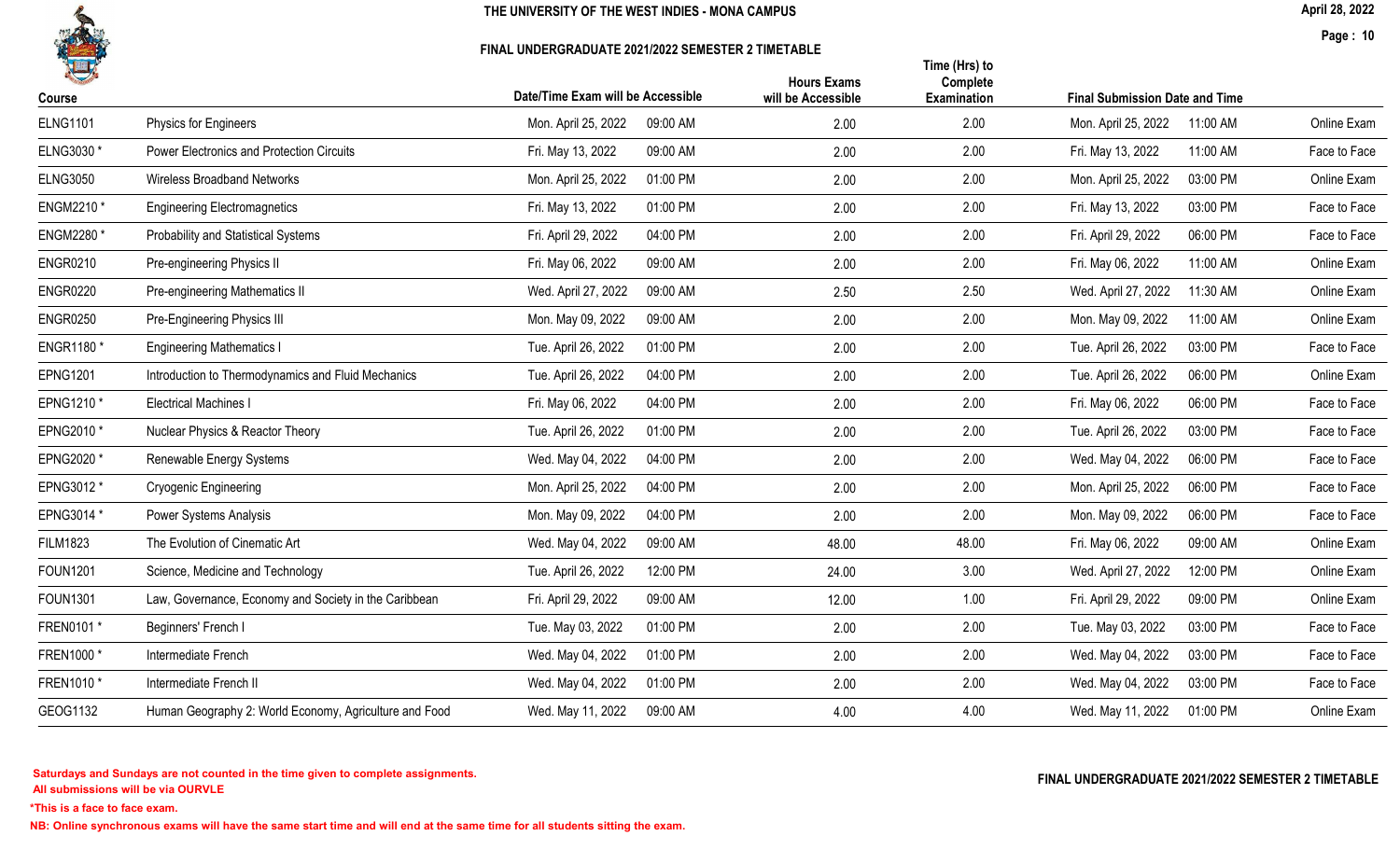

#### FINAL UNDERGRADUATE 2021/2022 SEMESTER 2 TIMETABLE

April 28, 2022

Page : 11

| 一<br>Course     |                                                              | Date/Time Exam will be Accessible | <b>Hours Exams</b><br>will be Accessible | Time (Hrs) to<br>Complete<br>Examination | <b>Final Submission Date and Time</b> |              |
|-----------------|--------------------------------------------------------------|-----------------------------------|------------------------------------------|------------------------------------------|---------------------------------------|--------------|
| GEOG1232        | Earth Environments 2: Climate and the Biosphere              | 03:00 PM<br>Tue. May 10, 2022     | 48.00                                    | 48.00                                    | 03:00 PM<br>Thu. May 12, 2022         | Online Exam  |
| GEOG2132        | Geographies of Development                                   | Thu. April 28, 2022<br>09:00 AM   | 4.00                                     | 4.00                                     | 01:00 PM<br>Thu. April 28, 2022       | Online Exam  |
| GEOG2232        | <b>Environmental Change</b>                                  | Thu. May 05, 2022<br>12:00 PM     | 48.00                                    | 48.00                                    | Mon. May 09, 2022<br>12:00 PM         | Online Exam  |
| GEOG3132        | Tourism Planning & Development                               | Thu. May 05, 2022<br>09:00 AM     | 24.00                                    | 2.50                                     | Fri. May 06, 2022<br>09:00 AM         | Online Exam  |
| GEOG3333        | Urban and Regional Planning                                  | 12:00 PM<br>Mon. April 25, 2022   | 48.00                                    | 1.00                                     | Wed. April 27, 2022<br>12:00 PM       | Online Exam  |
| GEOL1103        | Earth Science 3: Minerals and Mineral Deposits               | Wed. May 04, 2022<br>10:00 AM     | 4.00                                     | 2.00                                     | 02:00 PM<br>Wed. May 04, 2022         | Online Exam  |
| GEOL1104        | Earth Science 4: Geological Maps and Environmental Geology   | Mon. April 25, 2022<br>09:00 AM   | 6.00                                     | 2.50                                     | Mon. April 25, 2022<br>03:00 PM       | Online Exam  |
| <b>GEOL2201</b> | Palaeontology and the History of Life                        | Mon. May 02, 2022<br>09:00 AM     | 6.00                                     | 2.50                                     | 03:00 PM<br>Mon. May 02, 2022         | Online Exam  |
| GEOL2203        | Petrology of Igneous and Metamorphic Rocks                   | Fri. May 06, 2022<br>01:00 PM     | 6.00                                     | 2.00                                     | 07:00 PM<br>Fri. May 06, 2022         | Online Exam  |
| GEOL3104        | Sedimentology & Facies Analsys                               | 09:00 AM<br>Tue. May 10, 2022     | 6.00                                     | 2.50                                     | 03:00 PM<br>Tue. May 10, 2022         | Online Exam  |
| GEOL3105        | Petroleum Geology                                            | Fri. May 06, 2022<br>09:00 AM     | 5.00                                     | 2.50                                     | 02:00 PM<br>Fri. May 06, 2022         | Online Exam  |
| GGE02332        | Introduction to Geographic Information Systems               | Tue. May 03, 2022<br>12:00 PM     | 72.00                                    | 3.00                                     | 12:00 PM<br>Fri. May 06, 2022         | Online Exam  |
| GGE03231        | Karst and Coastal Geomorphology                              | 09:00 AM<br>Mon. May 02, 2022     | 6.00                                     | 2.50                                     | 03:00 PM<br>Mon. May 02, 2022         | Online Exam  |
| GGE03233        | Hydrology and Hydrological Modelling                         | 12:00 PM<br>Tue. May 03, 2022     | 24.00                                    | 2.00                                     | 12:00 PM<br>Wed. May 04, 2022         | Online Exam  |
| GGE03332        | Disaster Management                                          | Thu. April 28, 2022<br>12:00 PM   | 24.00                                    | 2.50                                     | Fri. April 29, 2022<br>12:00 PM       | Online Exam  |
| GOVT0100        | Statistics and Mathematics for Policy Making                 | 09:00 AM<br>Wed. May 11, 2022     | 48.00                                    | 48.00                                    | 09:00 AM<br>Fri. May 13, 2022         | Online Exam  |
| GOVT1001        | Introduction To Political Philosophy                         | Wed. May 04, 2022<br>06:00 PM     | 48.00                                    | 48.00                                    | Fri. May 06, 2022<br>06:00 PM         | Online Exam  |
| GOVT1008        | Introduction to International Relations                      | Tue. May 03, 2022<br>12:00 PM     | 48.00                                    | 48.00                                    | 12:00 PM<br>Thu. May 05, 2022         | Online Exam  |
| GOVT1012        | Introduction to Public Policy and Management                 | Fri. May 06, 2022<br>06:00 PM     | 48.00                                    | 48.00                                    | 06:00 PM<br>Tue. May 10, 2022         | Online Exam  |
| GOVT1013        | Introduction to Leadership                                   | Wed. April 27, 2022<br>12:00 PM   | 48.00                                    | 48.00                                    | 12:00 PM<br>Fri. April 29, 2022       | Online Exam  |
| GOVT2001*       | Philosophical Foundations of Slavery & Anti-Slavery Resistan | 01:00 PM<br>Thu. May 05, 2022     | 2.00                                     | 2.00                                     | 03:00 PM<br>Thu. May 05, 2022         | Face to Face |
| GOVT2003        | Theories of the State                                        | Tue. April 26, 2022<br>12:00 PM   | 48.00                                    | 48.00                                    | Thu. April 28, 2022<br>12:00 PM       | Online Exam  |
|                 |                                                              |                                   |                                          |                                          |                                       |              |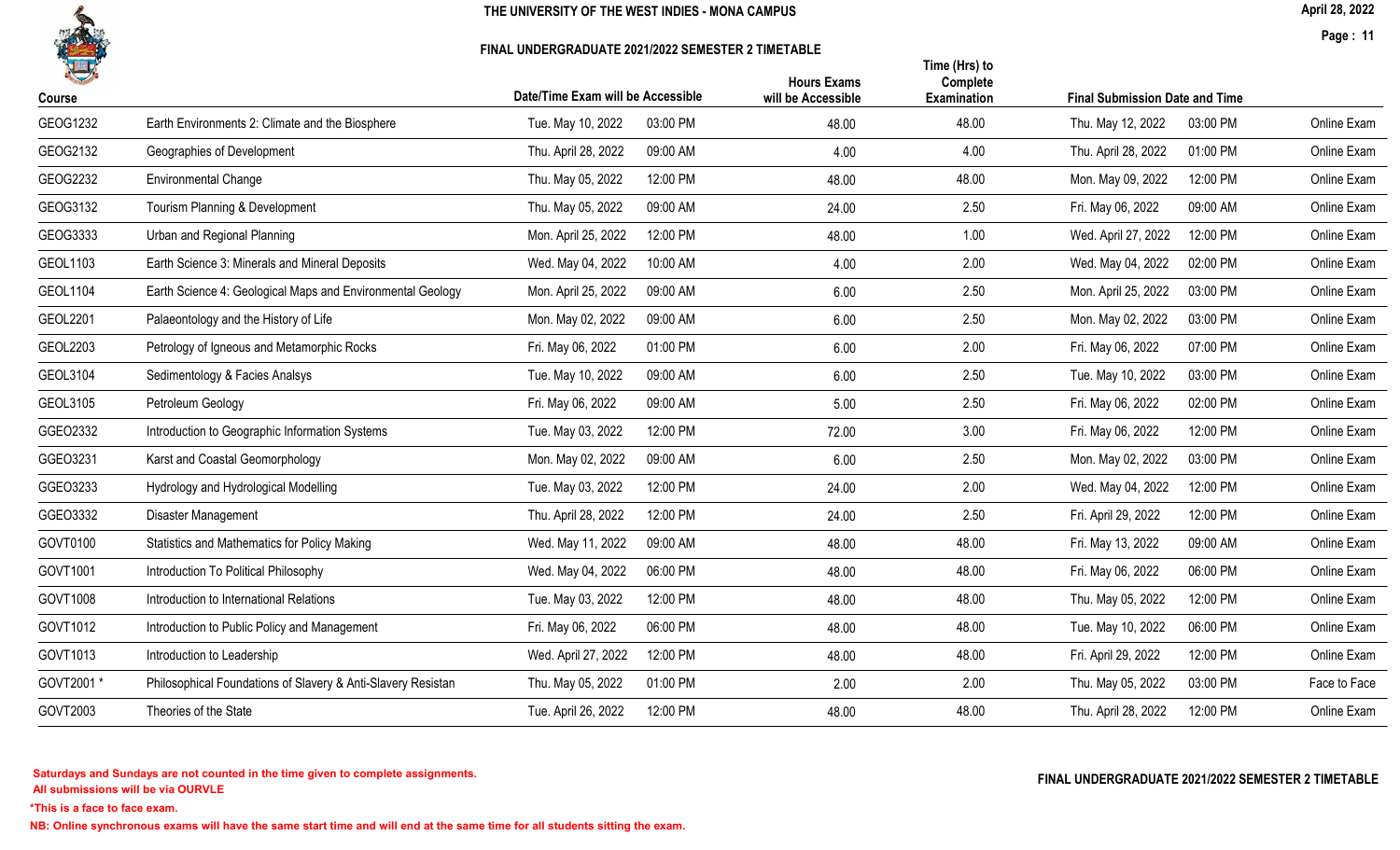

#### FINAL UNDERGRADUATE 2021/2022 SEMESTER 2 TIMETABLE

April 28, 2022

Page : 12

| 化               |                                                              |                                   | <b>Hours Exams</b> | Time (Hrs) to<br>Complete |                                       |              |
|-----------------|--------------------------------------------------------------|-----------------------------------|--------------------|---------------------------|---------------------------------------|--------------|
| Course          |                                                              | Date/Time Exam will be Accessible | will be Accessible | <b>Examination</b>        | <b>Final Submission Date and Time</b> |              |
| GOVT2007        | Politics of the Caribbean                                    | 12:00 PM<br>Wed. May 04, 2022     | 48.00              | 48.00                     | 12:00 PM<br>Fri. May 06, 2022         | Online Exam  |
| GOVT2010        | Delinquency & Juvenile Justice                               | Wed. April 27, 2022<br>06:00 PM   | 48.00              | 48.00                     | Fri. April 29, 2022<br>06:00 PM       | Online Exam  |
| GOVT2012        | Popular Jamaican Music 1962 - 1982: Roots, Lyrics as Socio-P | 12:00 PM<br>Mon. May 09, 2022     | 48.00              | 48.00                     | 12:00 PM<br>Wed. May 11, 2022         | Online Exam  |
| GOVT2038 *      | <b>Public and Policy Management Discourses</b>               | Thu. May 05, 2022<br>04:00 PM     | 2.00               | 2.00                      | Thu. May 05, 2022<br>06:00 PM         | Face to Face |
| GOVT2046        | Theories & Approaches to International Relations             | Wed. April 27, 2022<br>12:00 PM   | 48.00              | 48.00                     | Fri. April 29, 2022<br>12:00 PM       | Online Exam  |
| GOVT2047        | Principles of Public International Law                       | Mon. April 25, 2022<br>12:00 PM   | 48.00              | 48.00                     | Wed. April 27, 2022<br>12:00 PM       | Online Exam  |
| GOVT2048        | International and Regional Organizations                     | 12:00 PM<br>Mon. May 02, 2022     | 48.00              | 48.00                     | 12:00 PM<br>Wed. May 04, 2022         | Online Exam  |
| GOVT2049        | International Political Economy                              | Tue. April 26, 2022<br>09:00 AM   | 72.00              | 72.00                     | Fri. April 29, 2022<br>09:00 AM       | Online Exam  |
| GOVT2050 *      | Constitutional and Administrative Law for Public Sector Mana | 09:00 AM<br>Mon. May 02, 2022     | 2.00               | 2.00                      | 11:00 AM<br>Mon. May 02, 2022         | Face to Face |
| GOVT2071        | Climate Change, Governance & Development                     | Wed. May 04, 2022<br>06:00 PM     | 48.00              | 48.00                     | Fri. May 06, 2022<br>06:00 PM         | Online Exam  |
| GOVT3010        | <b>Punishment and Corrections</b>                            | Wed. April 27, 2022<br>09:00 AM   | 48.00              | 2.00                      | 09:00 AM<br>Fri. April 29, 2022       | Online Exam  |
| GOVT3012        | Issues in Contemporary Politics of Industrial Societies      | Mon. April 25, 2022<br>12:00 PM   | 48.00              | 48.00                     | Wed. April 27, 2022<br>12:00 PM       | Online Exam  |
| GOVT3039 *      | <b>Ethics in Government</b>                                  | 01:00 PM<br>Fri. May 06, 2022     | 2.00               | 2.00                      | Fri. May 06, 2022<br>03:00 PM         | Face to Face |
| GOVT3041        | Media and Politics within the Caribbean and Beyond           | 12:00 PM<br>Mon. May 02, 2022     | 48.00              | 48.00                     | 12:00 PM<br>Wed. May 04, 2022         | Online Exam  |
| GOVT3050        | <b>Comparative Foreign Policy</b>                            | 09:00 AM<br>Wed. May 04, 2022     | 48.00              | 48.00                     | 09:00 AM<br>Fri. May 06, 2022         | Online Exam  |
| GOVT3051 *      | International Law & Development: Selected Issues             | Mon. May 02, 2022<br>04:00 PM     | 2.00               | 2.00                      | 06:00 PM<br>Mon. May 02, 2022         | Face to Face |
| GOVT3052        | Contemporary Issues of International Relations               | Tue. April 26, 2022<br>09:00 AM   | 48.00              | 48.00                     | Thu. April 28, 2022<br>09:00 AM       | Online Exam  |
| GOVT3055 *      | Theory and Practice of International Negotiations            | Tue. May 03, 2022<br>04:00 PM     | 2.00               | 2.00                      | Tue. May 03, 2022<br>06:00 PM         | Face to Face |
| GOVT3114 *      | <b>International Security Issues</b>                         | Thu. May 05, 2022<br>01:00 PM     | 2.00               | 2.00                      | Thu. May 05, 2022<br>03:00 PM         | Face to Face |
| GOVT3118 *      | Policy Analysis and Evaluation                               | Mon. May 09, 2022<br>04:00 PM     | 2.00               | 2.00                      | Mon. May 09, 2022<br>06:00 PM         | Face to Face |
| GOVT3201        | Internet and Democracy                                       | Thu. April 28, 2022<br>12:00 PM   | 24.00              | 24.00                     | Fri. April 29, 2022<br>12:00 PM       | Online Exam  |
| <b>HIST1003</b> | Caribbean Media History since 1717                           | Tue. May 03, 2022<br>12:00 PM     | 72.00              | 72.00                     | 12:00 PM<br>Fri. May 06, 2022         | Online Exam  |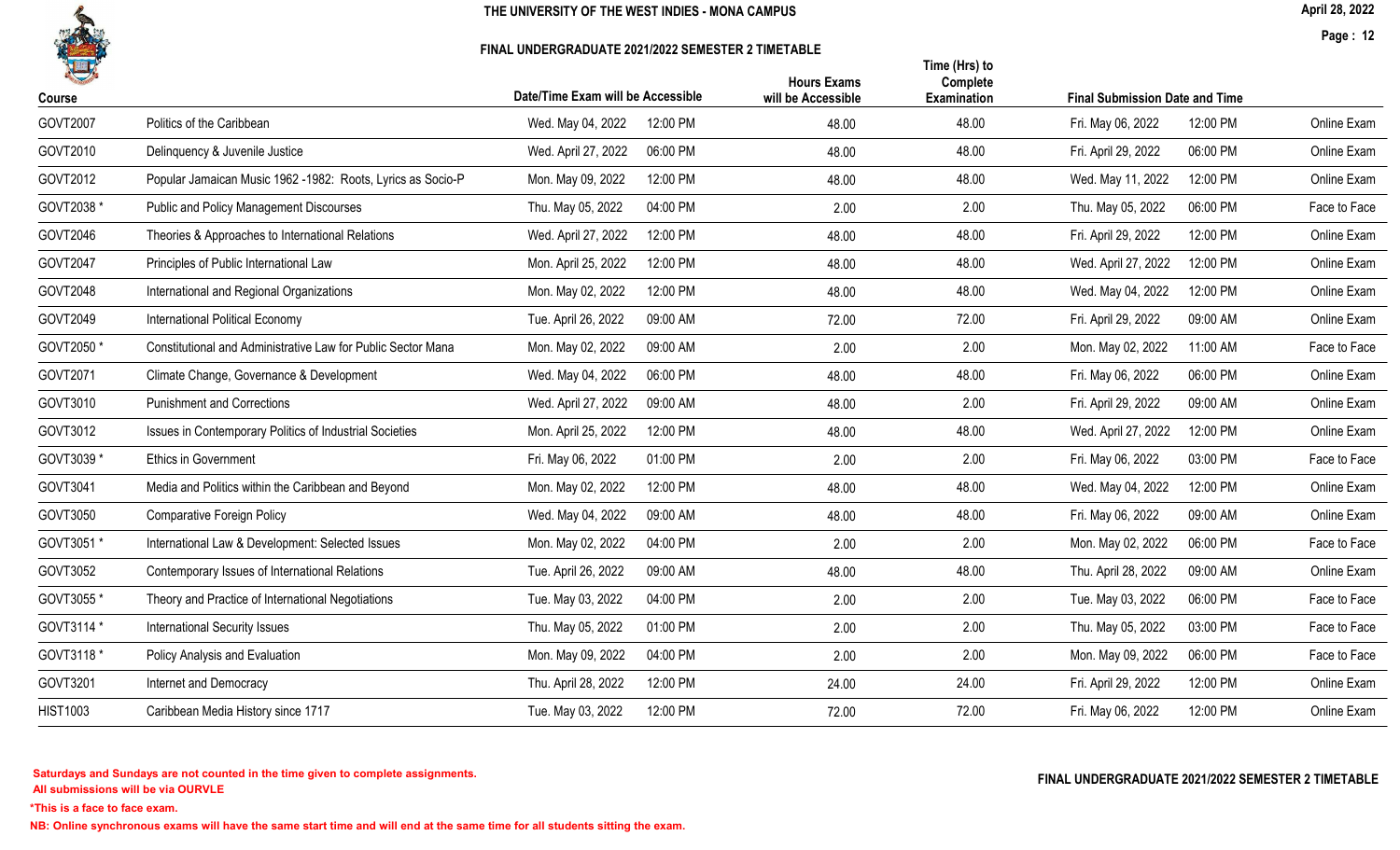

#### FINAL UNDERGRADUATE 2021/2022 SEMESTER 2 TIMETABLE

April 28, 2022

Page : 13

|                 |                                                              | Date/Time Exam will be Accessible |          | <b>Hours Exams</b> | Time (Hrs) to<br>Complete |                                       |          |              |
|-----------------|--------------------------------------------------------------|-----------------------------------|----------|--------------------|---------------------------|---------------------------------------|----------|--------------|
| <b>Course</b>   |                                                              |                                   |          | will be Accessible | <b>Examination</b>        | <b>Final Submission Date and Time</b> |          |              |
| <b>HIST1305</b> | Africa's History in Reverse                                  | Tue. May 10, 2022                 | 12:00 PM | 72.00              | 72.00                     | Fri. May 13, 2022                     | 12:00 PM | Online Exam  |
| <b>HIST1604</b> | Out of Many: The Development of Jamaican Society             | Fri. May 06, 2022                 | 06:00 PM | 72.00              | 72.00                     | Wed. May 11, 2022                     | 06:00 PM | Online Exam  |
| <b>HIST1801</b> | Introduction to Archaeology                                  | Tue. May 03, 2022                 | 09:00 AM | 72.00              | 72.00                     | Fri. May 06, 2022                     | 09:00 AM | Online Exam  |
| <b>HIST1901</b> | Introduction to Heritage Studies                             | Tue. April 26, 2022               | 09:00 AM | 72.00              | 72.00                     | Fri. April 29, 2022                   | 09:00 AM | Online Exam  |
| <b>HIST2007</b> | Freedom, Decolonization & Independence in the Caribbean sinc | Tue. April 26, 2022               | 09:00 AM | 72.00              | 72.00                     | Fri. April 29, 2022                   | 09:00 AM | Online Exam  |
| <b>HIST2018</b> | Sport in the Caribbean since 1850                            | Tue. May 10, 2022                 | 12:00 PM | 72.00              | 72.00                     | Fri. May 13, 2022                     | 12:00 PM | Online Exam  |
| <b>HIST2104</b> | Societies and Economies in Latin America from 1870           | Wed. April 27, 2022               | 12:00 PM | 72.00              | 72.00                     | Mon. May 02, 2022                     | 12:00 PM | Online Exam  |
| <b>HIST2204</b> | From Developing to "Developed": North America 1815-1980 from | Thu. April 21, 2022               | 06:00 PM | 72.00              | 72.00                     | Tue. April 26, 2022                   | 06:00 PM | Online Exam  |
| <b>HIST2801</b> | Research Methods and Techniques in Archaeology               | Tue. April 26, 2022               | 09:00 AM | 72.00              | 72.00                     | Fri. April 29, 2022                   | 09:00 AM | Online Exam  |
| <b>HIST2902</b> | Caribbean Historical Landscape and the Development of Eco-To | Mon. May 02, 2022                 | 06:00 PM | 72.00              | 72.00                     | Thu. May 05, 2022                     | 06:00 PM | Online Exam  |
| <b>HIST3003</b> | Women and Gender in the History of the English-Speaking Cari | Tue. April 26, 2022               | 06:00 PM | 72.00              | 72.00                     | Fri. April 29, 2022                   | 06:00 PM | Online Exam  |
| <b>HIST3022</b> | Politics and Society in 20th Century Cuba                    | Tue. May 10, 2022                 | 12:00 PM | 72.00              | 72.00                     | Fri. May 13, 2022                     | 12:00 PM | Online Exam  |
| <b>HIST3502</b> | History of the Middle East 1915-1973                         | Mon. April 25, 2022               | 12:00 PM | 72.00              | 72.00                     | Thu. April 28, 2022                   | 12:00 PM | Online Exam  |
| <b>HIST3505</b> | Japanese Culture and Media Discourse in Historical Perspecti | Tue. May 03, 2022                 | 06:00 PM | 72.00              | 72.00                     | Fri. May 06, 2022                     | 06:00 PM | Online Exam  |
| <b>HIST3802</b> | Caribbean Archeology                                         | Mon. May 02, 2022                 | 12:00 PM | 72.00              | 72.00                     | Thu. May 05, 2022                     | 12:00 PM | Online Exam  |
| <b>HIST3901</b> | Urban Heritage of Jamaica                                    | Fri. May 06, 2022                 | 12:00 PM | 72.00              | 72.00                     | Wed. May 11, 2022                     | 12:00 PM | Online Exam  |
| <b>HIST3902</b> | A Century of Politics in Free Jamaica, 1838-1938             | Mon. May 09, 2022                 | 12:00 PM | 72.00              | 72.00                     | Thu. May 12, 2022                     | 12:00 PM | Online Exam  |
| HOSP3034        | Food and Beverage III                                        | Fri. May 06, 2022                 | 09:00 AM | 2.50               | 2.50                      | Fri. May 06, 2022                     | 11:30 AM | Online Exam  |
| <b>IMCC2701</b> | Social Marketing Principles and Practice                     | Mon. April 25, 2022               | 06:00 PM | 48.00              | 2.00                      | Wed. April 27, 2022                   | 06:00 PM | Online Exam  |
| <b>INFO2100</b> | Mathematics and Statistics for IT                            | Mon. May 02, 2022                 | 09:00 AM | 2.50               | 2.00                      | Mon. May 02, 2022                     | 11:30 AM | Online Exam  |
| INFO3110*       | Information Systems in Organisations                         | Tue. May 10, 2022                 | 09:00 AM | 3.00               | 3.00                      | Tue. May 10, 2022                     | 12:00 PM | Face to Face |
| <b>INFO3155</b> | Information Assurance and Security                           | Mon. April 25, 2022               | 09:00 AM | 24.00              | 2.00                      | Tue. April 26, 2022                   | 09:00 AM | Online Exam  |
|                 |                                                              |                                   |          |                    |                           |                                       |          |              |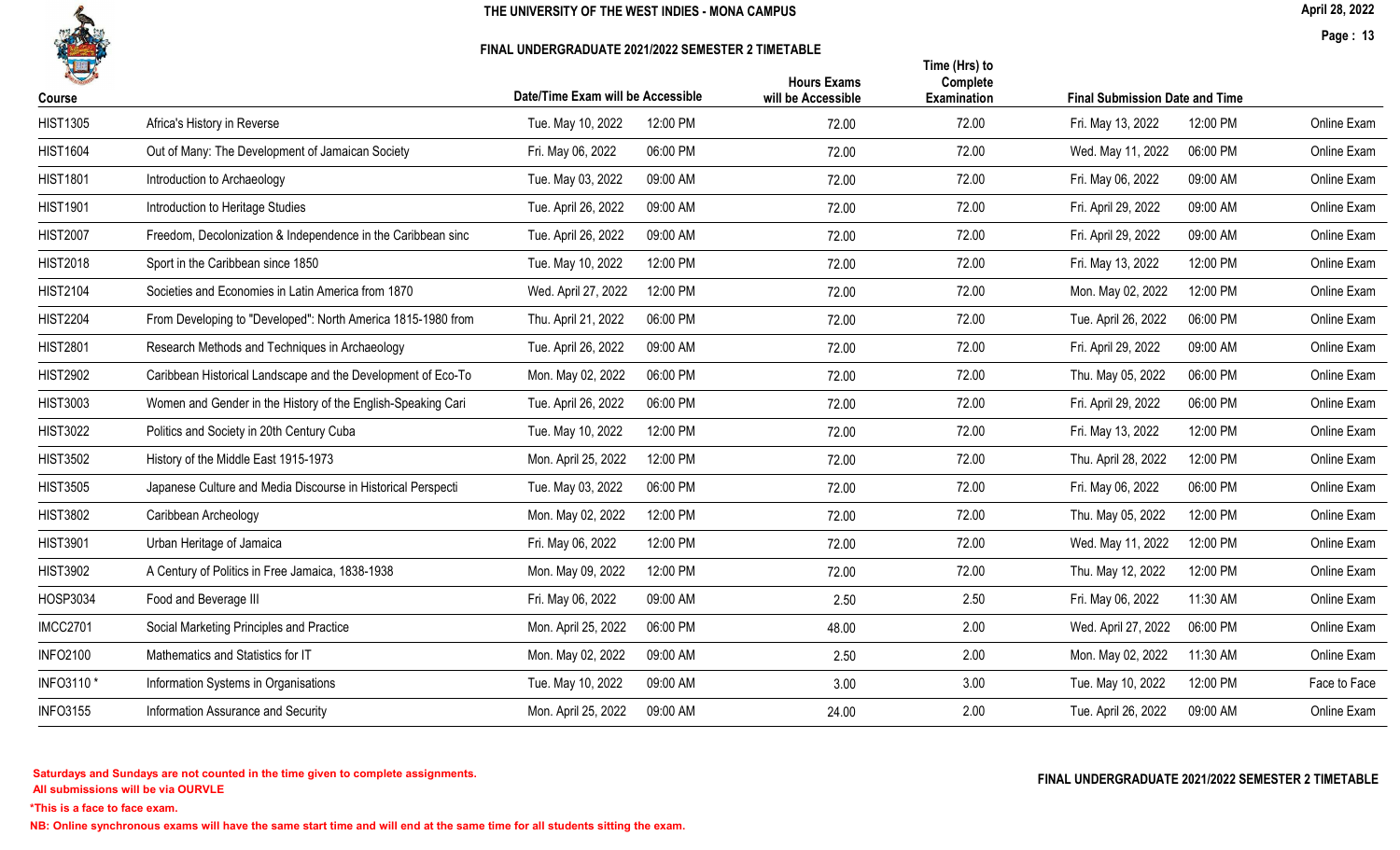

#### FINAL UNDERGRADUATE 2021/2022 SEMESTER 2 TIMETABLE

April 28, 2022

Page : 14

|                                                  |                                 | <b>Hours Exams</b>                                                   | Time (Hrs) to<br>Complete  |                                 |                                                                          |
|--------------------------------------------------|---------------------------------|----------------------------------------------------------------------|----------------------------|---------------------------------|--------------------------------------------------------------------------|
|                                                  |                                 |                                                                      |                            |                                 |                                                                          |
|                                                  |                                 |                                                                      |                            |                                 | Face to Face                                                             |
| Dynamic Web Development 2                        | Fri. April 29, 2022<br>01:00 PM | 2.00                                                                 | 2.00                       | 03:00 PM<br>Fri. April 29, 2022 | Face to Face                                                             |
| E-Commerce                                       | Thu. April 28, 2022<br>04:00 PM | 2.00                                                                 | 2.00                       | Thu. April 28, 2022<br>06:00 PM | Face to Face                                                             |
| Beginners' Japanese I                            | 04:00 PM<br>Tue. May 10, 2022   | 4.00                                                                 | 2.00                       | 08:00 PM<br>Tue. May 10, 2022   | Online Exam                                                              |
| Beginners' Japanese II                           | Fri. May 06, 2022<br>04:00 PM   | 4.00                                                                 | 2.00                       | 08:00 PM<br>Fri. May 06, 2022   | Online Exam                                                              |
| Japanese Language 2B                             | Fri. May 13, 2022<br>09:00 AM   | 2.00                                                                 | 2.00                       | 11:00 AM<br>Fri. May 13, 2022   | Online Exam                                                              |
| Japanase Language VI                             | Fri. May 13, 2022<br>09:00 AM   | 2.00                                                                 | 2.00                       | Fri. May 13, 2022<br>11:00 AM   | Online Exam                                                              |
| <b>Critical Analysis of Communicative Events</b> | 01:00 PM<br>Fri. April 29, 2022 | 5.00                                                                 | 4.00                       | 06:00 PM<br>Fri. April 29, 2022 | Online Exam                                                              |
| Constitutional Law                               | Tue. May 10, 2022<br>10:00 AM   | 6.00                                                                 | 6.00                       | 04:00 PM<br>Tue. May 10, 2022   | Online Exam                                                              |
| Criminal Law II                                  | Tue. April 19, 2022<br>10:00 AM | 6.00                                                                 | 6.00                       | Tue. April 19, 2022<br>04:00 PM | Online Exam                                                              |
| Law of Torts I                                   | Wed. May 04, 2022<br>10:00 AM   | 6.00                                                                 | 6.00                       | 04:00 PM<br>Wed. May 04, 2022   | Online Exam                                                              |
| Law of Contract I                                | Mon. April 25, 2022<br>10:00 AM | 6.00                                                                 | 6.00                       | 04:00 PM<br>Mon. April 25, 2022 | Online Exam                                                              |
| Real Property II                                 | Wed. May 11, 2022<br>10:00 AM   | 6.00                                                                 | 6.00                       | Wed. May 11, 2022<br>04:00 PM   | Online Exam                                                              |
| Public International Law 2                       | Thu. April 21, 2022<br>10:00 AM | 6.00                                                                 | 6.00                       | 04:00 PM<br>Thu. April 21, 2022 | Online Exam                                                              |
| Administrative Law                               | Mon. May 02, 2022<br>10:00 AM   | 6.00                                                                 | 6.00                       | Mon. May 02, 2022<br>04:00 PM   | Online Exam                                                              |
| Commonwealth Caribbean Human Rights Law          | Thu. April 28, 2022<br>10:00 AM | 6.00                                                                 | 6.00                       | 04:00 PM<br>Thu. April 28, 2022 | Online Exam                                                              |
| <b>Industrial Relations Law</b>                  | Mon. April 25, 2022<br>09:00 AM | 2.00                                                                 | 2.00                       | Mon. April 25, 2022<br>11:00 AM | Face to Face                                                             |
| The Law of the Sea                               | 10:00 AM<br>Fri. May 06, 2022   | 6.00                                                                 | 6.00                       | 04:00 PM<br>Fri. May 06, 2022   | Online Exam                                                              |
| Company Law                                      | Fri. May 13, 2022<br>10:00 AM   | 6.00                                                                 | 6.00                       | Fri. May 13, 2022<br>04:00 PM   | Online Exam                                                              |
| Law of Trusts                                    | 10:00 AM<br>Tue. May 10, 2022   | 6.00                                                                 | 6.00                       | 04:00 PM<br>Tue. May 10, 2022   | Online Exam                                                              |
| Family Law 1 (Husband & Wife)                    | 04:00 PM<br>Mon. April 25, 2022 | 2.00                                                                 | 2.00                       | 06:00 PM<br>Mon. April 25, 2022 | Face to Face                                                             |
| Family Law II (Children)                         | Fri. April 22, 2022<br>10:00 AM | 6.00                                                                 | 6.00                       | Fri. April 22, 2022<br>04:00 PM | Online Exam                                                              |
|                                                  | User Interface Design for IT    | Date/Time Exam will be Accessible<br>09:00 AM<br>Tue. April 26, 2022 | will be Accessible<br>2.00 | Examination<br>2.00             | <b>Final Submission Date and Time</b><br>11:00 AM<br>Tue. April 26, 2022 |

All submissions will be via OURVLE Saturdays and Sundays are not counted in the time given to complete assignments. The substitution of the time of the time given to complete assignments. The substitution of the time  $\Gamma$  and  $\Gamma$  and  $\Gamma$  and  $\Gamma$  and  $\Gamma$ 

\*This is a face to face exam.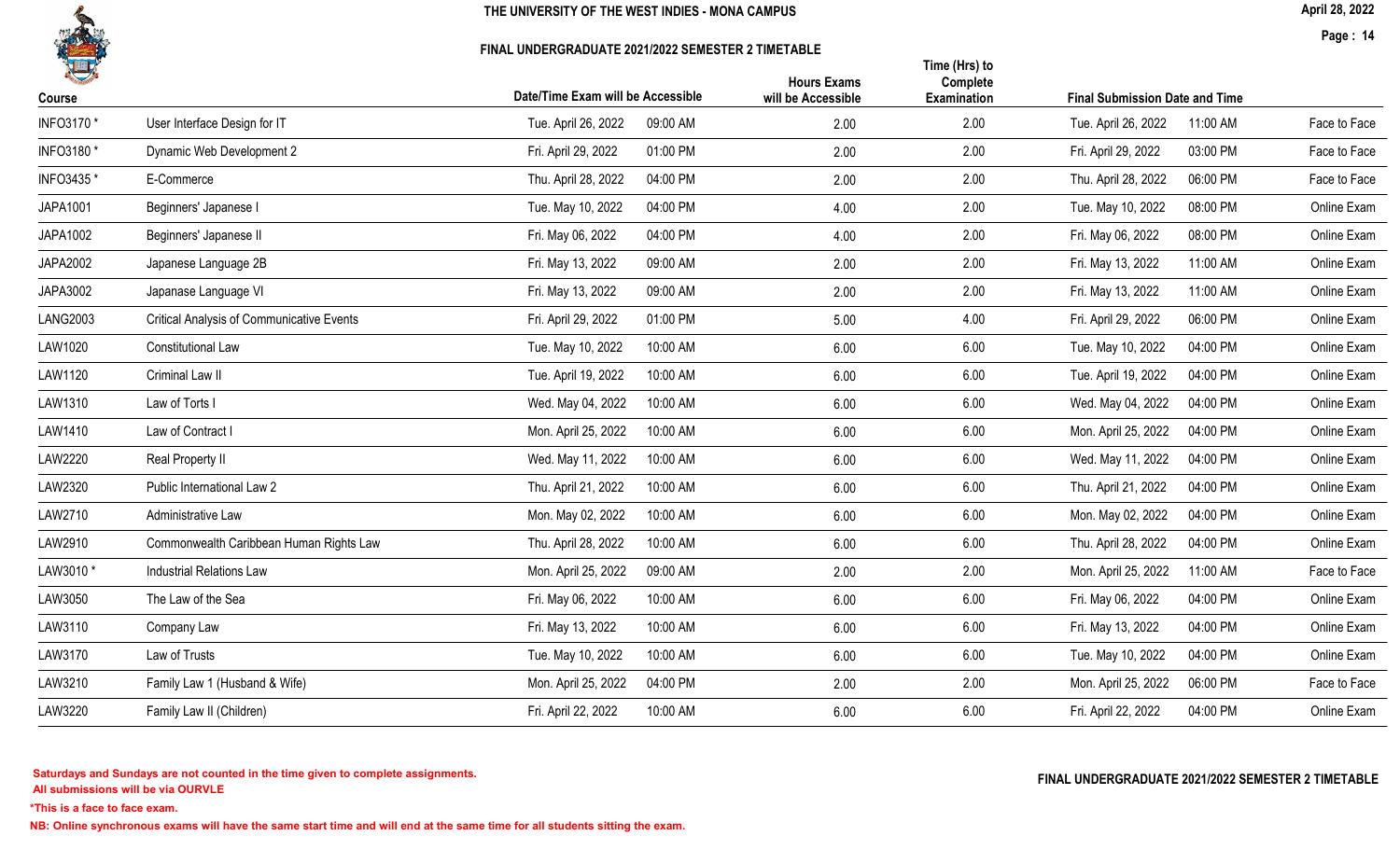

#### FINAL UNDERGRADUATE 2021/2022 SEMESTER 2 TIMETABLE

April 28, 2022

Page : 15

|                                                              |                                          |                                            |                                                                                                                                                                                                                                                                                                                           |                                                          |                                                                                        | Online Exam                                                   |
|--------------------------------------------------------------|------------------------------------------|--------------------------------------------|---------------------------------------------------------------------------------------------------------------------------------------------------------------------------------------------------------------------------------------------------------------------------------------------------------------------------|----------------------------------------------------------|----------------------------------------------------------------------------------------|---------------------------------------------------------------|
|                                                              |                                          |                                            |                                                                                                                                                                                                                                                                                                                           |                                                          |                                                                                        | Online Exam                                                   |
| General Principles of Private International Law              | Thu. May 12, 2022                        | 2.00                                       | 2.00                                                                                                                                                                                                                                                                                                                      | Thu. May 12, 2022                                        | 11:00 AM                                                                               | Face to Face                                                  |
| Introduction to Offshore Law                                 | Tue. May 03, 2022                        | 2.00                                       | 2.00                                                                                                                                                                                                                                                                                                                      | Tue. May 03, 2022                                        | 03:00 PM                                                                               | Face to Face                                                  |
| International Law of Human Rights                            | Tue. April 26, 2022                      | 6.00                                       | 6.00                                                                                                                                                                                                                                                                                                                      | Tue. April 26, 2022                                      | 04:00 PM                                                                               | Online Exam                                                   |
| Law Technology & The Internet                                | Thu. May 05, 2022                        | 6.00                                       | 6.00                                                                                                                                                                                                                                                                                                                      | Thu. May 05, 2022                                        | 04:00 PM                                                                               | Online Exam                                                   |
| Alternative Dispute Resolution                               | Mon. May 09, 2022                        | 6.00                                       | 6.00                                                                                                                                                                                                                                                                                                                      | Mon. May 09, 2022                                        | 04:00 PM                                                                               | Online Exam                                                   |
| Introduction to International Investment Law                 | Wed. April 27, 2022                      | 2.00                                       | 2.00                                                                                                                                                                                                                                                                                                                      | Wed. April 27, 2022                                      | 06:00 PM                                                                               | Face to Face                                                  |
| Research Methodology for Information Specialists             | Wed. April 27, 2022                      | 18.00                                      | 2.00                                                                                                                                                                                                                                                                                                                      | Thu. April 28, 2022                                      | 12:00 PM                                                                               | Online Exam                                                   |
| Introduction to Information Systems for Information Managers | Mon. May 02, 2022                        | 18.00                                      | 3.00                                                                                                                                                                                                                                                                                                                      | Tue. May 03, 2022                                        | 03:00 AM                                                                               | Online Exam                                                   |
| Structure and Usage of Caribbean Sign Language 2             | Fri. April 29, 2022                      | 3.00                                       | 2.00                                                                                                                                                                                                                                                                                                                      | Fri. April 29, 2022                                      | 07:00 PM                                                                               | Online Exam                                                   |
| Introduction To Poetry                                       | Mon. May 02, 2022                        | 120.00                                     | 120.00                                                                                                                                                                                                                                                                                                                    | Mon. May 09, 2022                                        | 12:00 PM                                                                               | Online Exam                                                   |
| Modern Poetry                                                | Wed. May 11, 2022                        | 48.00                                      | 48.00                                                                                                                                                                                                                                                                                                                     | Fri. May 13, 2022                                        | 12:00 PM                                                                               | Online Exam                                                   |
| <b>Classic American Prose Fiction</b>                        | Fri. April 22, 2022                      | 120.00                                     | 120.00                                                                                                                                                                                                                                                                                                                    | Fri. April 29, 2022                                      | 06:00 PM                                                                               | Online Exam                                                   |
| <b>Calculus &amp; Analytical Geometry</b>                    | Tue. May 10, 2022                        | 2.50                                       | 2.50                                                                                                                                                                                                                                                                                                                      | Tue. May 10, 2022                                        | 06:30 PM                                                                               | Online Exam                                                   |
| Calculus II                                                  | Wed. May 11, 2022                        | 2.00                                       | 2.00                                                                                                                                                                                                                                                                                                                      | Wed. May 11, 2022                                        | 11:00 AM                                                                               | Online Exam                                                   |
| Introduction to Formal Mathematics                           | Tue. May 10, 2022                        | 2.00                                       | 2.00                                                                                                                                                                                                                                                                                                                      | Tue. May 10, 2022                                        | 06:00 PM                                                                               | Online Exam                                                   |
| <b>Engineering Mathematics II</b>                            | Mon. April 25, 2022                      | 3.00                                       | 3.00                                                                                                                                                                                                                                                                                                                      | Mon. April 25, 2022                                      | 07:00 PM                                                                               | Face to Face                                                  |
| Multivariable Calculus                                       | Wed. May 04, 2022                        | 2.50                                       | 2.50                                                                                                                                                                                                                                                                                                                      | Wed. May 04, 2022                                        | 11:30 AM                                                                               | Online Exam                                                   |
| <b>Stochastic Modeling</b>                                   | Mon. April 25, 2022                      | 2.00                                       | 2.00                                                                                                                                                                                                                                                                                                                      | Mon. April 25, 2022                                      | 11:00 AM                                                                               | Online Exam                                                   |
| Introduction to Abstract Algebra                             | Thu. May 05, 2022                        | 2.00                                       | 2.00                                                                                                                                                                                                                                                                                                                      | Thu. May 05, 2022                                        | 03:00 PM                                                                               | Face to Face                                                  |
| <b>Ordinary Differential Equations</b>                       | Wed. May 11, 2022                        | 2.00                                       | 2.00                                                                                                                                                                                                                                                                                                                      | Wed. May 11, 2022                                        | 11:00 AM                                                                               | Online Exam                                                   |
|                                                              | International Trade Law<br>Insurance Law | Fri. April 29, 2022<br>Wed. April 20, 2022 | Date/Time Exam will be Accessible<br>10:00 AM<br>6.00<br>10:00 AM<br>6.00<br>09:00 AM<br>01:00 PM<br>10:00 AM<br>10:00 AM<br>10:00 AM<br>04:00 PM<br>06:00 PM<br>09:00 AM<br>04:00 PM<br>12:00 PM<br>12:00 PM<br>06:00 PM<br>04:00 PM<br>09:00 AM<br>04:00 PM<br>04:00 PM<br>09:00 AM<br>09:00 AM<br>01:00 PM<br>09:00 AM | <b>Hours Exams</b><br>will be Accessible<br>6.00<br>6.00 | Time (Hrs) to<br>Complete<br>Examination<br>Fri. April 29, 2022<br>Wed. April 20, 2022 | <b>Final Submission Date and Time</b><br>04:00 PM<br>04:00 PM |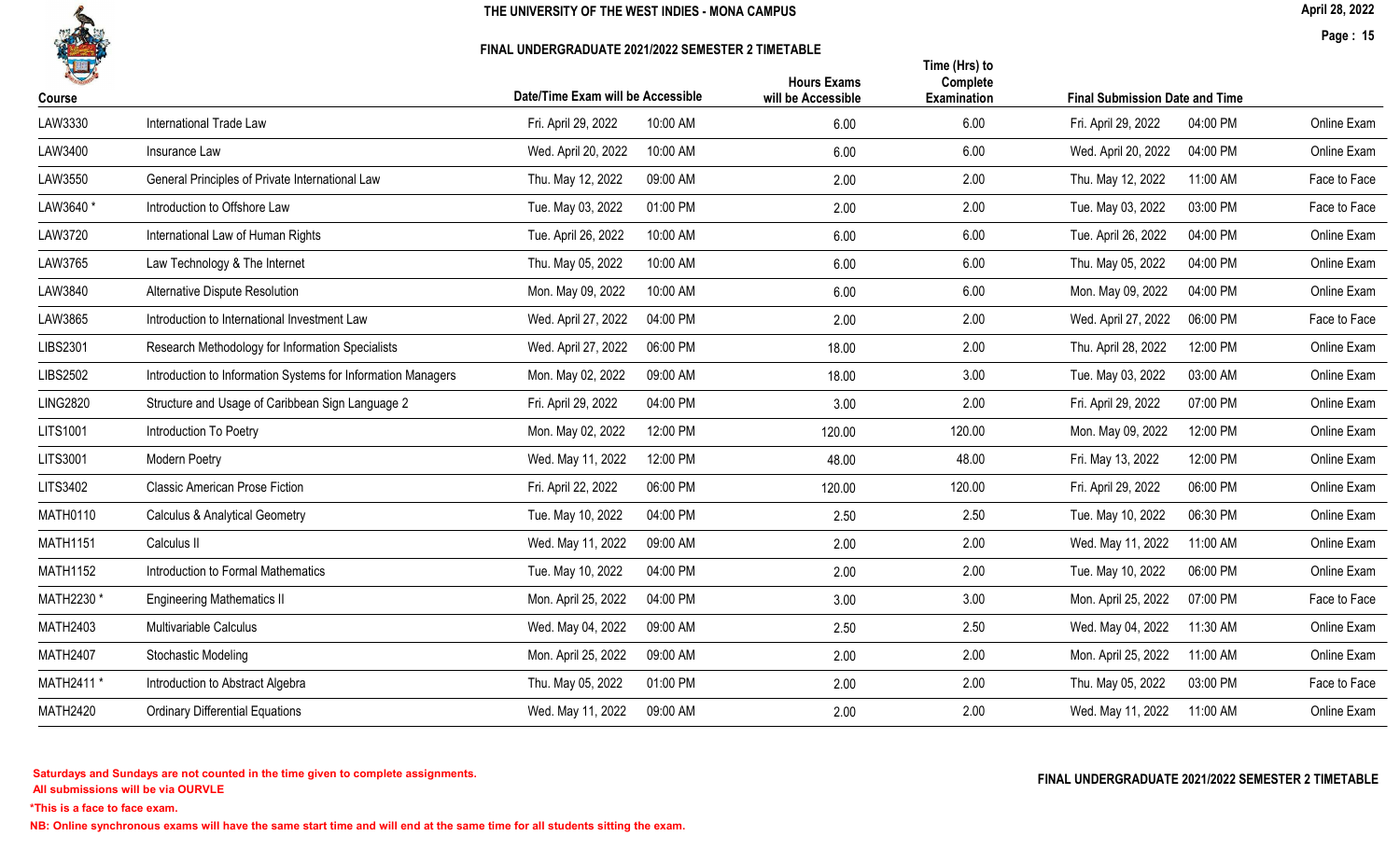

#### FINAL UNDERGRADUATE 2021/2022 SEMESTER 2 TIMETABLE

April 28, 2022

Page : 16

| 一<br>Course     |                                                      | Date/Time Exam will be Accessible | <b>Hours Exams</b><br>will be Accessible | Time (Hrs) to<br>Complete<br>Examination | <b>Final Submission Date and Time</b> |          |              |
|-----------------|------------------------------------------------------|-----------------------------------|------------------------------------------|------------------------------------------|---------------------------------------|----------|--------------|
| <b>MATH2431</b> | Non-Linear Optimization                              | Tue. April 26, 2022<br>04:00 PM   | 2.50                                     | 2.00                                     | Tue. April 26, 2022                   | 06:30 PM | Online Exam  |
| MATH2702 *      | <b>Actuarial Mathematics I</b>                       | Fri. April 29, 2022<br>04:00 PM   | 2.00                                     | 2.00                                     | Fri. April 29, 2022                   | 06:00 PM | Face to Face |
| MATH3155 *      | <b>Complex Variables</b>                             | Tue. May 10, 2022<br>01:00 PM     | 2.00                                     | 2.00                                     | Tue. May 10, 2022                     | 03:00 PM | Face to Face |
| <b>MATH3402</b> | Basics of Metric and Topological Spaces              | Tue. April 26, 2022<br>01:00 PM   | 2.00                                     | 2.00                                     | Tue. April 26, 2022                   | 03:00 PM | Face to Face |
| <b>MATH3412</b> | Advanced Linear Algebra                              | Thu. April 28, 2022<br>04:00 PM   | 2.00                                     | 2.00                                     | Thu. April 28, 2022                   | 06:00 PM | Face to Face |
| <b>MATH3421</b> | <b>Partial Differential Equations</b>                | Fri. May 06, 2022<br>01:00 PM     | 2.00                                     | 2.00                                     | Fri. May 06, 2022                     | 03:00 PM | Face to Face |
| MATH3422 *      | <b>Mathematical Modelling</b>                        | 04:00 PM<br>Mon. May 09, 2022     | 2.00                                     | 2.00                                     | Mon. May 09, 2022                     | 06:00 PM | Face to Face |
| MATH3424 *      | <b>Numerical Methods</b>                             | Wed. May 11, 2022<br>04:00 PM     | 2.00                                     | 2.00                                     | Wed. May 11, 2022                     | 06:00 PM | Face to Face |
| <b>MATH3425</b> | Techniques for Solving Advanced Mathematics Problems | Wed. April 27, 2022<br>09:00 AM   | 2.00                                     | 2.00                                     | Wed. April 27, 2022                   | 11:00 AM | Online Exam  |
| MATH3802 *      | Construction and Evaluation of Actuarial Models      | 09:00 AM<br>Tue. May 03, 2022     | 2.50                                     | 2.00                                     | Tue. May 03, 2022                     | 11:30 AM | Face to Face |
| MATH3803 *      | <b>Models for Financial Economics</b>                | Thu. May 05, 2022<br>09:00 AM     | 2.50                                     | 2.00                                     | Thu. May 05, 2022                     | 11:30 AM | Face to Face |
| MATH3806 *      | Topics in General Insurance                          | Wed. May 04, 2022<br>04:00 PM     | 2.00                                     | 2.00                                     | Wed. May 04, 2022                     | 06:00 PM | Face to Face |
| <b>MDSC1201</b> | Cell Biology                                         | Wed. May 11, 2022<br>09:00 AM     | 2.00                                     | 2.00                                     | Wed. May 11, 2022                     | 11:00 AM | Online Exam  |
| <b>MDSC1202</b> | Introduction to Medical Practice                     | Tue. April 26, 2022<br>09:00 AM   | 1.00                                     | 1.00                                     | Tue. April 26, 2022                   | 10:00 AM | Online Exam  |
| <b>MDSC1203</b> | <b>Health Care Concepts</b>                          | Mon. May 02, 2022<br>09:00 AM     | 1.50                                     | 1.50                                     | Mon. May 02, 2022                     | 10:30 AM | Online Exam  |
| <b>MDSC1204</b> | Basic Haematology & Reticuloendothelial System       | Thu. April 28, 2022<br>09:00 AM   | 2.00                                     | 2.00                                     | Thu. April 28, 2022                   | 11:00 AM | Online Exam  |
| MDSC1205 (1)    | The Respiratory System                               | Wed. May 04, 2022<br>09:00 AM     | 2.00                                     | 2.00                                     | Wed. May 04, 2022                     | 11:00 AM | Online Exam  |
| MDSC1205 (2)    | The Respiratory System                               | Fri. May 06, 2022<br>09:00 AM     | 2.00                                     | 2.00                                     | Fri. May 06, 2022                     | 11:00 AM | Online Exam  |
| <b>MDSC1206</b> | Neuroscience 1                                       | Mon. May 09, 2022<br>09:00 AM     | 1.50                                     | 1.50                                     | Mon. May 09, 2022                     | 10:30 AM | Online Exam  |
| MDSC2103 (2)    | The Cardiovascular System                            | Fri. May 06, 2022<br>01:00 PM     | 2.00                                     | 2.00                                     | Fri. May 06, 2022                     | 03:00 PM | Online Exam  |
| <b>MDSC2202</b> | Introduction to Medical Practice (Unit 2)            | 01:00 PM<br>Mon. May 02, 2022     | 2.00                                     | 2.00                                     | Mon. May 02, 2022                     | 03:00 PM | Online Exam  |
| MDSC2203 (1)    | Neuroscience II                                      | Mon. April 25, 2022<br>09:00 AM   | 2.50                                     | 2.50                                     | Mon. April 25, 2022                   | 11:30 AM | Online Exam  |
|                 |                                                      |                                   |                                          |                                          |                                       |          |              |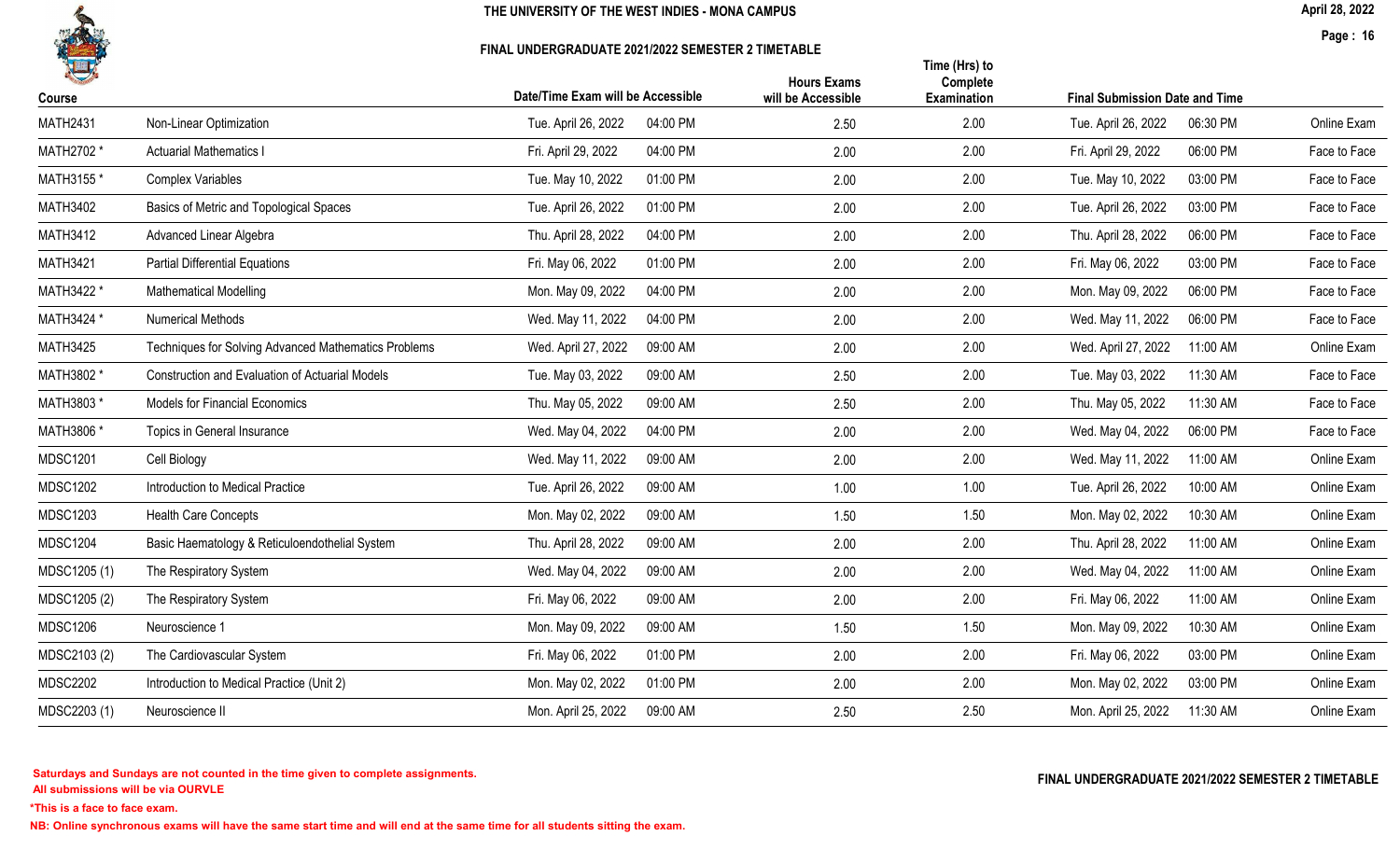

#### FINAL UNDERGRADUATE 2021/2022 SEMESTER 2 TIMETABLE

April 28, 2022

Page : 17

|                 |                                     | Date/Time Exam will be Accessible | <b>Hours Exams</b> | Time (Hrs) to<br>Complete |                     |                                       |              |  |
|-----------------|-------------------------------------|-----------------------------------|--------------------|---------------------------|---------------------|---------------------------------------|--------------|--|
| Course          |                                     |                                   | will be Accessible | Examination               |                     | <b>Final Submission Date and Time</b> |              |  |
| MDSC2203 (2)    | Neuroscience II                     | 01:00 PM<br>Fri. April 29, 2022   | 2.00               | 2.00                      | Fri. April 29, 2022 | 03:00 PM                              | Online Exam  |  |
| MDSC3102 (1)    | The Genito-Urinary System           | Wed. April 27, 2022<br>09:00 AM   | 2.50               | 2.50                      | Wed. April 27, 2022 | 11:30 AM                              | Online Exam  |  |
| MDSC3102 (2)    | The Genito-Urinary System           | Fri. April 29, 2022<br>09:00 AM   | 2.00               | 2.00                      | Fri. April 29, 2022 | 11:00 AM                              | Online Exam  |  |
| <b>MDSC3201</b> | Medicine 1 [Junior] Clerkship       | 09:00 AM<br>Mon. April 25, 2022   | 3.00               | 2.50                      | Mon. April 25, 2022 | 12:00 PM                              | Online Exam  |  |
| <b>MGMT2004</b> | <b>Computer Applications</b>        | Fri. April 29, 2022<br>12:00 PM   | 2.50               | 2.50                      | Fri. April 29, 2022 | 02:30 PM                              | Online Exam  |  |
| <b>MGMT2008</b> | Organizational Behaviour            | Thu. April 28, 2022<br>09:00 AM   | 2.00               | 2.00                      | Thu. April 28, 2022 | 11:00 AM                              | Online Exam  |  |
| <b>MGMT2012</b> | <b>Quantitative Methods</b>         | 09:00 AM<br>Tue. May 03, 2022     | 6.00               | 4.00                      | Tue. May 03, 2022   | 03:00 PM                              | Online Exam  |  |
| MGMT2020*       | <b>Managerial Economics</b>         | Thu. May 12, 2022<br>01:00 PM     | 2.00               | 2.00                      | Thu. May 12, 2022   | 03:00 PM                              | Face to Face |  |
| MGMT2021 *      | <b>Business Law I</b>               | Thu. April 28, 2022<br>01:00 PM   | 2.00               | 2.00                      | Thu. April 28, 2022 | 03:00 PM                              | Face to Face |  |
| MGMT2023 *      | Financial Management I              | Tue. May 03, 2022<br>01:00 PM     | 2.00               | 2.00                      | Tue. May 03, 2022   | 03:00 PM                              | Face to Face |  |
| <b>MGMT2026</b> | Production & Operations Management  | 09:00 AM<br>Mon. April 25, 2022   | 3.00               | 3.00                      | Mon. April 25, 2022 | 12:00 PM                              | Online Exam  |  |
| MGMT2068 *      | Risk & Treasury Management          | Wed. April 27, 2022<br>04:00 PM   | 2.00               | 2.00                      | Wed. April 27, 2022 | 06:00 PM                              | Face to Face |  |
| MGMT3012 *      | Systems Analysis and Design         | 04:00 PM<br>Tue. May 10, 2022     | 2.00               | 2.00                      | Tue. May 10, 2022   | 06:00 PM                              | Face to Face |  |
| MGMT3017*       | Human Resource Management           | Fri. April 29, 2022<br>04:00 PM   | 2.00               | 2.00                      | Fri. April 29, 2022 | 06:00 PM                              | Face to Face |  |
| MGMT3018 *      | <b>Industrial Relations</b>         | Mon. May 09, 2022<br>04:00 PM     | 2.00               | 2.00                      | Mon. May 09, 2022   | 06:00 PM                              | Face to Face |  |
| MGMT3019*       | <b>Business Negotiations</b>        | Wed. May 11, 2022<br>01:00 PM     | 2.00               | 2.00                      | Wed. May 11, 2022   | 03:00 PM                              | Face to Face |  |
| MGMT3021 *      | Organizational Theory and Design    | Tue. April 26, 2022<br>04:00 PM   | 2.00               | 2.00                      | Tue. April 26, 2022 | 06:00 PM                              | Face to Face |  |
| MGMT3022 *      | <b>Organizational Development</b>   | Thu. April 28, 2022<br>09:00 AM   | 2.00               | 2.00                      | Thu. April 28, 2022 | 11:00 AM                              | Face to Face |  |
| <b>MGMT3031</b> | <b>Business Strategy and Policy</b> | Fri. May 13, 2022<br>04:00 PM     | 3.00               | 3.00                      | Fri. May 13, 2022   | 07:00 PM                              | Online Exam  |  |
| MGMT3033*       | Business, Government and Society    | Mon. April 25, 2022<br>04:00 PM   | 2.00               | 2.00                      | Mon. April 25, 2022 | 06:00 PM                              | Face to Face |  |
| MGMT3037 *      | International Business Management   | Tue. May 03, 2022<br>04:00 PM     | 2.00               | 2.00                      | Tue. May 03, 2022   | 06:00 PM                              | Face to Face |  |
| MGMT3048 *      | <b>Financial Management II</b>      | 01:00 PM<br>Tue. May 03, 2022     | 2.00               | 2.00                      | Tue. May 03, 2022   | 03:00 PM                              | Face to Face |  |
|                 |                                     |                                   |                    |                           |                     |                                       |              |  |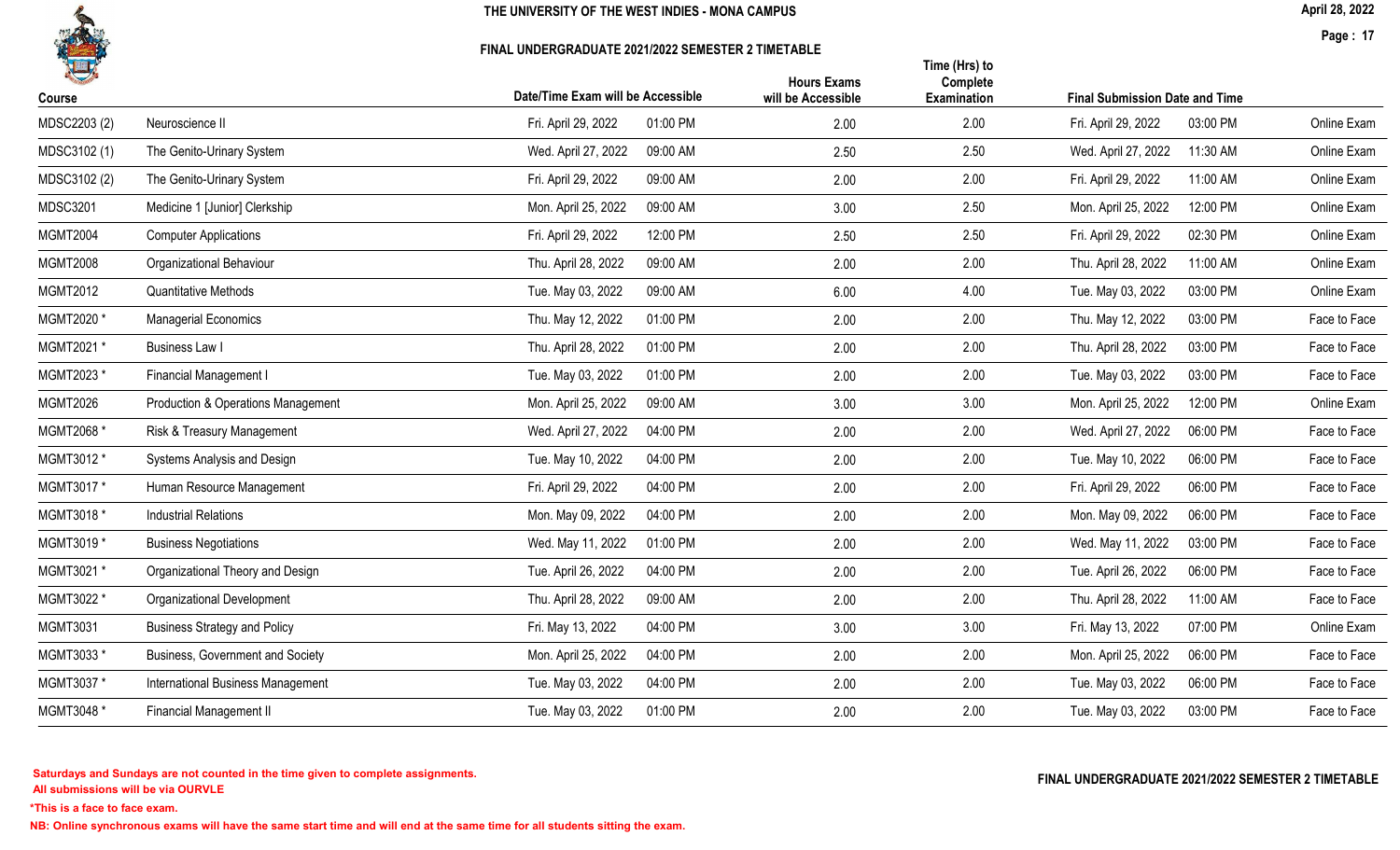### FINAL UNDERGRADUATE 2021/2022 SEMESTER 2 TIMETABLE

Page : 18

| H               |                                                 |                                   | <b>Hours Exams</b> | Time (Hrs) to<br>Complete |                                       |              |
|-----------------|-------------------------------------------------|-----------------------------------|--------------------|---------------------------|---------------------------------------|--------------|
| Course          |                                                 | Date/Time Exam will be Accessible | will be Accessible | <b>Examination</b>        | <b>Final Submission Date and Time</b> |              |
| MGMT3052 *      | <b>Taxation II</b>                              | 04:00 PM<br>Thu. May 05, 2022     | 2.00               | 2.00                      | 06:00 PM<br>Thu. May 05, 2022         | Face to Face |
| <b>MGMT3056</b> | Project Management                              | 01:00 PM<br>Tue. April 26, 2022   | 2.00               | 2.00                      | Tue. April 26, 2022<br>03:00 PM       | Face to Face |
| <b>MGMT3057</b> | Productivity and Quality Management Techniques  | Tue. April 26, 2022<br>09:00 AM   | 2.00               | 2.00                      | Tue. April 26, 2022<br>11:00 AM       | Face to Face |
| MGMT3060 *      | Operations, Planning and Control                | 04:00 PM<br>Wed. May 11, 2022     | 2.00               | 2.00                      | Wed. May 11, 2022<br>06:00 PM         | Face to Face |
| MGMT3063*       | Labour and Employment Law                       | Thu. May 05, 2022<br>01:00 PM     | 2.00               | 2.00                      | Thu. May 05, 2022<br>03:00 PM         | Face to Face |
| MGMT3065*       | Management of Change                            | 04:00 PM<br>Wed. April 27, 2022   | 2.00               | 2.00                      | Wed. April 27, 2022<br>06:00 PM       | Face to Face |
| <b>MGMT3066</b> | <b>Business Ethics for Bankers</b>              | Tue. April 26, 2022<br>09:00 AM   | 2.00               | 2.00                      | Tue. April 26, 2022<br>11:00 AM       | Face to Face |
| <b>MGMT3067</b> | Regulatory Framework of Banking & Finance       | Tue. April 26, 2022<br>01:00 PM   | 2.00               | 2.00                      | Tue. April 26, 2022<br>03:00 PM       | Face to Face |
| MGMT3069 *      | <b>Quality Service Management</b>               | Tue. April 26, 2022<br>01:00 PM   | 2.00               | 2.00                      | Tue. April 26, 2022<br>03:00 PM       | Face to Face |
| MGMT3114 *      | Systems Construction & Implementation           | Mon. April 25, 2022<br>04:00 PM   | 2.00               | 2.00                      | Mon. April 25, 2022<br>06:00 PM       | Face to Face |
| MGMT3118 *      | E-Commerce                                      | 04:00 PM<br>Wed. April 27, 2022   | 2.00               | 2.00                      | Wed. April 27, 2022<br>06:00 PM       | Face to Face |
| MGMT3230 *      | Corporate Strategy                              | Fri. May 06, 2022<br>04:00 PM     | 2.00               | 2.00                      | Fri. May 06, 2022<br>06:00 PM         | Face to Face |
| <b>MICR1010</b> | Introductory Microbiology and Molecular Biology | Fri. May 06, 2022<br>04:00 PM     | 3.00               | 2.00                      | Fri. May 06, 2022<br>07:00 PM         | Online Exam  |
| <b>MICR1011</b> | Practical Microbiology and Molecular Biology 1  | Tue. April 26, 2022<br>04:00 PM   | 3.00               | 2.00                      | Tue. April 26, 2022<br>07:00 PM       | Online Exam  |
| <b>MICR2211</b> | Microbiology                                    | Wed. May 04, 2022<br>01:00 PM     | 3.00               | 2.00                      | Wed. May 04, 2022<br>04:00 PM         | Online Exam  |
| <b>MICR3215</b> | Food Microbiology & Biotechnology               | Wed. May 04, 2022<br>10:00 AM     | 5.00               | 3.00                      | Wed. May 04, 2022<br>03:00 PM         | Online Exam  |
| <b>MICR3216</b> | <b>Medical Microbiology</b>                     | Fri. April 29, 2022<br>01:00 PM   | 5.00               | 3.00                      | Fri. April 29, 2022<br>06:00 PM       | Online Exam  |
| MKTG2001*       | Principles of Marketing                         | 04:00 PM<br>Thu. April 28, 2022   | 2.00               | 2.00                      | Thu. April 28, 2022<br>06:00 PM       | Face to Face |
| <b>MKTG3001</b> | International Marketing                         | Tue. April 26, 2022<br>04:00 PM   | 2.00               | 2.00                      | Tue. April 26, 2022<br>06:00 PM       | Online Exam  |
| MKTG3003*       | <b>Marketing Strategy</b>                       | Thu. May 12, 2022<br>04:00 PM     | 2.00               | 2.00                      | Thu. May 12, 2022<br>06:00 PM         | Face to Face |
| MKTG3010 *      | Integrated Marketing Communication              | Fri. May 13, 2022<br>09:00 AM     | 2.00               | 2.00                      | Fri. May 13, 2022<br>11:00 AM         | Face to Face |
| <b>MKTG3070</b> | Consumer Behaviour                              | Tue. May 10, 2022<br>01:00 PM     | 2.00               | 2.00                      | Tue. May 10, 2022<br>03:00 PM         | Online Exam  |

All submissions will be via OURVLE Saturdays and Sundays are not counted in the time given to complete assignments. The substitution of the time of the time given to complete assignments. The substitution of the time  $\Gamma$  and  $\Gamma$  and  $\Gamma$  and  $\Gamma$  and  $\Gamma$ 

\*This is a face to face exam.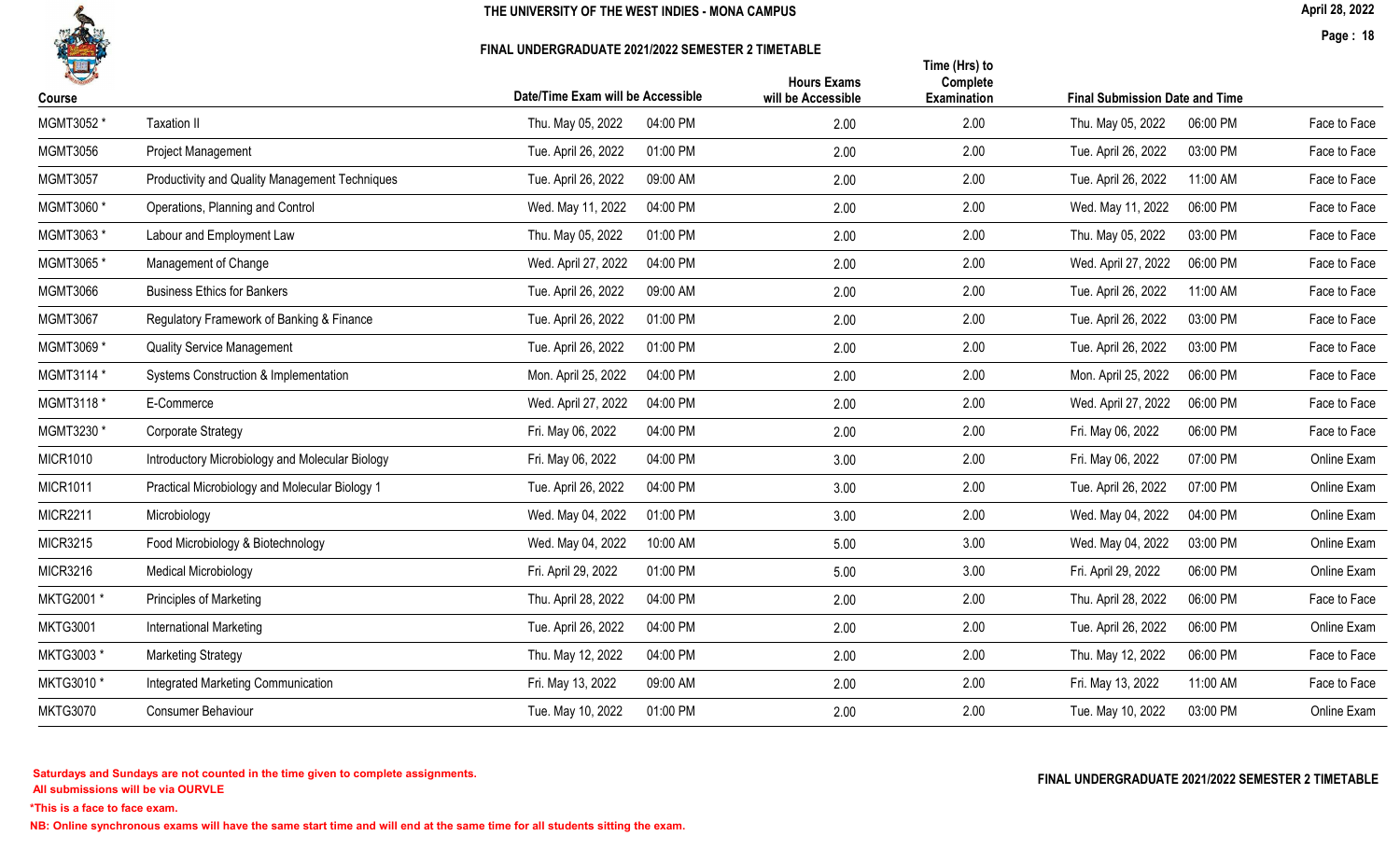

#### FINAL UNDERGRADUATE 2021/2022 SEMESTER 2 TIMETABLE

April 28, 2022

Page : 19

| 人               |                                                       |                                   | <b>Hours Exams</b> | Time (Hrs) to<br>Complete |                                       |              |
|-----------------|-------------------------------------------------------|-----------------------------------|--------------------|---------------------------|---------------------------------------|--------------|
| Course          |                                                       | Date/Time Exam will be Accessible | will be Accessible | Examination               | <b>Final Submission Date and Time</b> |              |
| <b>MUSC1030</b> | The Digital Audio Work Station                        | Mon. April 25, 2022<br>06:00 PM   | 24.00              | 2.50                      | 06:00 PM<br>Tue. April 26, 2022       | Online Exam  |
| <b>MUSC2052</b> | Music and the Moving Image                            | Mon. April 25, 2022<br>06:00 PM   | 24.00              | 2.50                      | 06:00 PM<br>Tue. April 26, 2022       | Online Exam  |
| <b>MUSC2140</b> | Fundamental Skills in Aural Work 2                    | Thu. April 28, 2022<br>09:00 AM   | 5.00               | 1.00                      | Thu. April 28, 2022<br>02:00 PM       | Online Exam  |
| <b>MUSC2200</b> | A History of the Jazz & Blues                         | 09:00 AM<br>Thu. April 21, 2022   | 12.00              | 3.00                      | Thu. April 21, 2022<br>09:00 PM       | Online Exam  |
| <b>MUSC3002</b> | The Production of Popular Music                       | 09:00 AM<br>Thu. April 28, 2022   | 12.00              | 3.00                      | Thu. April 28, 2022<br>09:00 PM       | Online Exam  |
| MUSC3300 *      | Bob Marley and His Music                              | Thu. May 05, 2022<br>04:00 PM     | 2.00               | 2.00                      | 06:00 PM<br>Thu. May 05, 2022         | Face to Face |
| <b>NURS1013</b> | Nutrition                                             | Wed. April 27, 2022<br>09:00 AM   | 6.00               | 1.70                      | Wed. April 27, 2022<br>03:00 PM       | Online Exam  |
| <b>NURS1109</b> | Human Anatomy and Physiology II                       | Mon. April 25, 2022<br>09:00 AM   | 5.00               | 2.50                      | 02:00 PM<br>Mon. April 25, 2022       | Online Exam  |
| <b>NURS1113</b> | Epidemiology                                          | Mon. May 02, 2022<br>09:00 AM     | 3.00               | 2.00                      | 12:00 PM<br>Mon. May 02, 2022         | Online Exam  |
| <b>NURS1114</b> | <b>Health Informatics</b>                             | Fri. April 29, 2022<br>09:00 AM   | 4.00               | 2.00                      | 01:00 PM<br>Fri. April 29, 2022       | Online Exam  |
| <b>NURS2010</b> | Pharmacology & Therapeutics in Nursing                | 09:00 AM<br>Mon. April 25, 2022   | 2.00               | 2.00                      | Mon. April 25, 2022<br>11:00 AM       | Online Exam  |
| <b>NURS2011</b> | <b>Health Promotion</b>                               | Wed. April 27, 2022<br>01:00 PM   | 2.00               | 2.00                      | Wed. April 27, 2022<br>03:00 PM       | Online Exam  |
| <b>NURS2112</b> | Patient and Health Care Worker Safety                 | Mon. May 09, 2022<br>09:00 AM     | 2.00               | 2.00                      | Mon. May 09, 2022<br>11:00 AM         | Online Exam  |
| <b>NURS3000</b> | Parent Child Nursing                                  | Mon. April 25, 2022<br>09:00 AM   | 3.00               | 2.50                      | Mon. April 25, 2022<br>12:00 PM       | Online Exam  |
| NURS3019 *      | <b>Community Health Nursing</b>                       | Mon. April 25, 2022<br>04:00 PM   | 2.00               | 2.00                      | Mon. April 25, 2022<br>06:00 PM       | Face to Face |
| <b>NURS4012</b> | Nursing Care of Patients in Specialized Care Settings | 09:00 AM<br>Fri. May 06, 2022     | 3.00               | 2.00                      | 12:00 PM<br>Fri. May 06, 2022         | Online Exam  |
| <b>NURS4015</b> | Leadership & Management in Nursing                    | Mon. May 02, 2022<br>09:00 AM     | 3.00               | 2.00                      | 12:00 PM<br>Mon. May 02, 2022         | Online Exam  |
| <b>OESH1000</b> | Introduction to OESH                                  | Thu. May 05, 2022<br>09:00 AM     | 4.00               | 2.00                      | Thu. May 05, 2022<br>01:00 PM         | Online Exam  |
| <b>OESH3010</b> | Occupational and Environmental Health Disorders       | Thu. April 28, 2022<br>09:00 AM   | 4.00               | 2.00                      | Thu. April 28, 2022<br>01:00 PM       | Online Exam  |
| <b>OESH3020</b> | <b>OESH Measurement Methods</b>                       | Tue. May 03, 2022<br>04:00 PM     | 4.00               | 2.00                      | Tue. May 03, 2022<br>08:00 PM         | Online Exam  |
| <b>OESH3040</b> | Disaster and Emergency Management                     | Fri. April 29, 2022<br>04:00 PM   | 4.00               | 2.00                      | Fri. April 29, 2022<br>08:00 PM       | Online Exam  |
| <b>PHAL2305</b> | Reproductive Pharmacology                             | Wed. May 11, 2022<br>09:00 AM     | 3.00               | 3.00                      | Wed. May 11, 2022<br>12:00 PM         | Online Exam  |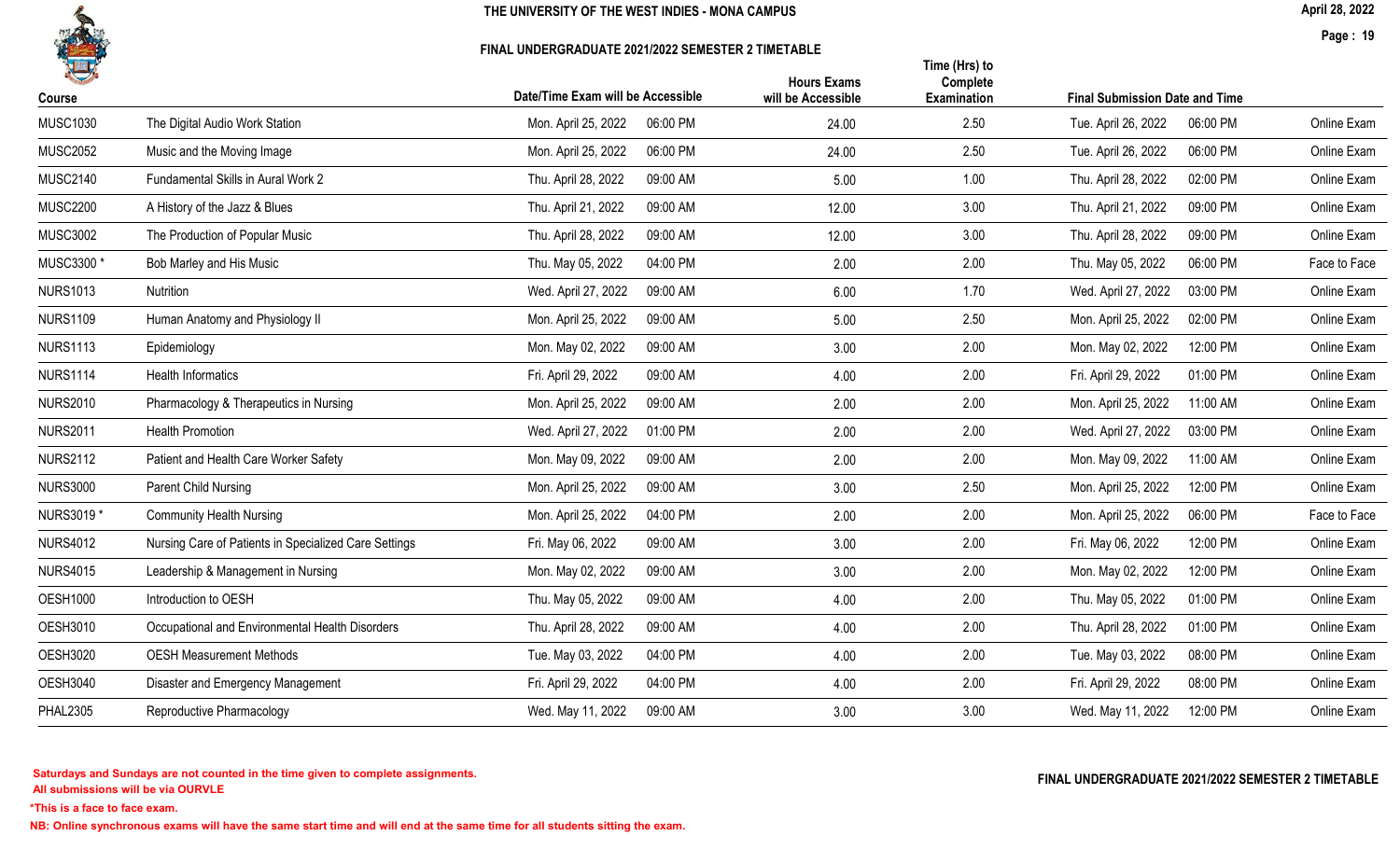

#### FINAL UNDERGRADUATE 2021/2022 SEMESTER 2 TIMETABLE

April 28, 2022

Page : 20

| 4               |                                                       |                                   | <b>Hours Exams</b> | Time (Hrs) to<br>Complete |                                       |              |
|-----------------|-------------------------------------------------------|-----------------------------------|--------------------|---------------------------|---------------------------------------|--------------|
| Course          |                                                       | Date/Time Exam will be Accessible | will be Accessible | Examination               | <b>Final Submission Date and Time</b> |              |
| <b>PHAL2306</b> | Drugs acting on the Kidney                            | 04:00 PM<br>Tue. April 26, 2022   | 3.00               | 3.00                      | 07:00 PM<br>Tue. April 26, 2022       | Online Exam  |
| <b>PHAL2307</b> | Neuropharmacology                                     | Mon. May 09, 2022<br>09:00 AM     | 3.00               | 3.00                      | 12:00 PM<br>Mon. May 09, 2022         | Online Exam  |
| <b>PHAL2308</b> | Parasitic & Microbial Chemotherapy                    | Thu. April 28, 2022<br>09:00 AM   | 3.00               | 3.00                      | Thu. April 28, 2022<br>12:00 PM       | Online Exam  |
| <b>PHAL3306</b> | Toxicology                                            | Mon. May 02, 2022<br>09:00 AM     | 3.00               | 3.00                      | Mon. May 02, 2022<br>12:00 PM         | Online Exam  |
| <b>PHAL3308</b> | Pharmacology of Antineoplastic Drugs                  | 09:00 AM<br>Wed. April 27, 2022   | 3.00               | 3.00                      | Wed. April 27, 2022<br>12:00 PM       | Online Exam  |
| <b>PHAL3309</b> | Drug Development                                      | Fri. April 29, 2022<br>09:00 AM   | 3.00               | 3.00                      | 12:00 PM<br>Fri. April 29, 2022       | Online Exam  |
| <b>PHAL3310</b> | Pharmacology of Dietary Supplements                   | 09:00 AM<br>Fri. May 06, 2022     | 3.00               | 3.00                      | Fri. May 06, 2022<br>12:00 PM         | Online Exam  |
| PHAR2000 *      | Organic Chemistry I for Health Care Majors            | Fri. May 06, 2022<br>09:00 AM     | 2.00               | 2.00                      | 11:00 AM<br>Fri. May 06, 2022         | Face to Face |
| PHAR2002 *      | Pharmacokinetics                                      | Mon. April 25, 2022<br>09:00 AM   | 3.00               | 3.00                      | Mon. April 25, 2022<br>12:00 PM       | Face to Face |
| PHAR2003 *      | Human Immunology                                      | Fri. April 29, 2022<br>09:00 AM   | 2.00               | 2.00                      | Fri. April 29, 2022<br>11:00 AM       | Face to Face |
| PHAR2004 *      | Pharmaceutics I with Lab                              | Mon. April 25, 2022<br>09:00 AM   | 2.00               | 2.00                      | Mon. April 25, 2022<br>11:00 AM       | Face to Face |
| PHAR2008 *      | Organic Chemistry II for Health Care Majors           | Wed. May 04, 2022<br>09:00 AM     | 2.00               | 2.00                      | Wed. May 04, 2022<br>11:00 AM         | Face to Face |
| PHAR2012 (1)*   | Pharmaceutics II with Lab                             | Wed. April 27, 2022<br>09:00 AM   | 2.00               | 2.00                      | 11:00 AM<br>Wed. April 27, 2022       | Face to Face |
| PHAR2012 (2)*   | Pharmaceutics II with Lab                             | Mon. May 02, 2022<br>09:00 AM     | 3.00               | 3.00                      | 12:00 PM<br>Mon. May 02, 2022         | Face to Face |
| PHAR2014 *      | Pathophysiology II                                    | Tue. May 10, 2022<br>09:00 AM     | 2.00               | 2.00                      | 11:00 AM<br>Tue. May 10, 2022         | Face to Face |
| PHAR3010 *      | Pharmacology I                                        | 09:00 AM<br>Mon. May 09, 2022     | 2.00               | 2.00                      | 11:00 AM<br>Mon. May 09, 2022         | Face to Face |
| PHAR3012 *      | Medicinal Chemistry II                                | Wed. May 11, 2022<br>09:00 AM     | 2.00               | 2.00                      | Wed. May 11, 2022<br>11:00 AM         | Face to Face |
| PHAR3014 *      | Pharmacology II                                       | 09:00 AM<br>Fri. May 06, 2022     | 2.00               | 2.00                      | Fri. May 06, 2022<br>11:00 AM         | Face to Face |
| PHAR3018 *      | Clinical Pharmacy III: Communications in Patient Care | Thu. April 28, 2022<br>09:00 AM   | 3.00               | 1.00                      | Thu. April 28, 2022<br>12:00 PM       | Face to Face |
| PHAR3020 *      | <b>Biopharmaceutics and Clinical Pharmacokinetics</b> | Tue. April 26, 2022<br>09:00 AM   | 3.00               | 3.00                      | 12:00 PM<br>Tue. April 26, 2022       | Face to Face |
| PHAR3022 *      | <b>Pharmaceutical Sales &amp; Mktg</b>                | Fri. May 13, 2022<br>09:00 AM     | 3.00               | 3.00                      | Fri. May 13, 2022<br>12:00 PM         | Face to Face |
| PHAR3031 *      | Pharmacognosy                                         | Mon. May 02, 2022<br>09:00 AM     | 3.00               | 3.00                      | Mon. May 02, 2022<br>12:00 PM         | Face to Face |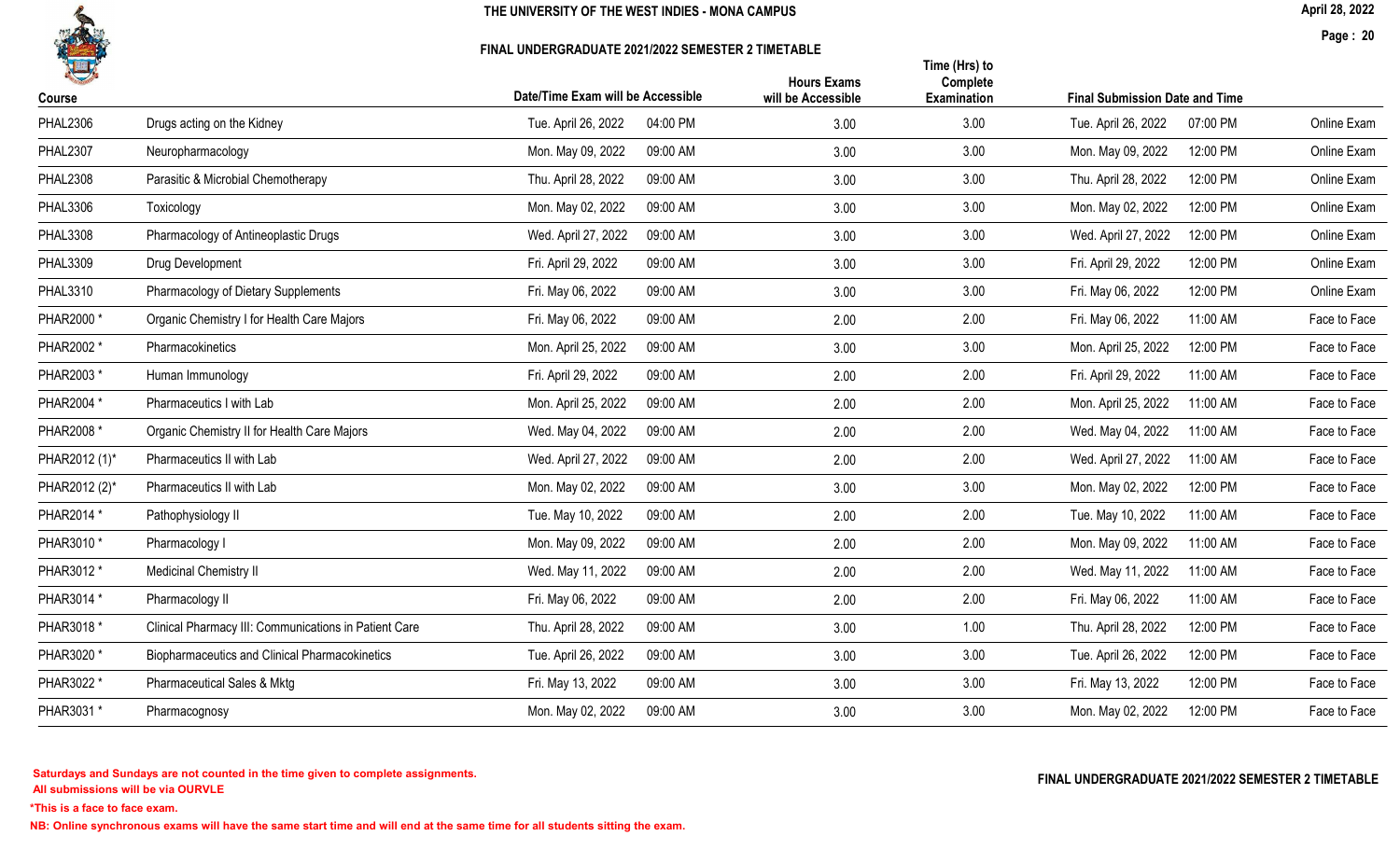

#### FINAL UNDERGRADUATE 2021/2022 SEMESTER 2 TIMETABLE

April 28, 2022

Page : 21

| H               |                                                              | Date/Time Exam will be Accessible | <b>Hours Exams</b> | Time (Hrs) to<br>Complete |                                       |              |
|-----------------|--------------------------------------------------------------|-----------------------------------|--------------------|---------------------------|---------------------------------------|--------------|
| Course          |                                                              |                                   | will be Accessible | Examination               | <b>Final Submission Date and Time</b> |              |
| PHAR4006 *      | Clinical Pharmacy V: Non-Prescription Therapies              | 09:00 AM<br>Tue. April 26, 2022   | 3.00               | 3.00                      | 12:00 PM<br>Tue. April 26, 2022       | Face to Face |
| PHAR4010 *      | Pharmacotherapy III                                          | Wed. May 04, 2022<br>09:00 AM     | 3.00               | 3.00                      | 12:00 PM<br>Wed. May 04, 2022         | Face to Face |
| PHAR4012 *      | Health Care Administration/Management II                     | Mon. May 02, 2022<br>09:00 AM     | 3.00               | 3.00                      | 12:00 PM<br>Mon. May 02, 2022         | Face to Face |
| PHAR4014 *      | Clinical Pharmacy VI: Patient Assessment, Data Collection an | Fri. April 29, 2022<br>09:00 AM   | 3.00               | 3.00                      | 12:00 PM<br>Fri. April 29, 2022       | Face to Face |
| PHAR4018 *      | Patient Care Management Lab II                               | Tue. May 10, 2022<br>09:00 AM     | 3.00               | 3.00                      | 12:00 PM<br>Tue. May 10, 2022         | Face to Face |
| PHAR5018 *      | Seminar III                                                  | Thu. May 12, 2022<br>09:00 AM     | 2.00               | 2.00                      | Thu. May 12, 2022<br>11:00 AM         | Face to Face |
| <b>PHIL1001</b> | Introduction To Logic                                        | Fri. April 29, 2022<br>06:00 PM   | 90.00              | 90.00                     | Thu. May 05, 2022<br>12:00 PM         | Online Exam  |
| <b>PHIL1002</b> | Ethics and Applied Ethics                                    | Thu. April 21, 2022<br>06:00 PM   | 72.00              | 72.00                     | Tue. April 26, 2022<br>06:00 PM       | Online Exam  |
| <b>PHIL1004</b> | History of Ancient Philosophy                                | Mon. April 25, 2022<br>12:00 PM   | 72.00              | 72.00                     | Thu. April 28, 2022<br>12:00 PM       | Online Exam  |
| <b>PHIL2004</b> | Philosophy of Science                                        | 12:00 PM<br>Tue. April 26, 2022   | 72.00              | 72.00                     | Fri. April 29, 2022<br>12:00 PM       | Online Exam  |
| <b>PHIL2006</b> | Metaphysics                                                  | 12:00 PM<br>Wed. April 27, 2022   | 72.00              | 72.00                     | 12:00 PM<br>Mon. May 02, 2022         | Online Exam  |
| <b>PHIL2025</b> | Introduction to Caribbean Philosophy                         | Tue. May 10, 2022<br>12:00 PM     | 72.00              | 72.00                     | 12:00 PM<br>Fri. May 13, 2022         | Online Exam  |
| <b>PHIL2028</b> | <b>Sports Ethics</b>                                         | Wed. April 20, 2022<br>12:00 PM   | 72.00              | 72.00                     | 12:00 PM<br>Mon. April 25, 2022       | Online Exam  |
| <b>PHIL2502</b> | Major Themes in Indian Philosophy                            | Thu. April 28, 2022<br>06:00 PM   | 72.00              | 72.00                     | Tue. May 03, 2022<br>06:00 PM         | Online Exam  |
| <b>PHIL2602</b> | African Philosophy II                                        | 12:00 PM<br>Mon. April 25, 2022   | 72.00              | 72.00                     | Thu. April 28, 2022<br>12:00 PM       | Online Exam  |
| <b>PHIL2702</b> | Introduction to Philosophy of Art                            | Mon. April 25, 2022<br>12:00 PM   | 72.00              | 72.00                     | Thu. April 28, 2022<br>12:00 PM       | Online Exam  |
| PHIL3006        | American Philosophy                                          | 12:00 PM<br>Wed. May 04, 2022     | 72.00              | 72.00                     | 12:00 PM<br>Mon. May 09, 2022         | Online Exam  |
| <b>PHIL3018</b> | Philosophy of Religion                                       | 12:00 PM<br>Mon. May 02, 2022     | 72.00              | 72.00                     | 12:00 PM<br>Thu. May 05, 2022         | Online Exam  |
| <b>PHIL3099</b> | Research in Philosophy                                       | Tue. April 26, 2022<br>06:00 PM   | 72.00              | 72.00                     | Fri. April 29, 2022<br>06:00 PM       | Online Exam  |
| <b>PHIL3602</b> | Recent Philosophy II                                         | 12:00 PM<br>Tue. May 10, 2022     | 72.00              | 72.00                     | 12:00 PM<br>Fri. May 13, 2022         | Online Exam  |
| PHTH1011 *      | <b>Basic Medical Sciences II</b>                             | Wed. May 04, 2022<br>01:00 PM     | 2.00               | 2.00                      | 03:00 PM<br>Wed. May 04, 2022         | Face to Face |
| PHTH1012 *      | <b>Basic Medical Sciences I</b>                              | 04:00 PM<br>Mon. May 02, 2022     | 2.00               | 2.00                      | Mon. May 02, 2022<br>06:00 PM         | Face to Face |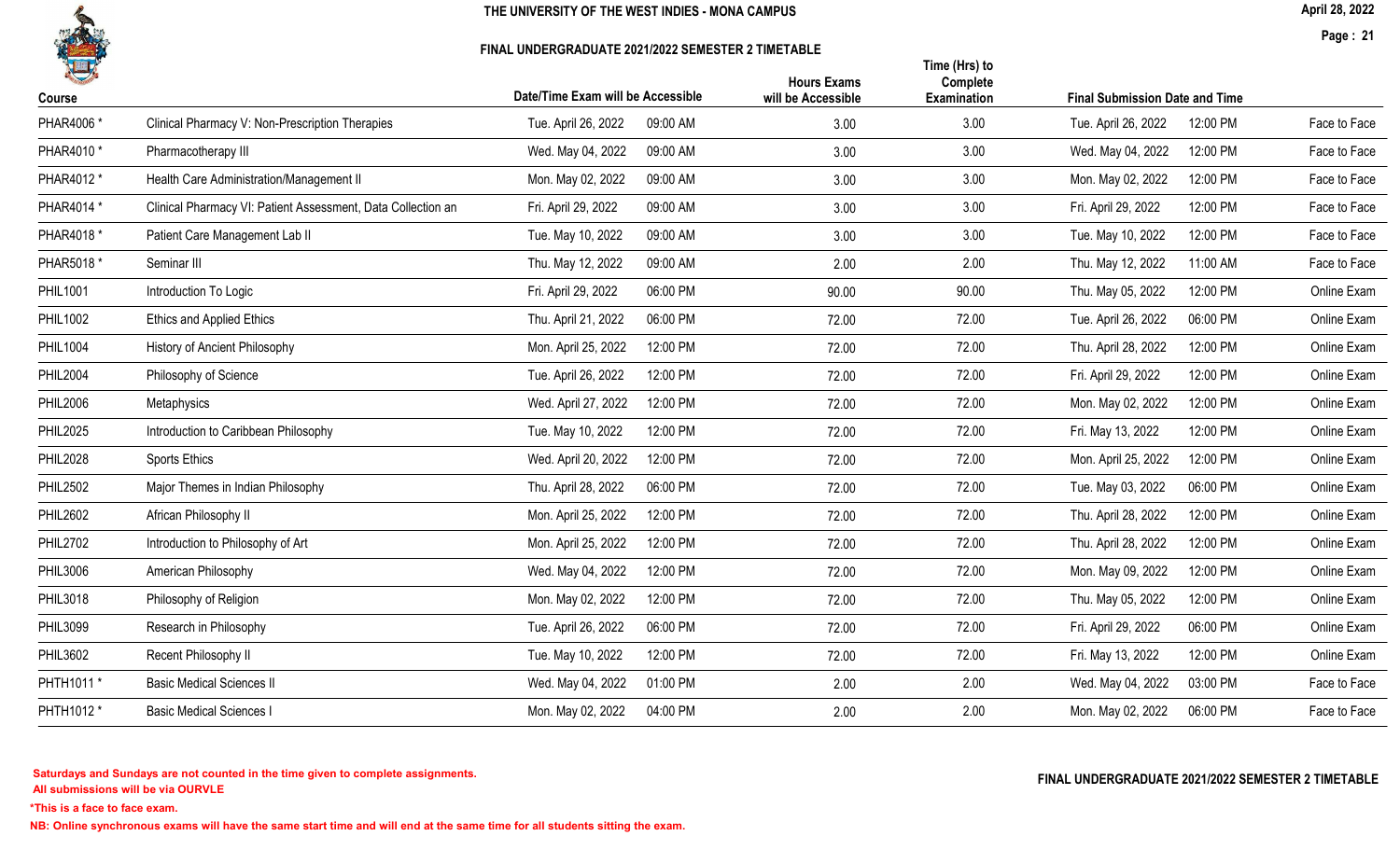

### FINAL UNDERGRADUATE 2021/2022 SEMESTER 2 TIMETABLE

April 28, 2022

Page : 22

| 14<br>Course    |                                                       | Date/Time Exam will be Accessible | <b>Hours Exams</b><br>will be Accessible | Time (Hrs) to<br>Complete<br>Examination | <b>Final Submission Date and Time</b> |          |              |
|-----------------|-------------------------------------------------------|-----------------------------------|------------------------------------------|------------------------------------------|---------------------------------------|----------|--------------|
| PHTH1110 *      | Medical Science I (Orthopaedeics)                     | 04:00 PM<br>Thu. May 05, 2022     | 2.00                                     | 2.00                                     | Thu. May 05, 2022                     | 06:00 PM | Face to Face |
| PHTH2010        | Neurophysiology                                       | Mon. April 25, 2022<br>09:00 AM   | 2.00                                     | 2.00                                     | Mon. April 25, 2022                   | 11:00 AM | Online Exam  |
| PHTH2100 *      | Medical Science 2                                     | Tue. May 03, 2022<br>01:00 PM     | 2.00                                     | 2.00                                     | Tue. May 03, 2022                     | 03:00 PM | Face to Face |
| PHTH2211 *      | Lifespan                                              | Thu. May 05, 2022<br>04:00 PM     | 2.00                                     | 2.00                                     | Thu. May 05, 2022                     | 06:00 PM | Face to Face |
| PHTH2242 *      | Cardiopulmonary Physical Therapy                      | Tue. May 10, 2022<br>04:00 PM     | 2.00                                     | 2.00                                     | Tue. May 10, 2022                     | 06:00 PM | Face to Face |
| PHTH2244 *      | Electrotherapy                                        | Wed. May 11, 2022<br>04:00 PM     | 2.00                                     | 2.00                                     | Wed. May 11, 2022                     | 06:00 PM | Face to Face |
| PHTH2245 *      | Musculoskeletal Rehabilitation II - Lower Quadrant    | Thu. May 12, 2022<br>04:00 PM     | 2.00                                     | 2.00                                     | Thu. May 12, 2022                     | 06:00 PM | Face to Face |
| PHTH3212 *      | Scientific Enquiry in Physical Therapy                | Tue. April 26, 2022<br>01:00 PM   | 2.00                                     | 2.00                                     | Tue. April 26, 2022                   | 03:00 PM | Face to Face |
| PHTH3310 *      | Administration and Management                         | Thu. April 28, 2022<br>01:00 PM   | 2.00                                     | 2.00                                     | Thu. April 28, 2022                   | 03:00 PM | Face to Face |
| PHTH3312 *      | Community-based Rehabilitation and Community Medicine | Wed. April 27, 2022<br>01:00 PM   | 2.00                                     | 2.00                                     | Wed. April 27, 2022                   | 03:00 PM | Face to Face |
| PHTH3320 *      | Orthotics                                             | Mon. April 25, 2022<br>01:00 PM   | 2.00                                     | 2.00                                     | Mon. April 25, 2022                   | 03:00 PM | Face to Face |
| PHYL1010        | Human Physiology                                      | Wed. April 27, 2022<br>09:00 AM   | 2.00                                     | 2.00                                     | Wed. April 27, 2022                   | 11:00 AM | Online Exam  |
| <b>PHYL2404</b> | Physiology of the Genito-Urinary System               | 04:00 PM<br>Tue. May 03, 2022     | 2.00                                     | 2.00                                     | Tue. May 03, 2022                     | 06:00 PM | Online Exam  |
| <b>PHYL2405</b> | <b>Exercise Physiology</b>                            | Thu. May 05, 2022<br>09:00 AM     | 2.00                                     | 2.00                                     | Thu. May 05, 2022                     | 11:00 AM | Online Exam  |
| <b>PHYL2406</b> | Neurophysiology                                       | Fri. April 29, 2022<br>04:00 PM   | 2.00                                     | 2.00                                     | Fri. April 29, 2022                   | 06:00 PM | Online Exam  |
| <b>PHYL2407</b> | Special Topics in Physiology - 1                      | 04:00 PM<br>Fri. May 06, 2022     | 2.00                                     | 2.00                                     | Fri. May 06, 2022                     | 06:00 PM | Online Exam  |
| <b>PHYL3406</b> | Sports Physiology                                     | Tue. May 03, 2022<br>04:00 PM     | 2.00                                     | 2.00                                     | Tue. May 03, 2022                     | 06:00 PM | Online Exam  |
| <b>PHYL3407</b> | Physiology in the Paediatric & Geriatric Age Groups   | 09:00 AM<br>Thu. May 05, 2022     | 2.00                                     | 2.00                                     | Thu. May 05, 2022                     | 11:00 AM | Online Exam  |
| <b>PHYL3408</b> | Neuroendocrinology                                    | Fri. May 06, 2022<br>04:00 PM     | 2.00                                     | 2.00                                     | Fri. May 06, 2022                     | 06:00 PM | Online Exam  |
| PHYL3409        | Special Topics in Physiology - 3                      | 04:00 PM<br>Tue. May 10, 2022     | 2.00                                     | 2.00                                     | Tue. May 10, 2022                     | 06:00 PM | Online Exam  |
| PHYS0422 (1)    | Introduction to Nuclear Physics and Optics            | Wed. April 27, 2022<br>09:00 AM   | 2.00                                     | 2.00                                     | Wed. April 27, 2022                   | 11:00 AM | Online Exam  |
| PHYS0422 (2)    | Introduction to Nuclear Physics and Optics            | Fri. April 29, 2022<br>09:00 AM   | 2.00                                     | 2.00                                     | Fri. April 29, 2022                   | 11:00 AM | Online Exam  |
|                 |                                                       |                                   |                                          |                                          |                                       |          |              |

All submissions will be via OURVLE Saturdays and Sundays are not counted in the time given to complete assignments. The substitution of the time of the time given to complete assignments. The substitution of the time  $\Gamma$  and  $\Gamma$  and  $\Gamma$  and  $\Gamma$  and  $\Gamma$ 

\*This is a face to face exam.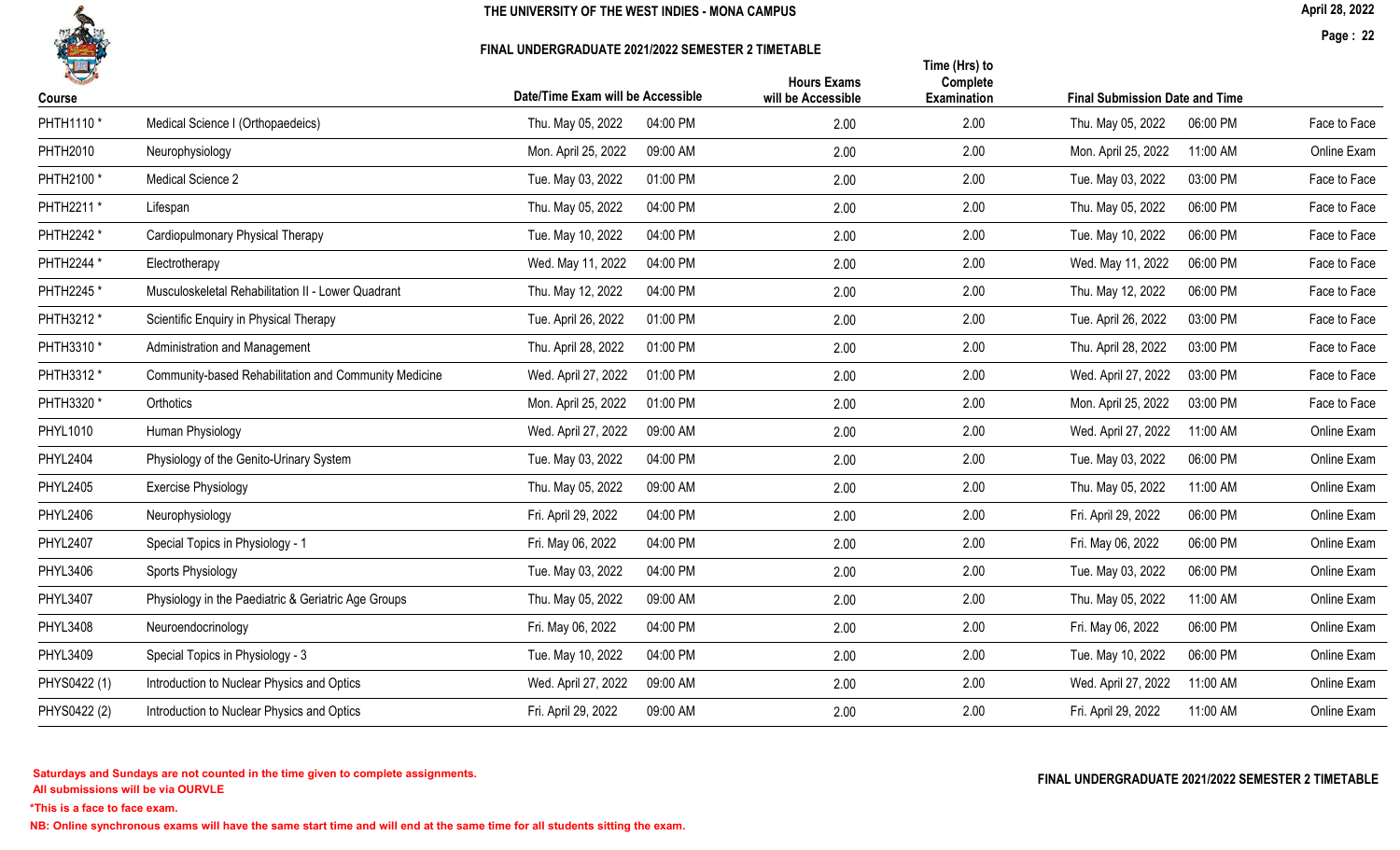

#### FINAL UNDERGRADUATE 2021/2022 SEMESTER 2 TIMETABLE

April 28, 2022

Page : 23

|                                                             |                                 | <b>Hours Exams</b>              | Time (Hrs) to<br>Complete                                       |                                 |                                                                          |
|-------------------------------------------------------------|---------------------------------|---------------------------------|-----------------------------------------------------------------|---------------------------------|--------------------------------------------------------------------------|
|                                                             |                                 |                                 |                                                                 |                                 | Online Exam                                                              |
| <b>Fundamentals of Materials Science</b>                    | 04:00 PM<br>Tue. May 03, 2022   | 3.00                            | 2.50                                                            | 07:00 PM<br>Tue. May 03, 2022   | Online Exam                                                              |
| Fluid Mechanics and Environmental Physics Laboratory        | 09:00 AM<br>Tue. May 10, 2022   | 3.00                            | 3.00                                                            | 12:00 PM<br>Tue. May 10, 2022   | Face to Face                                                             |
| The Physics of Non-Crystalline and Amorphous Materials      | Fri. April 29, 2022<br>04:00 PM | 3.00                            | 2.50                                                            | 07:00 PM<br>Fri. April 29, 2022 | Online Exam                                                              |
| Themodynamics and Kinetics of Materials                     | Thu. April 28, 2022<br>04:00 PM | 2.00                            | 2.00                                                            | 06:00 PM<br>Thu. April 28, 2022 | Face to Face                                                             |
| Physics of Atmosphere & Climate                             | 01:00 PM<br>Thu. May 05, 2022   | 2.00                            | 2.00                                                            | 03:00 PM<br>Thu. May 05, 2022   | Face to Face                                                             |
| Introduction to Developmental, Social & Abnormal Psychology | Fri. April 29, 2022<br>12:00 PM | 24.00                           | 2.00                                                            | Mon. May 02, 2022<br>12:00 PM   | Online Exam                                                              |
| Introduction to Cognitive and Physiological Psychology      | 12:00 PM<br>Thu. April 28, 2022 | 24.00                           | 2.00                                                            | 12:00 PM<br>Fri. April 29, 2022 | Online Exam                                                              |
| Introduction to Industrial/Organizational Psychology        | 06:00 PM<br>Thu. May 12, 2022   | 24.00                           | 2.00                                                            | 06:00 PM<br>Fri. May 13, 2022   | Online Exam                                                              |
| Social Psychology                                           | Wed. May 11, 2022<br>09:00 AM   | 24.00                           | 2.00                                                            | 09:00 AM<br>Thu. May 12, 2022   | Online Exam                                                              |
| Abnormal Psychology                                         | Mon. May 02, 2022<br>12:00 PM   | 24.00                           | 2.00                                                            | 12:00 PM<br>Tue. May 03, 2022   | Online Exam                                                              |
| Personality Theory                                          | 09:00 AM<br>Mon. May 02, 2022   | 4.00                            | 2.00                                                            | 01:00 PM<br>Mon. May 02, 2022   | Online Exam                                                              |
| <b>Interpersonal Dynamics</b>                               | Mon. May 09, 2022<br>06:00 PM   | 24.00                           | 1.50                                                            | 06:00 PM<br>Tue. May 10, 2022   | Online Exam                                                              |
| Psychometrics                                               | Fri. April 22, 2022<br>09:00 AM | 24.00                           | 3.00                                                            | 09:00 AM<br>Mon. April 25, 2022 | Online Exam                                                              |
| Cognitive Psychology                                        | Wed. May 04, 2022<br>09:00 AM   | 24.00                           | 5.00                                                            | Thu. May 05, 2022<br>09:00 AM   | Online Exam                                                              |
| Developmental Psychology                                    | Tue. May 10, 2022<br>09:00 AM   | 24.00                           | 2.00                                                            | 09:00 AM<br>Wed. May 11, 2022   | Online Exam                                                              |
| Political Psychology                                        | Wed. May 04, 2022<br>03:00 PM   | 48.00                           | 48.00                                                           | Fri. May 06, 2022<br>03:00 PM   | Online Exam                                                              |
| Designs in Experimental and Applied Psychology              | 09:00 AM<br>Fri. May 06, 2022   | 12.00                           | 2.00                                                            | 09:00 PM<br>Fri. May 06, 2022   | Online Exam                                                              |
| Social Cognition                                            | Tue. May 03, 2022<br>12:00 PM   | 24.00                           | 2.00                                                            | Wed. May 04, 2022<br>12:00 PM   | Online Exam                                                              |
| <b>Applied Group Dynamics</b>                               | 06:00 PM<br>Mon. April 25, 2022 | 24.00                           | 1.50                                                            | 06:00 PM<br>Tue. April 26, 2022 | Online Exam                                                              |
| Behaviour Management                                        | Tue. April 26, 2022<br>12:00 PM | 24.00                           | 24.00                                                           | 12:00 PM<br>Wed. April 27, 2022 | Online Exam                                                              |
| Introduction to Social Research                             | Tue. April 26, 2022<br>12:00 PM | 48.00                           | 2.00                                                            | Thu. April 28, 2022<br>12:00 PM | Online Exam                                                              |
|                                                             | Physics of the Human Body       | 04:00 PM<br>Tue. April 26, 2022 | Date/Time Exam will be Accessible<br>will be Accessible<br>4.00 | Examination<br>3.00             | <b>Final Submission Date and Time</b><br>08:00 PM<br>Tue. April 26, 2022 |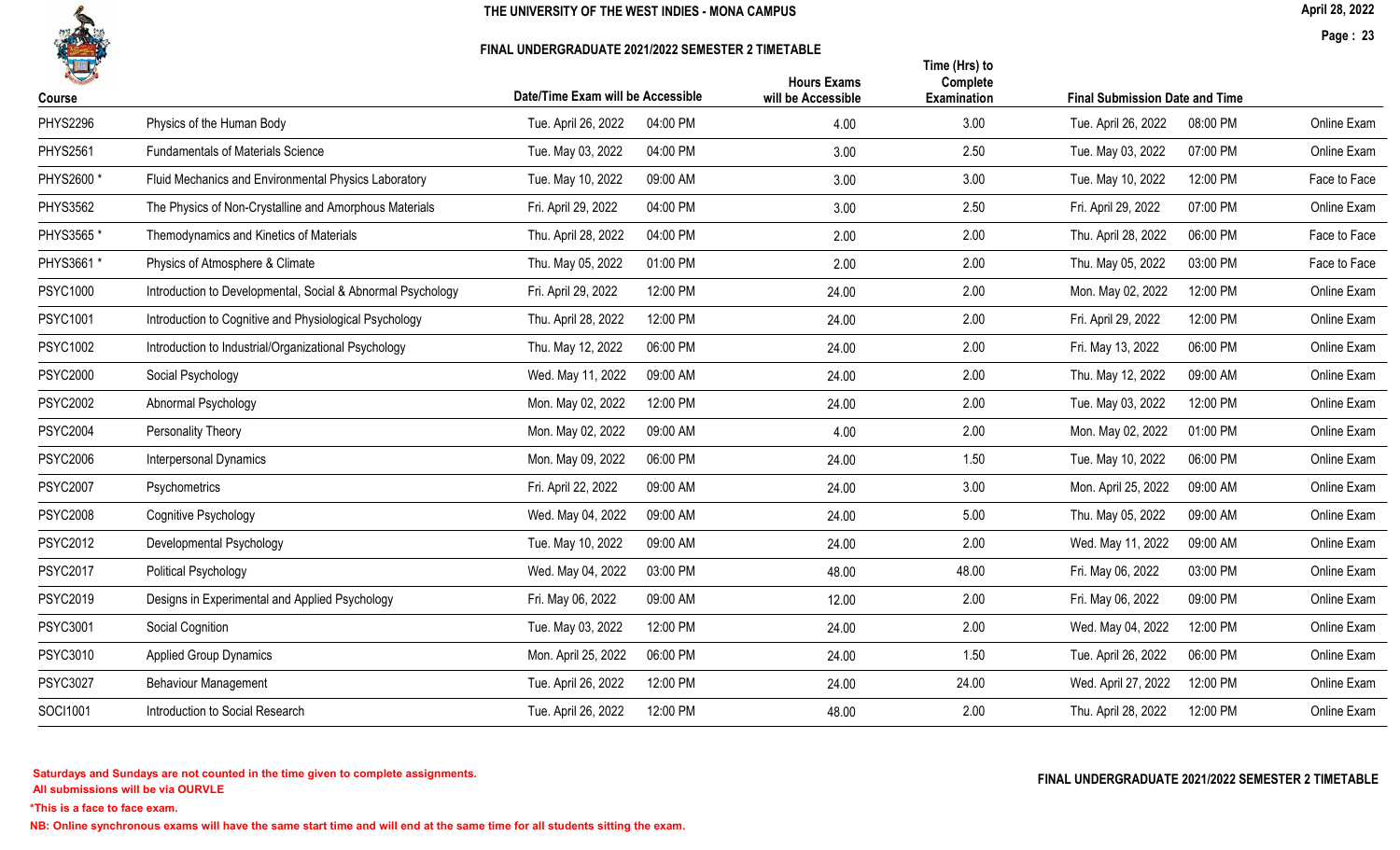

#### FINAL UNDERGRADUATE 2021/2022 SEMESTER 2 TIMETABLE

April 28, 2022

Page : 24

|                 |                                                          | Date/Time Exam will be Accessible | <b>Hours Exams</b> | Time (Hrs) to<br>Complete |                                       |          |              |
|-----------------|----------------------------------------------------------|-----------------------------------|--------------------|---------------------------|---------------------------------------|----------|--------------|
| Course          |                                                          |                                   | will be Accessible | <b>Examination</b>        | <b>Final Submission Date and Time</b> |          |              |
| SOCI1002        | Introduction to Sociology I                              | 12:00 PM<br>Mon. May 02, 2022     | 48.00              | 1.50                      | Wed. May 04, 2022                     | 12:00 PM | Online Exam  |
| SOCI1003        | Sociology and Development                                | 03:00 PM<br>Thu. May 05, 2022     | 48.00              | 1.00                      | Mon. May 09, 2022                     | 03:00 PM | Online Exam  |
| SOCI1005        | Introductory Statistics for the Behavioural Sciences     | 12:00 PM<br>Mon. May 02, 2022     | 4.00               | 2.00                      | Mon. May 02, 2022                     | 04:00 PM | Online Exam  |
| SOCI2001        | Modern Social Theory                                     | 12:00 PM<br>Mon. April 25, 2022   | 48.00              | 48.00                     | Wed. April 27, 2022                   | 12:00 PM | Online Exam  |
| <b>SOCI2004</b> | Introduction to Population                               | 03:00 PM<br>Thu. May 05, 2022     | 48.00              | 2.00                      | Mon. May 09, 2022                     | 03:00 PM | Online Exam  |
| SOCI2018        | Anthropology of Africa                                   | Wed. May 11, 2022<br>06:00 PM     | 48.00              | 4.00                      | Fri. May 13, 2022                     | 06:00 PM | Online Exam  |
| SOCI3015*       | Monitoring and Evaluation of Social Programmes           | 01:00 PM<br>Thu. May 05, 2022     | 2.00               | 2.00                      | Thu. May 05, 2022                     | 03:00 PM | Face to Face |
| SOCI3021 *      | Demography II (Demographic Techniques)                   | 04:00 PM<br>Mon. May 09, 2022     | 2.00               | 2.00                      | Mon. May 09, 2022                     | 06:00 PM | Face to Face |
| <b>SOCI3022</b> | Population Environment & Development                     | 12:00 PM<br>Wed. May 04, 2022     | 48.00              | 2.00                      | Fri. May 06, 2022                     | 12:00 PM | Online Exam  |
| <b>SOCI3025</b> | Caribbean Culture                                        | Thu. May 12, 2022<br>01:00 PM     | 3.00               | 2.00                      | Thu. May 12, 2022                     | 04:00 PM | Online Exam  |
| SOCI3027 *      | Gender and Development                                   | Thu. May 12, 2022<br>04:00 PM     | 2.00               | 2.00                      | Thu. May 12, 2022                     | 06:00 PM | Face to Face |
| SOCI3030 *      | <b>Globalization and Development</b>                     | Wed. April 27, 2022<br>04:00 PM   | 2.00               | 2.00                      | Wed. April 27, 2022                   | 06:00 PM | Face to Face |
| SOCI3032 *      | Criminology I                                            | Tue. May 03, 2022<br>04:00 PM     | 2.00               | 2.00                      | Tue. May 03, 2022                     | 06:00 PM | Face to Face |
| SOCI3036 *      | Criminolgy II: Police & Society                          | Wed. May 04, 2022<br>04:00 PM     | 2.00               | 2.00                      | Wed. May 04, 2022                     | 06:00 PM | Face to Face |
| SOCI3040*       | The Sociology of Families                                | Fri. May 06, 2022<br>04:00 PM     | 2.00               | 2.00                      | Fri. May 06, 2022                     | 06:00 PM | Face to Face |
| SOCI3041        | Introduction to Social Marketing                         | 03:00 PM<br>Tue. May 03, 2022     | 48.00              | 48.00                     | Thu. May 05, 2022                     | 03:00 PM | Online Exam  |
| SOCI3042        | Race, Ethnicity and National Identities in the Caribbean | Mon. May 09, 2022<br>12:00 PM     | 48.00              | 48.00                     | Wed. May 11, 2022                     | 12:00 PM | Online Exam  |
| SOCI3043        | Introduction to Medical Anthropology                     | Wed. April 27, 2022<br>06:00 PM   | 48.00              | 4.00                      | Fri. April 29, 2022                   | 06:00 PM | Online Exam  |
| SOCI3044 *      | International Trade and Labour Standards                 | Tue. May 10, 2022<br>04:00 PM     | 2.00               | 2.00                      | Tue. May 10, 2022                     | 06:00 PM | Face to Face |
| SOWK1003        | Theory and Practice of Social Work I                     | 12:00 PM<br>Thu. April 21, 2022   | 48.00              | 48.00                     | Mon. April 25, 2022                   | 12:00 PM | Online Exam  |
| SOWK2003        | Theory and Practice of Social Work III                   | Wed. April 27, 2022<br>09:00 AM   | 48.00              | 48.00                     | Fri. April 29, 2022                   | 09:00 AM | Online Exam  |
| SOWK2004 *      | Development of Social Policy                             | Fri. May 06, 2022<br>01:00 PM     | 2.00               | 2.00                      | Fri. May 06, 2022                     | 03:00 PM | Face to Face |
|                 |                                                          |                                   |                    |                           |                                       |          |              |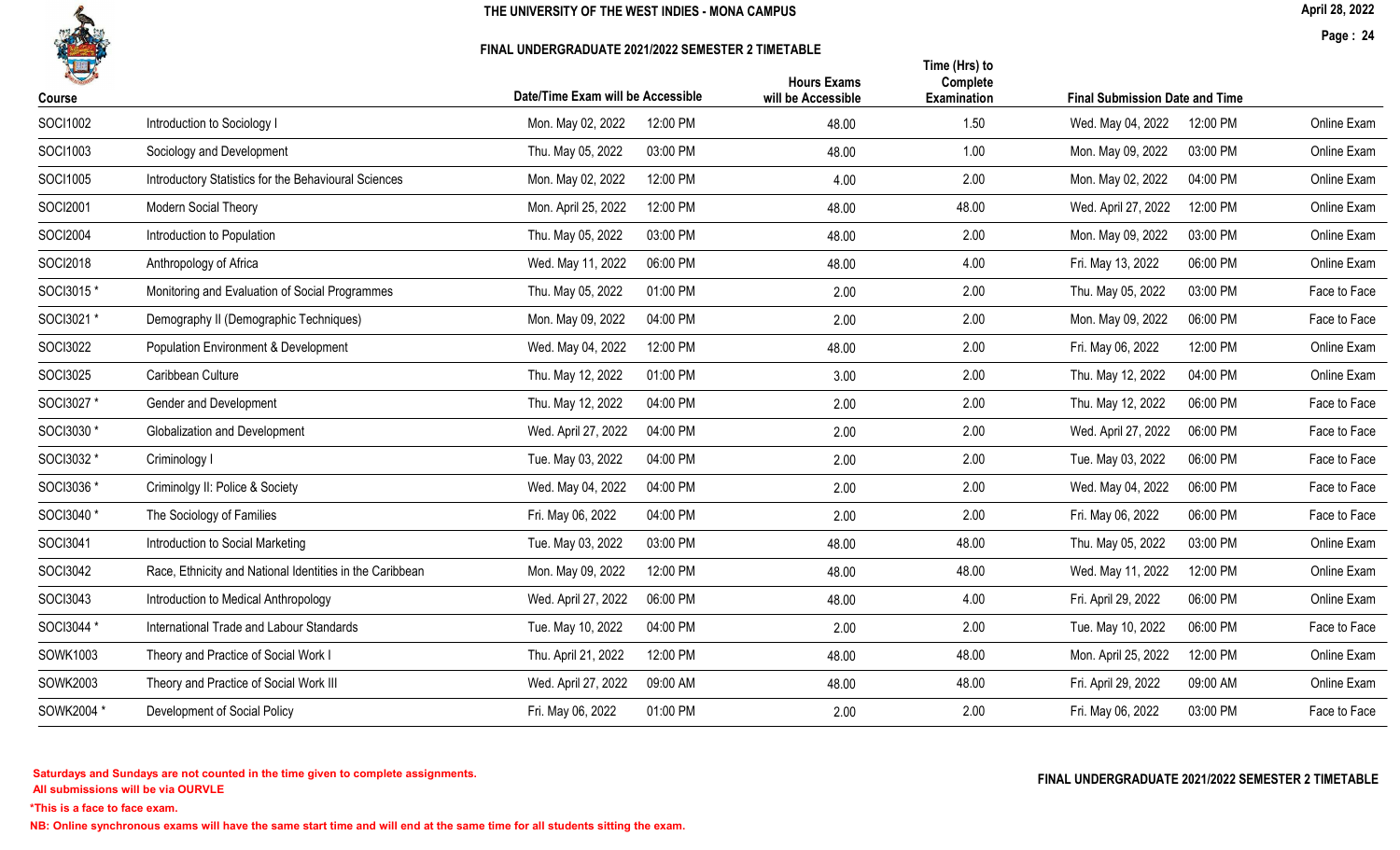

#### FINAL UNDERGRADUATE 2021/2022 SEMESTER 2 TIMETABLE

April 28, 2022

Page : 25

| 一<br>Course     |                                                    | Date/Time Exam will be Accessible | <b>Hours Exams</b><br>will be Accessible | Time (Hrs) to<br>Complete<br>Examination | <b>Final Submission Date and Time</b> |              |
|-----------------|----------------------------------------------------|-----------------------------------|------------------------------------------|------------------------------------------|---------------------------------------|--------------|
| <b>SOWK2005</b> | Organization and Administration of Social Services | 12:00 PM<br>Wed. April 20, 2022   | 120.00                                   | 48.00                                    | 12:00 PM<br>Wed. April 27, 2022       | Online Exam  |
| SOWK2006 *      | Caribbean Social Issues                            | 01:00 PM<br>Thu. April 28, 2022   | 2.00                                     | 2.00                                     | 03:00 PM<br>Thu. April 28, 2022       | Face to Face |
| <b>SOWK2007</b> | <b>Disability Studies</b>                          | Tue. May 03, 2022<br>12:00 PM     | 48.00                                    | 48.00                                    | Thu. May 05, 2022<br>12:00 PM         | Online Exam  |
| SOWK2022 *      | Human Behaviour in the Social Environment II       | Wed. May 04, 2022<br>01:00 PM     | 2.00                                     | 2.00                                     | 03:00 PM<br>Wed. May 04, 2022         | Face to Face |
| SOWK2107 *      | Health, Society and the Human Services             | 04:00 PM<br>Tue. May 10, 2022     | 2.00                                     | 2.00                                     | 06:00 PM<br>Tue. May 10, 2022         | Face to Face |
| SOWK3015        | Drugs and Society                                  | Wed. May 11, 2022<br>12:00 PM     | 48.00                                    | 48.00                                    | Fri. May 13, 2022<br>12:00 PM         | Online Exam  |
| SOWK3020        | Social Planning & Project Design                   | Wed. April 27, 2022<br>12:00 PM   | 48.00                                    | 48.00                                    | 12:00 PM<br>Fri. April 29, 2022       | Online Exam  |
| <b>SOWK3028</b> | Social Work in Schools                             | Thu. April 28, 2022<br>12:00 PM   | 48.00                                    | 48.00                                    | 12:00 PM<br>Mon. May 02, 2022         | Online Exam  |
| SPAN1002        | Spanish Language 1B                                | Tue. May 10, 2022<br>04:00 PM     | 2.00                                     | 2.00                                     | 06:00 PM<br>Tue. May 10, 2022         | Online Exam  |
| SPAN1402 *      | Introduction to Spanish American Literature        | Fri. May 06, 2022<br>09:00 AM     | 2.00                                     | 2.00                                     | 11:00 AM<br>Fri. May 06, 2022         | Face to Face |
| SPAN2705*       | Literature of the Spanish Caribbean                | Mon. May 09, 2022<br>04:00 PM     | 2.00                                     | 2.00                                     | 06:00 PM<br>Mon. May 09, 2022         | Face to Face |
| SPAN3002 *      | Spanish Language IIIB                              | Thu. May 05, 2022<br>01:00 PM     | 2.00                                     | 2.00                                     | Thu. May 05, 2022<br>03:00 PM         | Face to Face |
| SPAN3501        | Spanish Language IIIA                              | Mon. April 25, 2022<br>04:00 PM   | 2.00                                     | 2.00                                     | 06:00 PM<br>Mon. April 25, 2022       | Face to Face |
| <b>SPCH1000</b> | Sport Coaching: Basic Concepts                     | 09:00 AM<br>Fri. May 13, 2022     | 2.00                                     | 2.00                                     | 11:00 AM<br>Fri. May 13, 2022         | Online Exam  |
| <b>SPCH2001</b> | Sport Coaching and Learning                        | Thu. April 28, 2022<br>09:00 AM   | 2.00                                     | 2.00                                     | Thu. April 28, 2022<br>11:00 AM       | Online Exam  |
| <b>SPCH3001</b> | Research Methods in Sport Coaching                 | Fri. April 29, 2022<br>04:00 PM   | 2.00                                     | 2.00                                     | 06:00 PM<br>Fri. April 29, 2022       | Online Exam  |
| <b>SPKN1103</b> | Human Anatomy II - The Lower Quadrant              | Fri. May 06, 2022<br>09:00 AM     | 2.00                                     | 2.00                                     | Fri. May 06, 2022<br>11:00 AM         | Online Exam  |
| <b>SPKN1104</b> | Introduction to Sport and Exercise Psychology      | 09:00 AM<br>Wed. May 11, 2022     | 2.00                                     | 2.00                                     | 11:00 AM<br>Wed. May 11, 2022         | Online Exam  |
| <b>SPKN2103</b> | Exercise Physiology 2                              | Wed. April 27, 2022<br>09:00 AM   | 2.00                                     | 2.00                                     | Wed. April 27, 2022<br>11:00 AM       | Online Exam  |
| <b>SPKN2107</b> | Sport and Exercise Biomechanics                    | Mon. May 02, 2022<br>09:00 AM     | 2.00                                     | 2.00                                     | Mon. May 02, 2022<br>11:00 AM         | Online Exam  |
| <b>SPKN2108</b> | Pharmacology and Doping in Sport                   | 09:00 AM<br>Wed. May 04, 2022     | 2.00                                     | 2.00                                     | Wed. May 04, 2022<br>11:00 AM         | Online Exam  |
| <b>SPKN2110</b> | Responsible Conduct of Research                    | Tue. April 26, 2022<br>04:00 PM   | 2.00                                     | 2.00                                     | Tue. April 26, 2022<br>06:00 PM       | Online Exam  |
|                 |                                                    |                                   |                                          |                                          |                                       |              |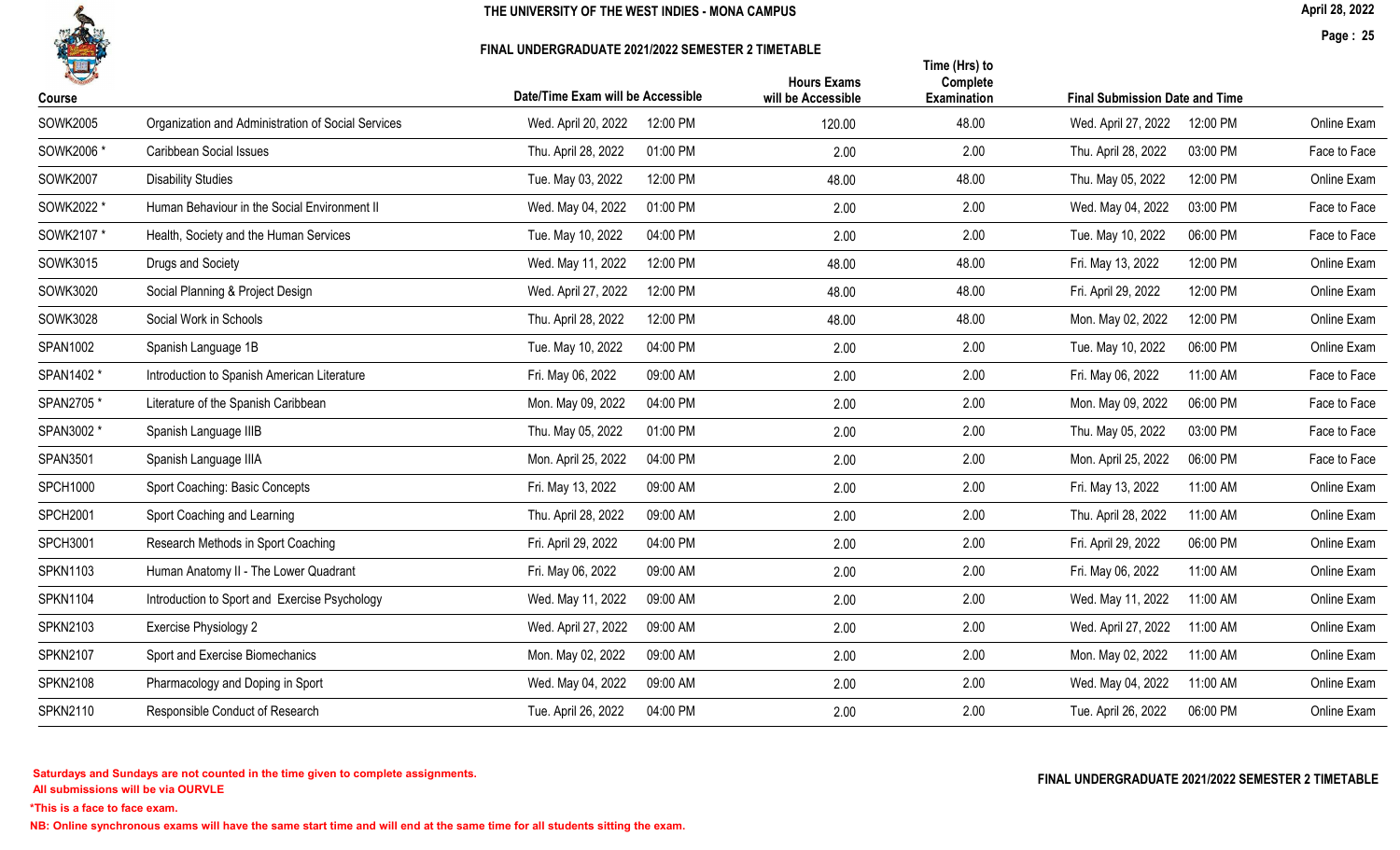

#### FINAL UNDERGRADUATE 2021/2022 SEMESTER 2 TIMETABLE

April 28, 2022

Page : 26

| 14<br>Course    |                                              | Date/Time Exam will be Accessible | <b>Hours Exams</b><br>will be Accessible | Time (Hrs) to<br>Complete<br>Examination | <b>Final Submission Date and Time</b> |              |
|-----------------|----------------------------------------------|-----------------------------------|------------------------------------------|------------------------------------------|---------------------------------------|--------------|
| <b>SPKN3104</b> | Sport Technology and Design                  | Fri. May 06, 2022<br>09:00 AM     | 2.00                                     | 2.00                                     | Fri. May 06, 2022<br>11:00 AM         | Online Exam  |
| <b>SPKN3105</b> | Athlectic Perfomance in Extreme Environments | 09:00 AM<br>Wed. May 11, 2022     | 2.00                                     | 2.00                                     | Wed. May 11, 2022<br>11:00 AM         | Online Exam  |
| <b>STAT2001</b> | <b>Inferential Statistics</b>                | 09:00 AM<br>Mon. May 02, 2022     | 2.00                                     | 2.00                                     | Mon. May 02, 2022<br>11:00 AM         | Online Exam  |
| STAT2004 *      | Multivariate Methods                         | Tue. April 26, 2022<br>09:00 AM   | 2.00                                     | 2.00                                     | Tue. April 26, 2022<br>11:00 AM       | Face to Face |
| STAT3002 *      | <b>Time Series</b>                           | 09:00 AM<br>Tue. May 10, 2022     | 2.00                                     | 2.00                                     | Tue. May 10, 2022<br>11:00 AM         | Face to Face |
| STAT3003 *      | Design and Analysis of Experiments           | 01:00 PM<br>Fri. May 06, 2022     | 2.00                                     | 2.00                                     | 03:00 PM<br>Fri. May 06, 2022         | Face to Face |
| <b>SWEN2165</b> | <b>Requirements Engineering</b>              | Fri. May 06, 2022<br>09:00 AM     | 2.50                                     | 2.50                                     | 11:30 AM<br>Fri. May 06, 2022         | Online Exam  |
| <b>SWEN3165</b> | Software Testing                             | Fri. April 29, 2022<br>09:00 AM   | 2.50                                     | 2.00                                     | 11:30 AM<br>Fri. April 29, 2022       | Online Exam  |
| SWEN3185 *      | Formal Methods and Software Reliability      | 01:00 PM<br>Thu. May 05, 2022     | 2.00                                     | 2.00                                     | 03:00 PM<br>Thu. May 05, 2022         | Face to Face |
| THEO1002 *      | Introduction To New Testament Literature     | 01:00 PM<br>Thu. April 28, 2022   | 2.00                                     | 2.00                                     | Thu. April 28, 2022<br>03:00 PM       | Face to Face |
| THEO1205*       | Introduction to Psychology                   | Tue. April 26, 2022<br>09:00 AM   | 2.00                                     | 2.00                                     | Tue. April 26, 2022<br>11:00 AM       | Face to Face |
| <b>THEO1208</b> | Introduction to Christian Worship            | Fri. April 29, 2022<br>06:00 PM   | 48.00                                    | 48.00                                    | Tue. May 03, 2022<br>06:00 PM         | Online Exam  |
| <b>THEO1211</b> | Introduction to Homiletics                   | 06:00 PM<br>Wed. May 04, 2022     | 48.00                                    | 48.00                                    | Fri. May 06, 2022<br>06:00 PM         | Online Exam  |
| <b>THEO1302</b> | Introduction to Theological Ethics           | Tue. May 03, 2022<br>12:00 PM     | 48.00                                    | 48.00                                    | Thu. May 05, 2022<br>12:00 PM         | Online Exam  |
| <b>THEO1304</b> | Foundations of Systematic Theology           | 06:00 PM<br>Wed. April 27, 2022   | 48.00                                    | 48.00                                    | 06:00 PM<br>Fri. April 29, 2022       | Online Exam  |
| THEO1404 *      | History Of Western Philosophy 1              | Fri. April 29, 2022<br>09:00 AM   | 2.00                                     | 2.00                                     | Fri. April 29, 2022<br>11:00 AM       | Face to Face |
| <b>THEO1405</b> | History Of Western Philosophy 11             | 12:00 PM<br>Wed. May 11, 2022     | 48.00                                    | 48.00                                    | 12:00 PM<br>Fri. May 13, 2022         | Online Exam  |
| <b>THEO2007</b> | The Pauline Epistles                         | 06:00 PM<br>Wed. April 27, 2022   | 48.00                                    | 48.00                                    | 06:00 PM<br>Fri. April 29, 2022       | Online Exam  |
| <b>THEO2014</b> | <b>Biblical Hebrew Reading</b>               | Tue. May 03, 2022<br>12:00 PM     | 48.00                                    | 48.00                                    | Thu. May 05, 2022<br>12:00 PM         | Online Exam  |
| <b>THEO2016</b> | New Testament Greek Reading                  | 12:00 PM<br>Mon. May 02, 2022     | 48.00                                    | 48.00                                    | 12:00 PM<br>Wed. May 04, 2022         | Online Exam  |
| THEO2121 *      | Theology of the Early Church Fathers         | 09:00 AM<br>Mon. April 25, 2022   | 2.00                                     | 2.00                                     | Mon. April 25, 2022<br>11:00 AM       | Face to Face |
| <b>THEO2216</b> | Pastoral Care in Primary Moments             | Fri. April 29, 2022<br>06:00 PM   | 48.00                                    | 48.00                                    | Tue. May 03, 2022<br>06:00 PM         | Online Exam  |
|                 |                                              |                                   |                                          |                                          |                                       |              |

All submissions will be via OURVLE Saturdays and Sundays are not counted in the time given to complete assignments. The substitution of the time of the time given to complete assignments. The substitution of the time  $\Gamma$  and  $\Gamma$  and  $\Gamma$  and  $\Gamma$  and  $\Gamma$ 

\*This is a face to face exam.